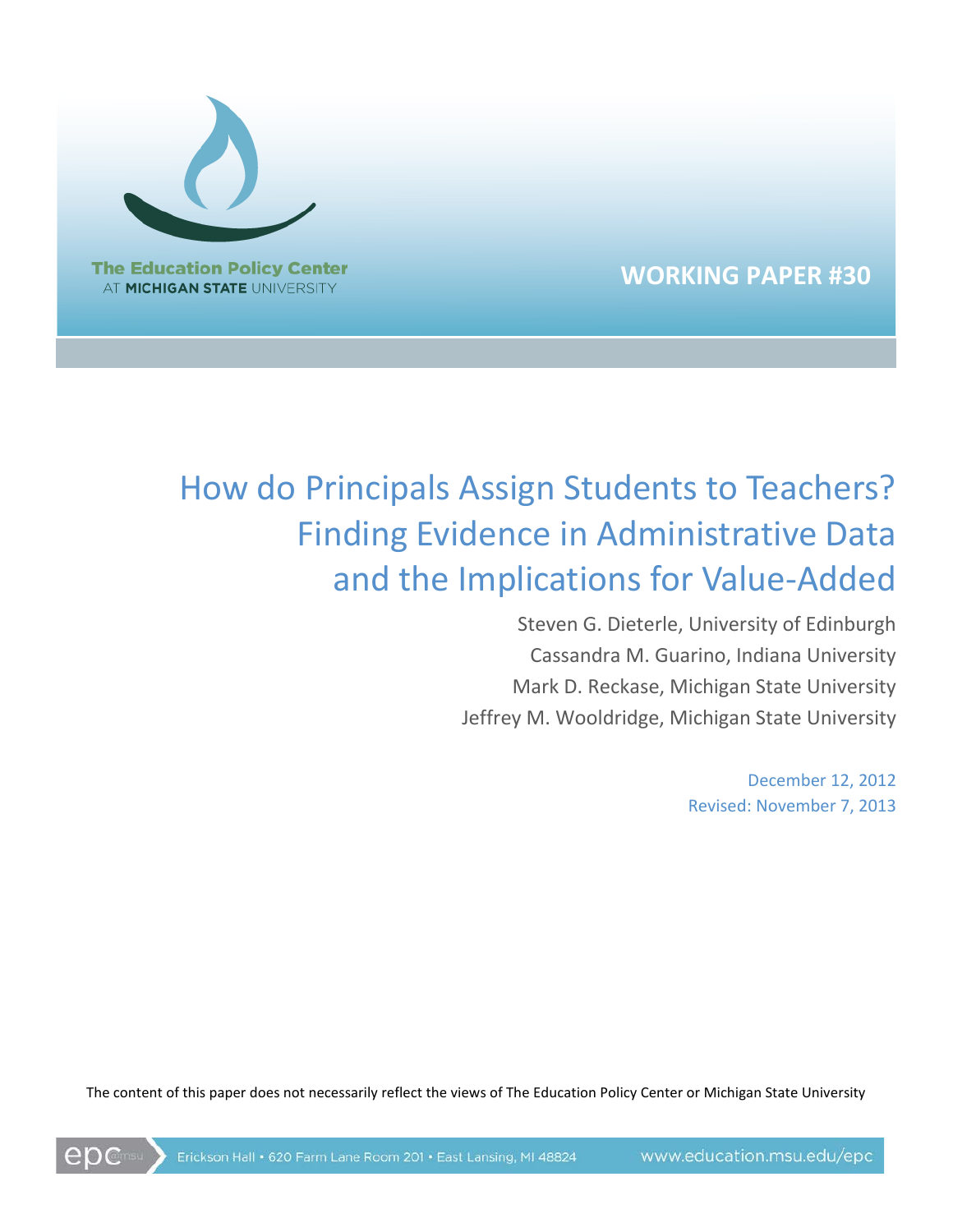How do Principals Assign Students to Teachers? Finding Evidence in Administrative Data and the Implications for Value-Added

Author Note Steven G. Dieterle University of Edinburgh

@msu

Cassandra M. Guarino Indiana University

Mark D. Reckase Michigan State University

Jeffrey M. Wooldridge Michigan State University

The authors would like to thank Doug Harris and AEFP session participants for helpful comments.

The work here was supported by IES Statistical Research and Methodology grant #R305D10028 and in part by a Pre-Doctoral Training Grant from the IES, U.S. Department of Education (Award # R305B090011) to Michigan State University. The opinions expressed here are those of the authors and do not represent the views of the Institute or the U.S. Department of Education.

#### Abstract

The federal government's Race to the Top competition has promoted the adoption of test-based performance measures as a component of teacher evaluations throughout many states, but the validity of these measures has been controversial among researchers and widely contested by teachers' unions. A key concern is the extent to which nonrandom sorting of students to teachers may bias the results and lead to a misclassification of teachers as high or low performing. In light of this, it is important to assess the extent to which evidence of sorting can be found in the large administrative data sets used for VAM estimation. Using a large longitudinal data set from an anonymous state, we find evidence that a nontrivial amount of sorting exists—particularly sorting based on prior test scores—and that the extent of sorting varies considerably across schools, a fact obscured by the types of aggregate sorting indices developed in prior research. We also find that VAM estimation is sensitive to the presence of nonrandom sorting. There is less agreement across estimation approaches regarding a particular teacher's rank in the distribution of estimated effectiveness when schools engage in sorting.

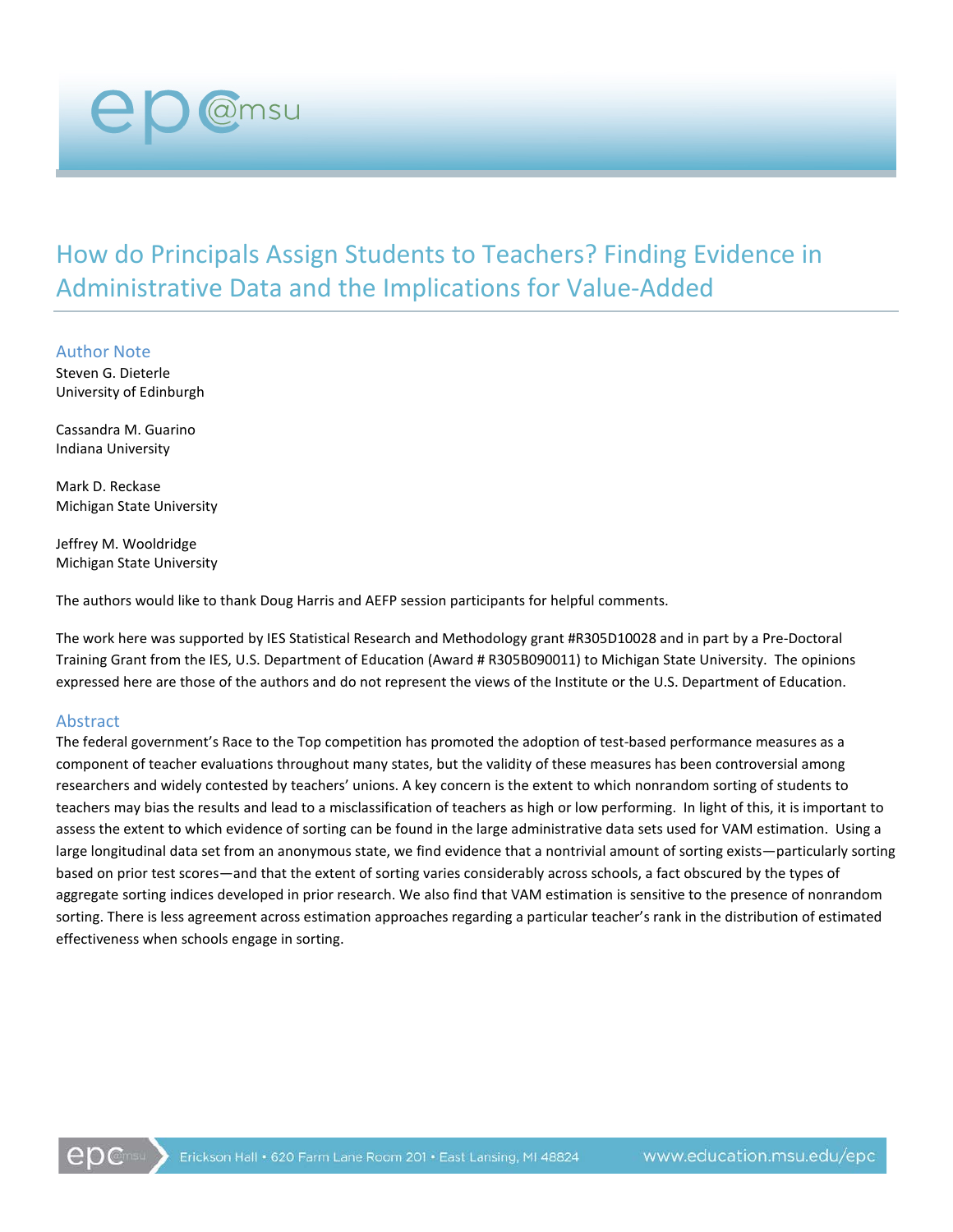# How do Principals Assign Students to Teachers? Finding Evidence in Administrative Data and the Implications for Value-added

November 7, 2013

#### **Abstract:**

The federal government's Race to the Top competition has promoted the adoption of test-based performance measures as a component of teacher evaluations throughout many states, but the validity of these measures has been controversial among researchers and widely contested by teachers' unions. A key concern is the extent to which nonrandom sorting of students to teachers may bias the results and lead to a misclassification of teachers as high or low performing. In light of this, it is important to assess the extent to which evidence of sorting can be found in the large administrative data sets used for VAM estimation. Using a large longitudinal data set from an anonymous state, we find evidence that a nontrivial amount of sorting exists—particularly sorting based on prior test scores—and that the extent of sorting varies considerably across schools, a fact obscured by the types of aggregate sorting indices developed in prior research. We also find that VAM estimation is sensitive to the presence of nonrandom sorting. There is less agreement across estimation approaches regarding a particular teacher's rank in the distribution of estimated effectiveness when schools engage in sorting.

The work here was supported by IES Statistical Research and Methodology grant #R305D10028 and in part by a Pre-Doctoral Training Grant from the IES, U.S. Department of Education (Award # R305B090011) to Michigan State University. The opinions expressed here are those of the authors and do not represent the views of the Institute or the U.S. Department of Education. The authors would like to thank Doug Harris and session participants at the Association for Education Finance and Policy annual meeting for helpful comments.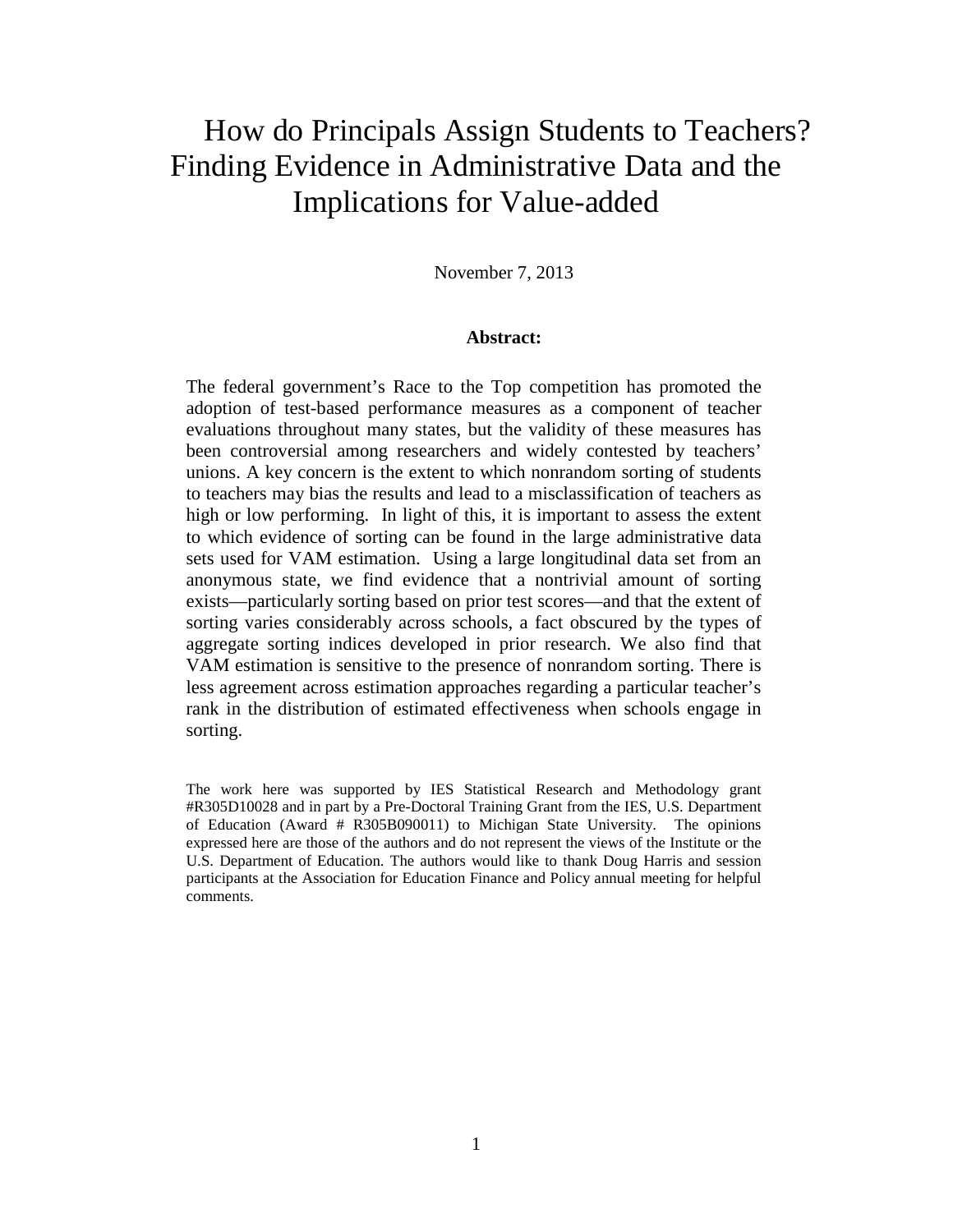#### **I. Introduction**

The federal government's Race to the Top competition has promoted the adoption of testbased performance measures as a component of teacher evaluations throughout many states. The validity of test-based measures of teacher performance has been the subject of ongoing debate among researchers and has been widely contested by teachers' unions, however. A key concern is the extent to which nonrandom assignment of students to teachers may bias the results and lead to a misclassification of teachers as high or low performing (Koedle & Betts 2011; Rothstein 2010; Kane & Staiger 2008; Aaronson, Barrow, & Sanders 2007, Guarino, Reckase, & Wooldridge forthcoming). While the potential for nonrandom assignment to bias teacher valueadded measures (VAMs) has been well recognized, little research has investigated how principals assign students to teachers in practice and the direct consequences of their assignment behaviors for ongoing teacher evaluations.

It is important to assess the extent to which evidence of nonrandom assignment can be found in the large administrative data sets used for VAM estimation. A few studies have approached this issue by considering broad statistical measures of sorting behavior (Aaronson, Barrow, & Sander, 2007; Clotfelter, Ladd, & Vigdor 2006). Our study makes several key contributions to the literature. First, we develop tests of sorting that are more useful and precise than those previously used in the literature. Our tests lead us to revise prior conclusions as to the prevalence of sorting. Using a large longitudinal data set from an anonymous state,<sup>[1](#page-3-0)</sup> we find clear evidence that student grouping exists in a nontrivial number of schools—particularly grouping based on prior test scores—and that the extent of grouping varies considerably both within and across schools, a fact obscured by the approaches developed in prior research.

<span id="page-3-0"></span> $<sup>1</sup>$  As a condition of data use, it has been requested that we do not refer to the state explicitly.</sup>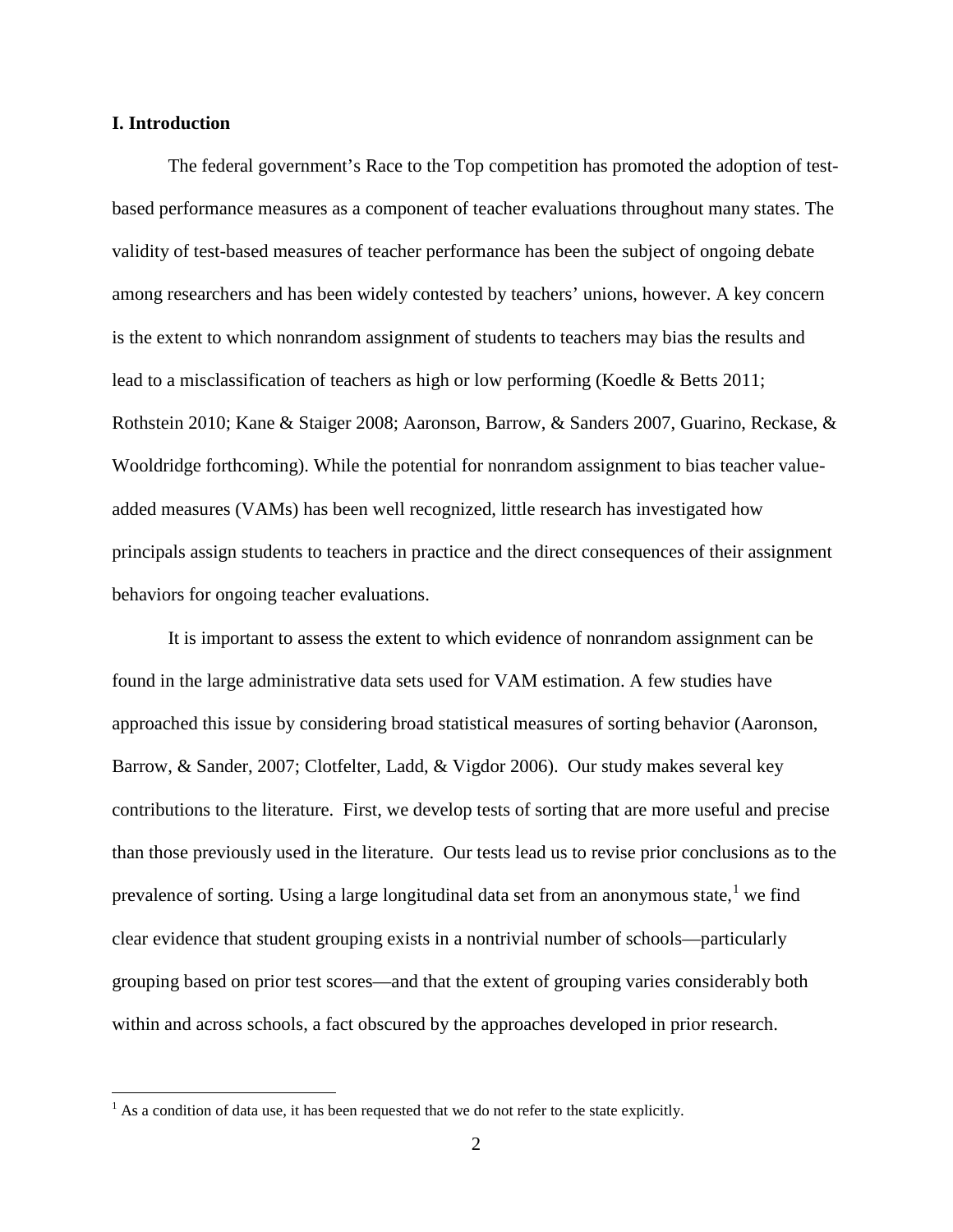Second, we investigate teacher-student matching, thus extending the research beyond the simple investigation of tracking patterns. We distinguish between two components of nonrandom assignment and examine evidence of both: students being grouped together on the basis of some characteristic, and the systematic assignment of these groups to teachers. We find evidence to suggest that in many cases teachers are nonrandomly assigned to classes. In particular, teachers with higher measured prior effectiveness tend to be assigned to classrooms with higher average prior achievement.

Third, we show the implications of sorting for value-added using our statewide administrative data. We demonstrate that statistical methods matter and that they react very differently to different sorting scenarios. To do so, we define subsamples of school-grade-years that exhibit different grouping and assignment behaviors and then examine correlations within subsamples among VAMs estimated in different ways. We find the sensitivity of value-added to particular estimators differs in potentially important ways by subsample and that these differences align with predictions based on the standard value-added framework (Guarino et al., forthcoming). These findings have important consequences for the proliferation of teacher evaluations systems that is currently the subject of intense scrutiny and controversy.

This paper is organized as follows. Section II provides a framework for thinking about the process by which principals assign students to teachers and discusses the implications for VAMs. Section III discusses the data used. Section IV discusses previous approaches to identifying nonrandom assignment in administrative data. Section V outlines our approach to detecting nonrandom grouping and assignment and presents the findings. Section VI shows how our results on the grouping and assignment decisions of schools can be used to inform valueadded estimation. Section VII concludes.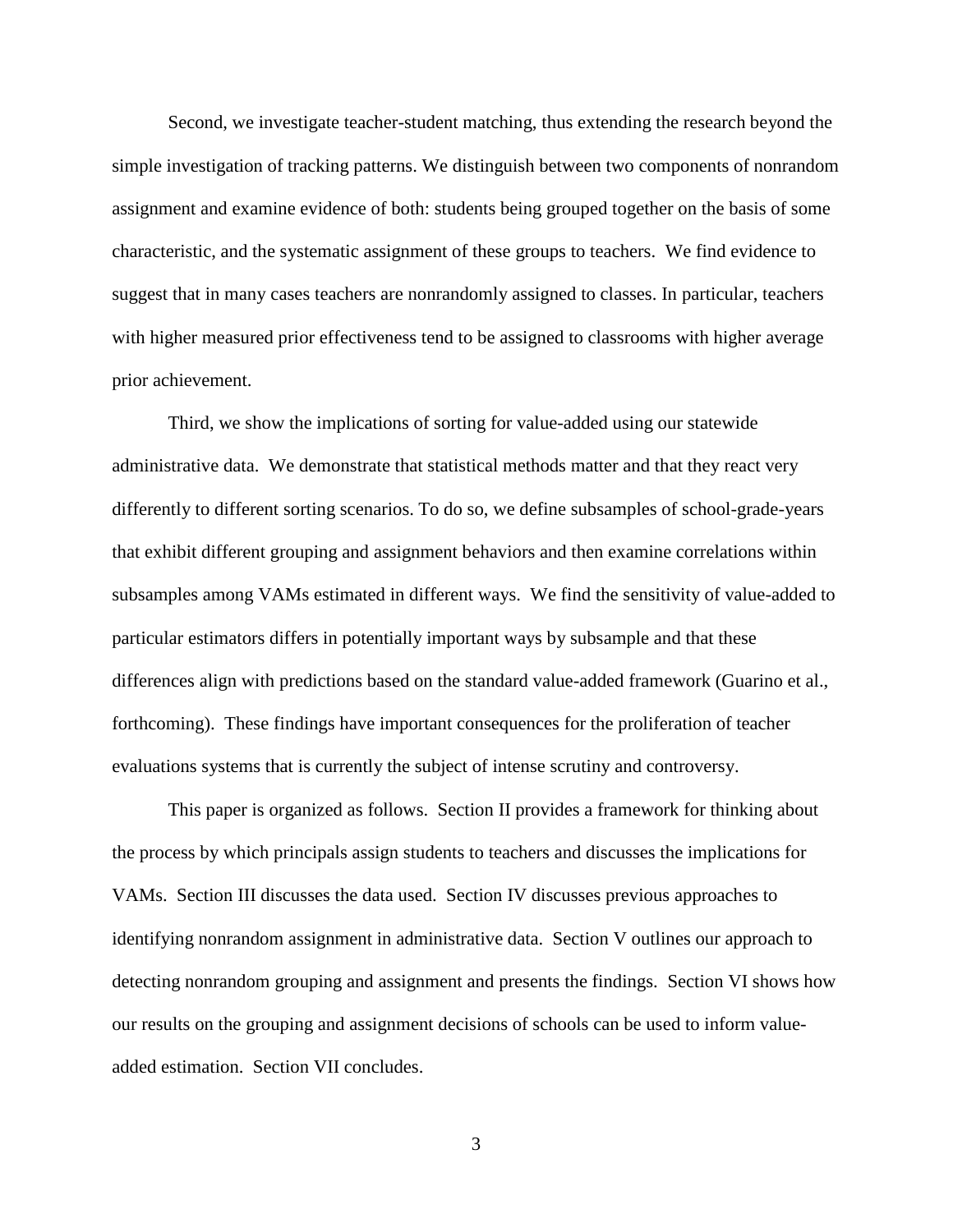#### **II. Framework and Background**

The theoretical motivation for value-added models of teacher performance typically rests on the specification of an education production function, in which achievement is modeled as a function of all relevant past and present child, family, and schooling inputs. Here, we focus on two estimating equations derived from this model that serve as the basis for most value-added estimation (for a detailed discussion of the derivation of these equations from the general model and the underlying assumptions see Hanushek, 1979, 1986; Todd & Wolpin, 2003; Harris, Sass, & Semykina, 2010; Guarino, Reckase & Wooldridge, forthcoming). We start with a "lag score" specification controlling for prior achievement on the right hand side:

(2.1) 
$$
A_{it} = \tau_t + \lambda A_{i,t-1} + T_{it}\gamma + X_{it}\beta + c_i + u_{it}
$$
  
where  

$$
A_{it}
$$
 is student *i*'s test score in time *t*  

$$
A_{i,t-1}
$$
 is prior achievement  

$$
T_{it}
$$
 is a vector of teacher indicators  

$$
X_{it}
$$
 are student and family characteristics  

$$
c_i
$$
 is an unobserved student heterogeneity term  

$$
u_i
$$
 is an unobserved error term

Occasionally, researchers use the gain in test scores as the dependent variable, effectively assuming that  $\lambda$  is equal to 1. We will refer to this as the "gain score" specification:

(2.2) 
$$
A_{it} - A_{i,t-1} = \tau_t + T_{it}\gamma + X_{it}\beta + c_i + (\lambda - 1)A_{i,t-1} + \nu_{it}
$$

Note that we include the additional term,  $(\lambda - 1)A_{i,t-1}$ , on the right hand side of equation (2.2) in order to emphasize the fact that if λ*≠*<sup>1</sup> the choice to use a gain score specification may lead to an omitted variables bias. This potential omitted variables problem will be the key focus of the analysis to follow.

Generally speaking, our ability to consistently estimate the teacher value added coefficients  $(y)$  hinges on what our estimation method requires about the correlation between teacher assignments (captured by  $T_{it}$ ) and the unobserved factors affecting achievement,  $u_{it}$ ,  $c_i$ ,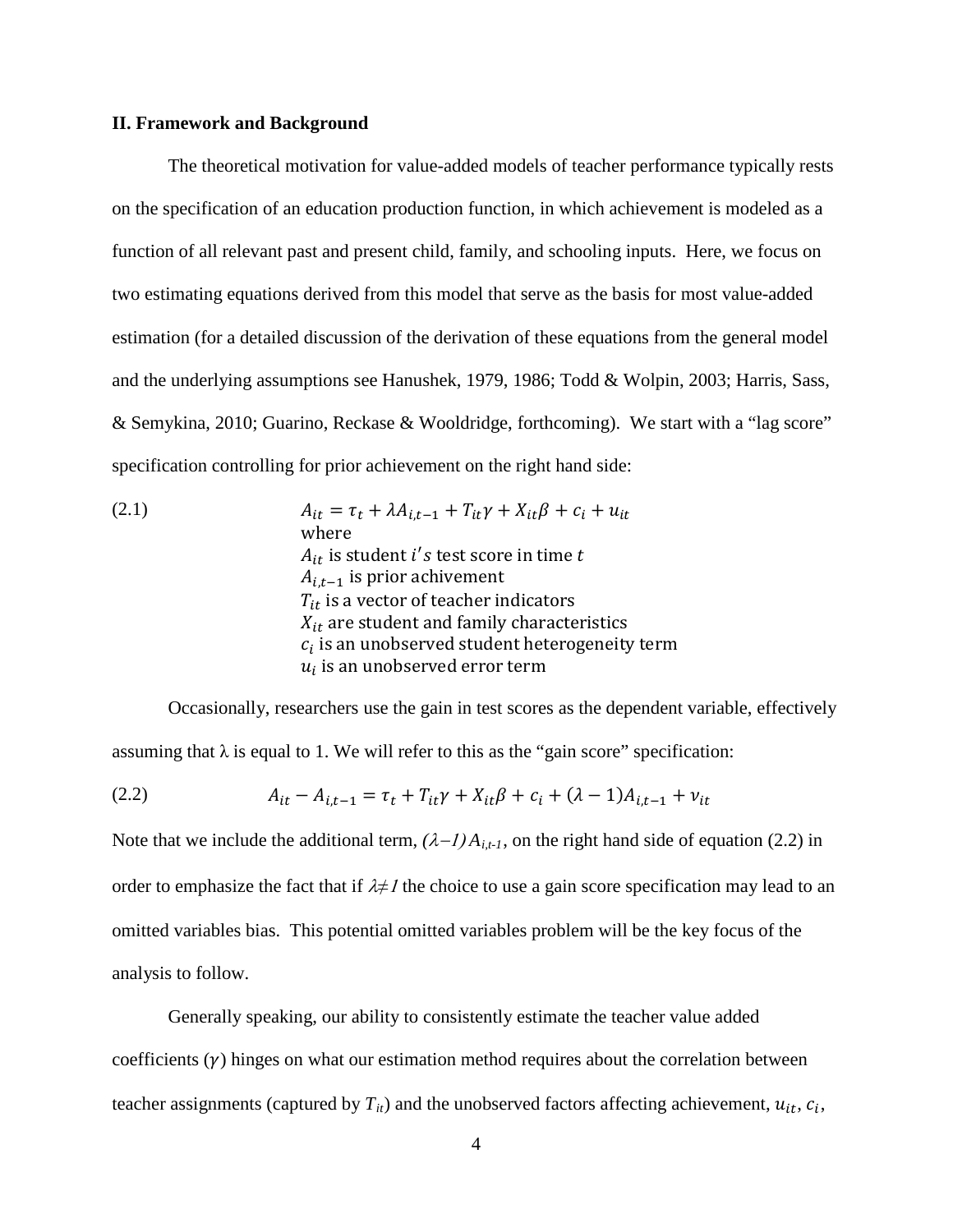and, in the case of the gain-score specification,  $(\lambda - I) A_{i,t-1}$ . Here, our concern lies with understanding how different student sorting and teacher assignment mechanisms employed by schools may affect these correlations and, in turn, value-added estimates based on equations (2.1) and (2.2).

Throughout the paper, we distinguish how students are grouped together into classrooms from how teachers are assigned to those classrooms. This leads to three distinct types of assignment mechanism that each has different value-added implications: random grouping of students into classes and random assignment of teachers to those classes, nonrandom grouping of students but with random assignment of teachers to the classes, and finally nonrandom grouping with nonrandom assignment.

In the simplest case, students may be randomly grouped into classrooms with no consideration given to the within-class composition of student ability or to the quality of the teacher assigned to the groups. In this case, given a sufficient number of observations per teacher, estimates of teacher value-added based on either equation (2.1) or (2.2) will tend to perform well since any omitted factors that contribute to achievement will be uncorrelated with teacher assignment.

Now consider the case in which schools actively group students of similar ability together based on, say, prior achievement, demographic characteristics related to ability, or markers of ability unobserved by those outside the school. Further assume that teachers are assigned to these classrooms in a systematic way according to each teacher's ability to raise achievement. Grouping based on observable student demographic characteristics (captured in  $X_{it}$ ) is of less concern for estimators that partial out this correlation as both equation (2.1) and (2.2) control for those factors. Note, however, that grouping based on prior test scores coupled with nonrandom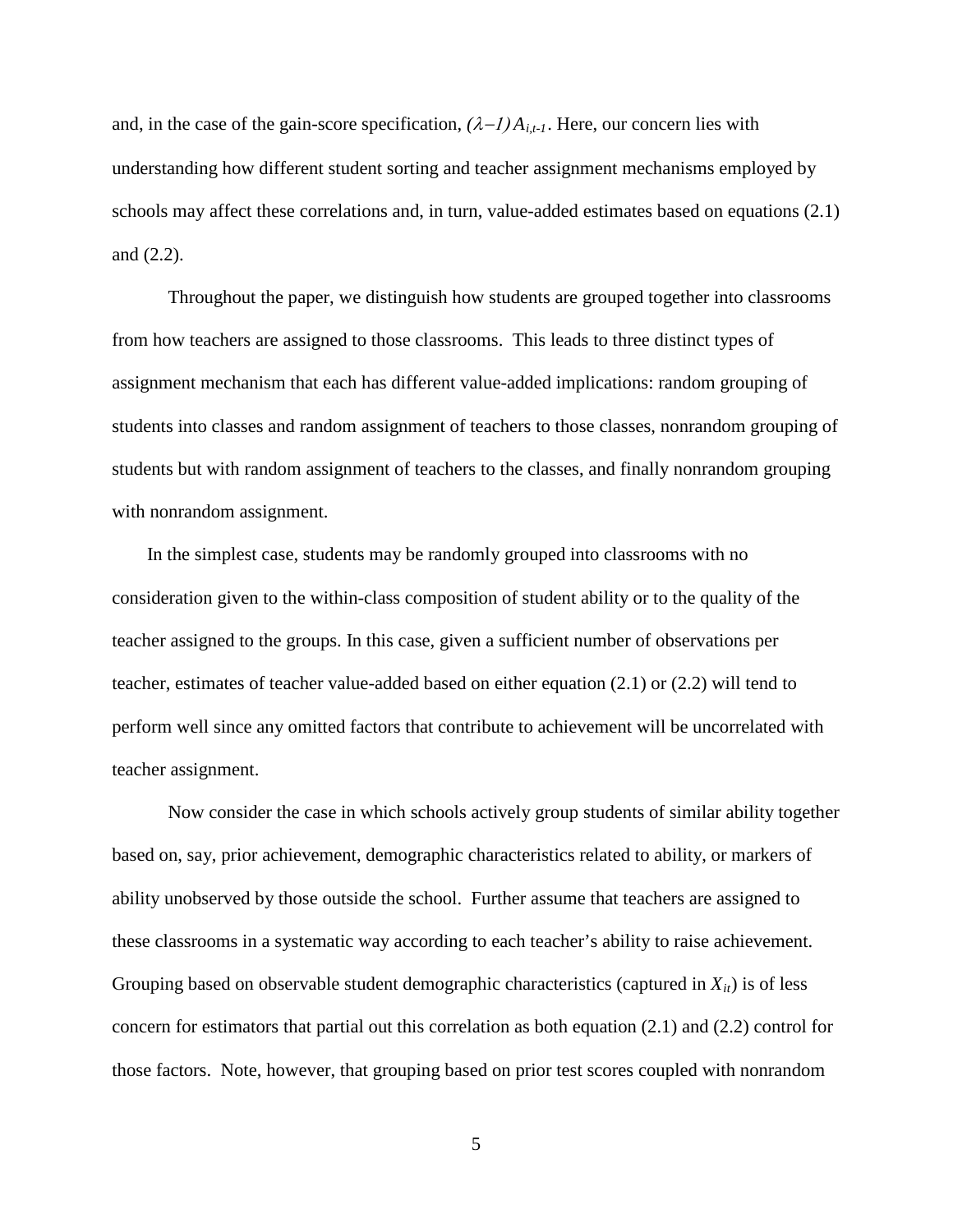assignment of teachers based on ability to those groups is problematic for estimates based on equation (2.2). Specifically,  $(\lambda - 1)A_{i,t-1}$  is non-zero, correlated with teacher assignment, and omitted from the model in this case. In contrast, by not restricting  $\lambda = 1$ , estimates based on equation 2.1 are not subject to the same omitted variables bias. Effectively the cost of assuming  $\lambda$ =1 is higher in these cases.<sup>[2](#page-7-0)</sup>

To help illustrate the implications of the bias we appeal to a simple stylized example of estimating value-added with a model of only two teachers. While this certainly abstracts from the general problem of estimating equations (2.1) and (2.2), the simplified model will provide clear insights into the nature of the biases and inconsistencies that apply to the final estimation problem. Consider the case with two teachers (denoted Teacher 0 and Teacher 1) where the true education production function is given by:

(2.3) 
$$
A_i = \lambda A_i^L + \gamma T_i + u_i
$$
where  
\n
$$
A_i
$$
 is current achievement  
\n
$$
A_i^L
$$
 is prior achievement  
\n
$$
T_i = 0, 1
$$
 is an indicator for having Teacher 1  
\n
$$
u_i
$$
 is a random error term  
\n
$$
0 \le \lambda \le 1
$$

It will be helpful to subtract  $\lambda A_i^L$  from both sides of the equation:

$$
A_i - \lambda A_i^L = \gamma T_i + u_i
$$

This framework can be used to illustrate the direction of the bias associated with using the gain score equation when  $\lambda \neq 1$ . In this simple setup, the OLS estimate of  $\gamma$  using the lag score specification is simply the Wald Estimator comparing the mean outcomes, expressed net of the prior score  $(A_i - \lambda A_i^L)$ , for students with Teacher 1 to those for Teacher 0:

<span id="page-7-0"></span><sup>&</sup>lt;sup>2</sup> Cases of explicit test score grouping and assignment will also be more sensitive to possible misspecification of the current-score-lag-score relationship, including possible nonlinearities. In the analyses presented in this paper, we focus on specifications that assume a linear relationship between current and prior test scores. However, we ran sensitivity analyses that used specifications that included various polynomials in prior achievement and found virtually identical results.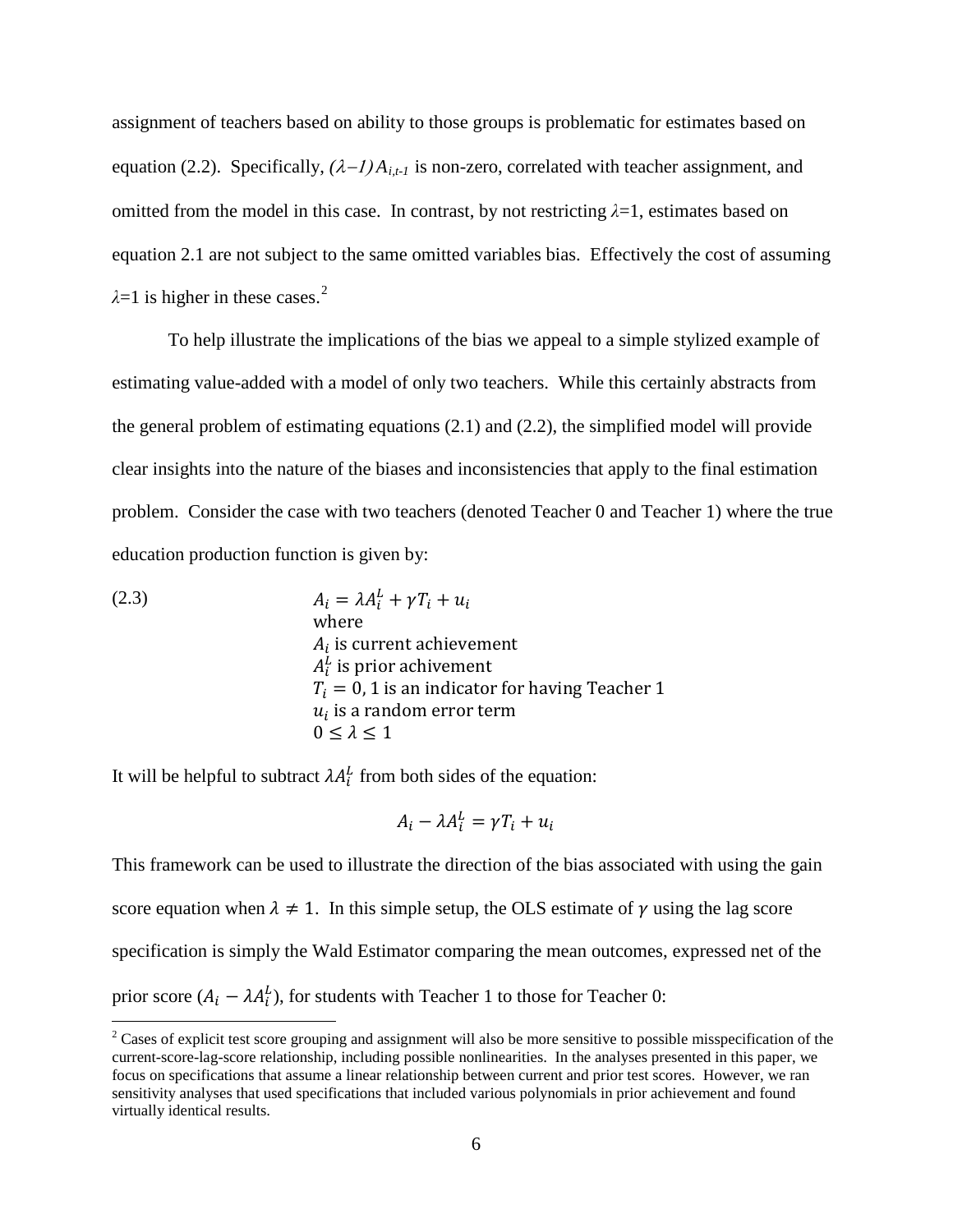(2.4) 
$$
\hat{\gamma} = E[A_i - \lambda A_i^L | T_i = 1] - E[A_i - \lambda A_i^L | T_i = 0] \n= E[\gamma T + u_i | T_i = 1] - E[\gamma T + u_i | T_i = 0] = \gamma
$$

Many of the potential issues we encounter will stem from using the "wrong"  $\lambda$ . In the case of the gain score specification, we have assumed  $\lambda = 1$ , implying the following estimating equation:

$$
A_i - A_i^L = (\lambda - 1)A_i^L + \gamma T_i + u_i
$$

Now the Wald Estimate of  $\gamma$  can be expressed as:

(2.5) 
$$
\hat{\gamma} = E[A_i - A_i^L | T_i = 1] - E[A_i - A_i^L | T_i = 0]
$$

$$
= E[(\lambda - 1)A_i^L + \gamma T_i + u_i | T_i = 1] - E[(\lambda - 1)A_i^L + \gamma T_i + u_i | T_i = 0]
$$

$$
= E[(\lambda - 1)A_i^L | T_i = 1] + \gamma - E[(\lambda - 1)A_i^L | T_i = 0]
$$

$$
= \gamma + (\lambda - 1) \left[ E[A_i^L | T_i = 1] - E[A_i^L | T_i = 0] \right]
$$

If  $\lambda \neq 1$ , then  $\hat{\gamma} \neq \gamma$  whenever the average prior achievement for students assigned to Teacher 0 is not the same as for Teacher 1 (i.e.  $[E[A_i^L | T_i = 1] - E[A_i^L | T_i = 0] \neq 0$ ). This formulation also illustrates how the type of non-random assignment will matter for our ability to rank the two teachers correctly. Assume that Teacher 1 is the "better" teacher  $(y > 0)$  and the school engages in positive assignment with the best prior performing students matched to the better teacher so that  $E[A_i^L | T_i = 1] > E[A_i^L | T_i = 0]$ . In this case,  $(\lambda - 1) < 0$  and due to the assignment process  $E[A_i^L | T_i = 1] - E[A_i^L | T_i = 0] > 0$  implying a negative bias in  $\hat{\gamma}$ . The magnitude of the bias term is driven by two factors: how far off the  $\lambda = 1$  assumption is and the degree of grouping into the classes. Importantly, if the negative bias is large enough (i.e. larger than  $\gamma$ ), our estimate of Teacher 1's value-added relative to Teacher 0 will be of the wrong sign. While the true ranking of the teachers would place Teacher 1 above Teacher 2, our estimates would reverse this ranking. Just as important is the fact that if the bias is relatively small (i.e. smaller than  $\gamma$ ), we may have a biased estimate of Teacher 1's value-added but we will still get the relative ranking right. If the school engages in negative assignment placing the lowest prior performing students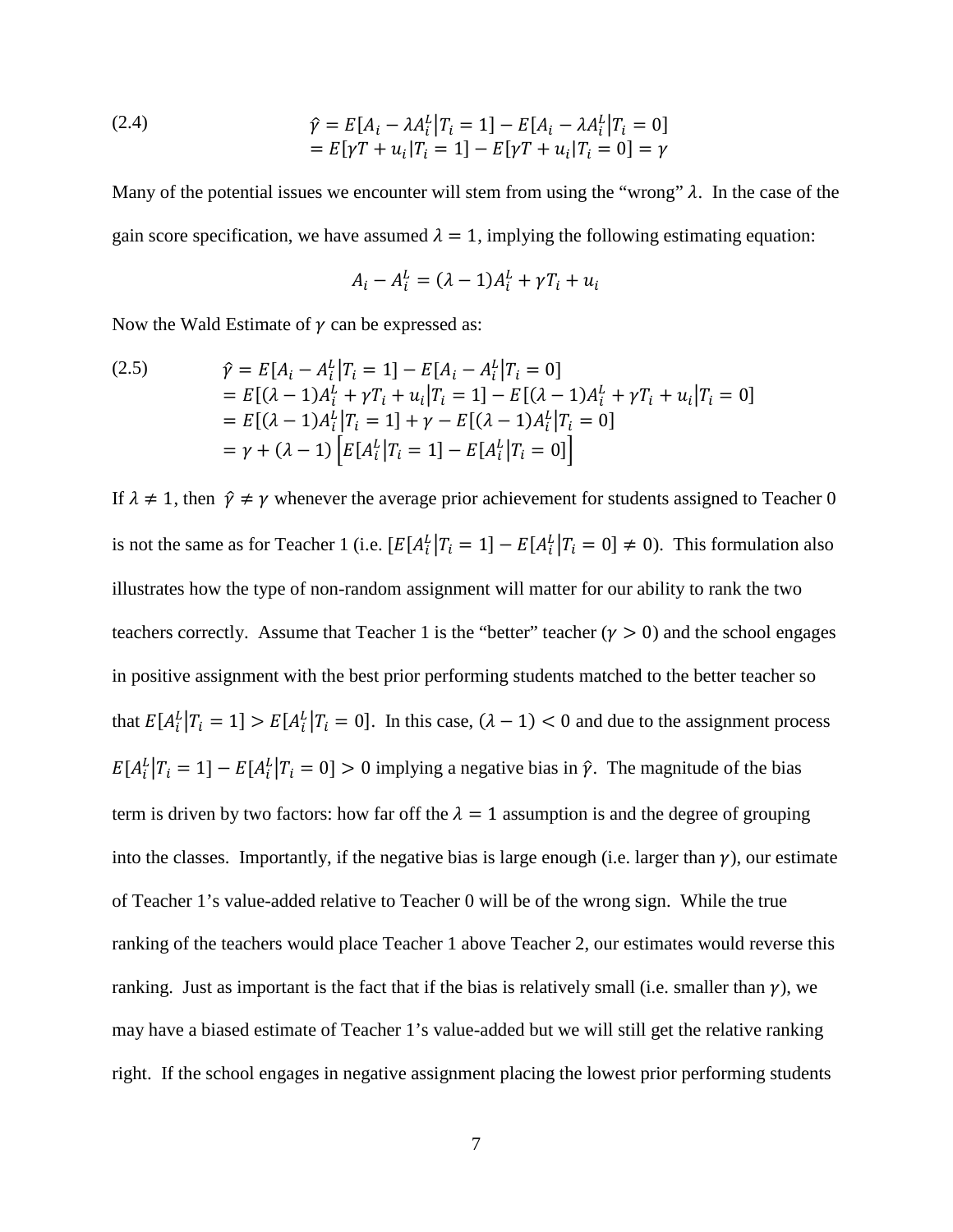with the "better" teacher, the sign of the bias term will be the product of two negative components since now  $E[A_i^L | T_i = 1] - E[A_i^L | T_i = 0] < 0$ . In this case, no matter the size of the bias we still get the appropriate ranking of the two teachers. This provides a clear implication for assessing value-added. When the assignment process is generally negative (lower performing students with higher performing teachers), we expect rankings of teachers to be less sensitive to the choice of specification than under a positive assignment mechanism.<sup>[3](#page-9-0)</sup> Of course, any policy use depending on the magnitudes of the value-added point estimates will still be adversely affected by this bias.

Finally consider the third case in which schools nonrandomly group students based on ability as before, however, now the teachers are randomly assigned to these classes. Such a grouping and assignment policy may be driven by the belief that teachers can better target their teaching with more homogeneous classrooms, coupled with an effort to "fairly" assign teachers to classes. While the random assignment of teachers to the classes may, at first glance, seem to alleviate concerns over value-added estimates, this scenario can still lead to biased gain score estimates. This problem stems from once again leaving  $(\lambda - 1)A_{i,t-1}$  in the error term and having some teachers assigned the classes with better prior performing students by chance.

To illustrate the nature of the bias, let us return to our stylized example. For now, assume that the two teachers are equally effective so that  $y = 0$  and we can express our gain score estimate as:

$$
\hat{\gamma} = (\lambda - 1) \left[ E[A_i^L | T_i = 1] - E[A_i^L | T_i = 0] \right]
$$

<span id="page-9-0"></span> $3$  Assignment based on a potential "match effect" (i.e., Teacher 1 is good with low preforming students) is more complicated. The simplified example, however, is sufficient to illustrate the potential for divergent results between gain and lag score estimating equations when grouping and assignment is based on prior performance.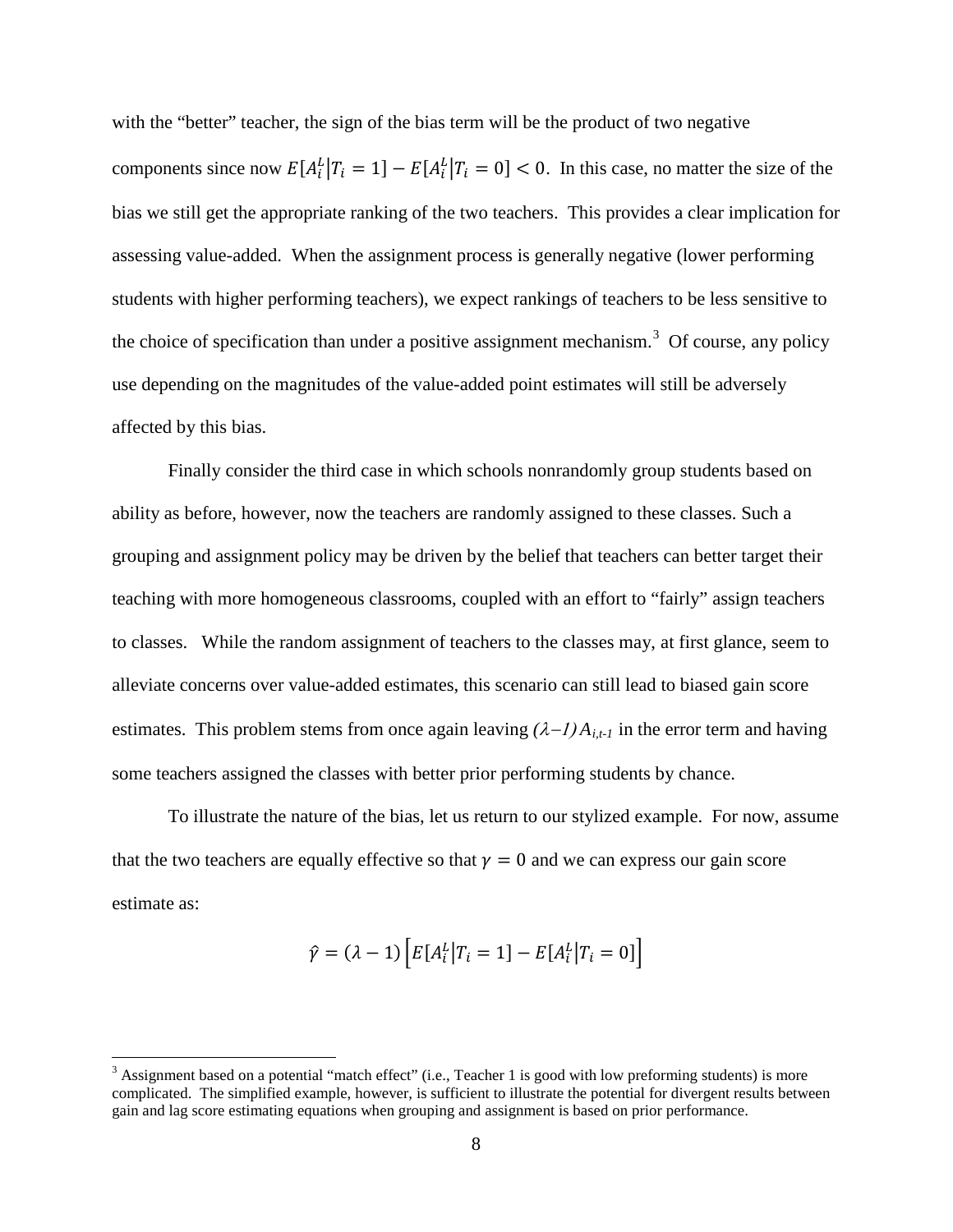A clear implication of the  $\gamma = 0$  assumption is that assignment based on teacher ability is not possible and must effectively be random. Assume that, by luck, teacher one is given the better prior performing class so that  $E[A_i^L | T_i = 1] - E[A_i^L | T_i = 0] > 0$  and  $\gamma$  is underestimated. Instead of ranking the teachers the same (the true ranking), we will rank Teacher 1 lower. Even though nonrandom assignment of teachers based on ability is impossible in this case, we have biased value-added estimates due to a correlation in the sample between uncontrolled for student ability and teacher assignment. Arguments for consistent estimation with nonrandom grouping but random assignment of teachers are based on the number of classes per teacher becoming large. The basic intuition is that with random assignment to heterogeneous groups, a teacher's luck in one year may be balanced out in the future. With many classes per teacher and random assignment of teachers to classes, this small sample bias becomes less important with teachers receiving a range of class types over time. A similar argument can be made in the presence of grouping on observable student characteristics for estimators that do not partial out this correlation.

Returning to equations (2.1) and (2.2), assignment based on unobserved factors found in  $c_i$  or  $u_{it}$  are more difficult to characterize. For instance, prior test scores and student characteristics may only capture some of the considerations involved in making assignment decisions, but may miss differences in parental involvement in the decision process. To be clear, such unobserved factors driving assignment decisions will only lead to an omitted variables problem if they also affect current test performance. For the parental involvement example, we might suspect that parents who actively pursue a particular teacher assignment may also provide more educational investments leading to a non-zero correlation between these other unobserved investments and both the teacher dummy variables and current test score. For the time-invariant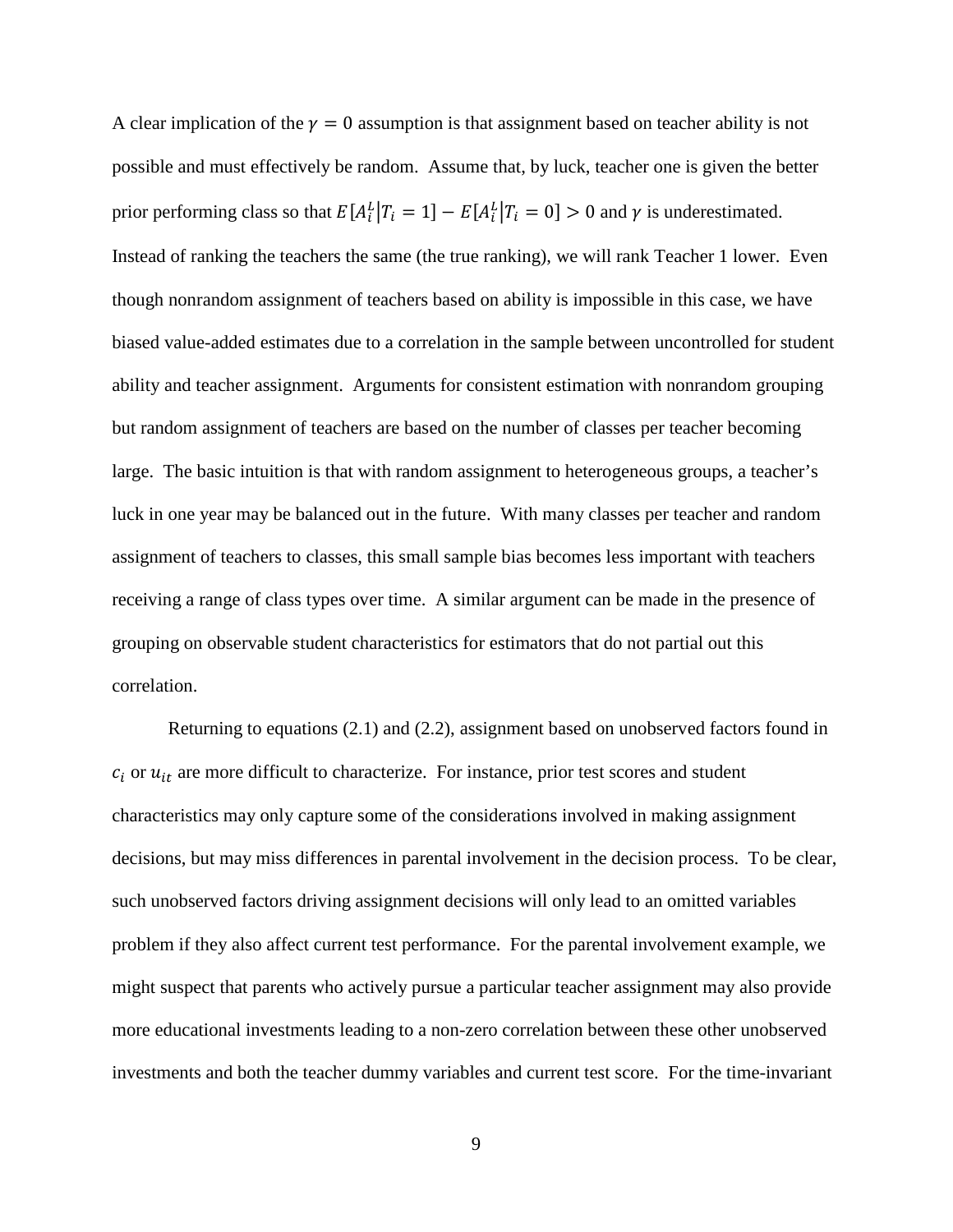factors (captured in *ci*), methods that aim to account for this, such as student fixed effects or dynamic instrumental variable approaches, may be useful. However, such methods typically involve strong additional assumptions (either that  $\lambda=1$  or that the errors in 2.1 are serially uncorrelated) and greatly reduce the identifying variation, leading to potentially poor performance (Guarino et al., forthcoming). Importantly, prior test scores may serve as a decent proxy in these cases as they are a function of *ci*. That is, highly involved parents have likely been involved throughout their child's education, so that part of this investment will be captured in the coefficient on prior scores. When the grouping decision is based on time varying unobserved factors, there is little that can be done to directly control for this. Once more, prior test scores may serve as a decent proxy for these factors if, say parents are responding to factors that affected prior performance.

While not ubiquitous in the literature, gain-score formulations of the achievement regression have been used in recent work (for example, Jackson 2009, Koedel et al. 2012, Kinsler 2011, Lefgren & Sims 2012, Oketch et al. 2012, Subedi et al., 2011). The motivation for using the gain score rather than the lag score varies. In may be done to address issues of serial correlation (Jackson 2009) or measurement error (Koedel et al. 2012) in test scores, or to take advantage of panel data estimators aimed at improving efficiency (Hierarchical Linear Models, Feasible GLS, Empirical Bayes) or tackling identification issues (Fixed Effects) that are potentially inconsistent with the presence of lagged dependent variables.

Given concerns that test scores are noisy measures of achievement, it is worth considering the measurement error motivation for using the gain score in more detail. If the measurement error satisfies the classic errors in variables (CEV) assumptions, then it can lead to an attenuation bias in the estimate of  $\lambda$  in specification (2.1). Importantly, under the CEV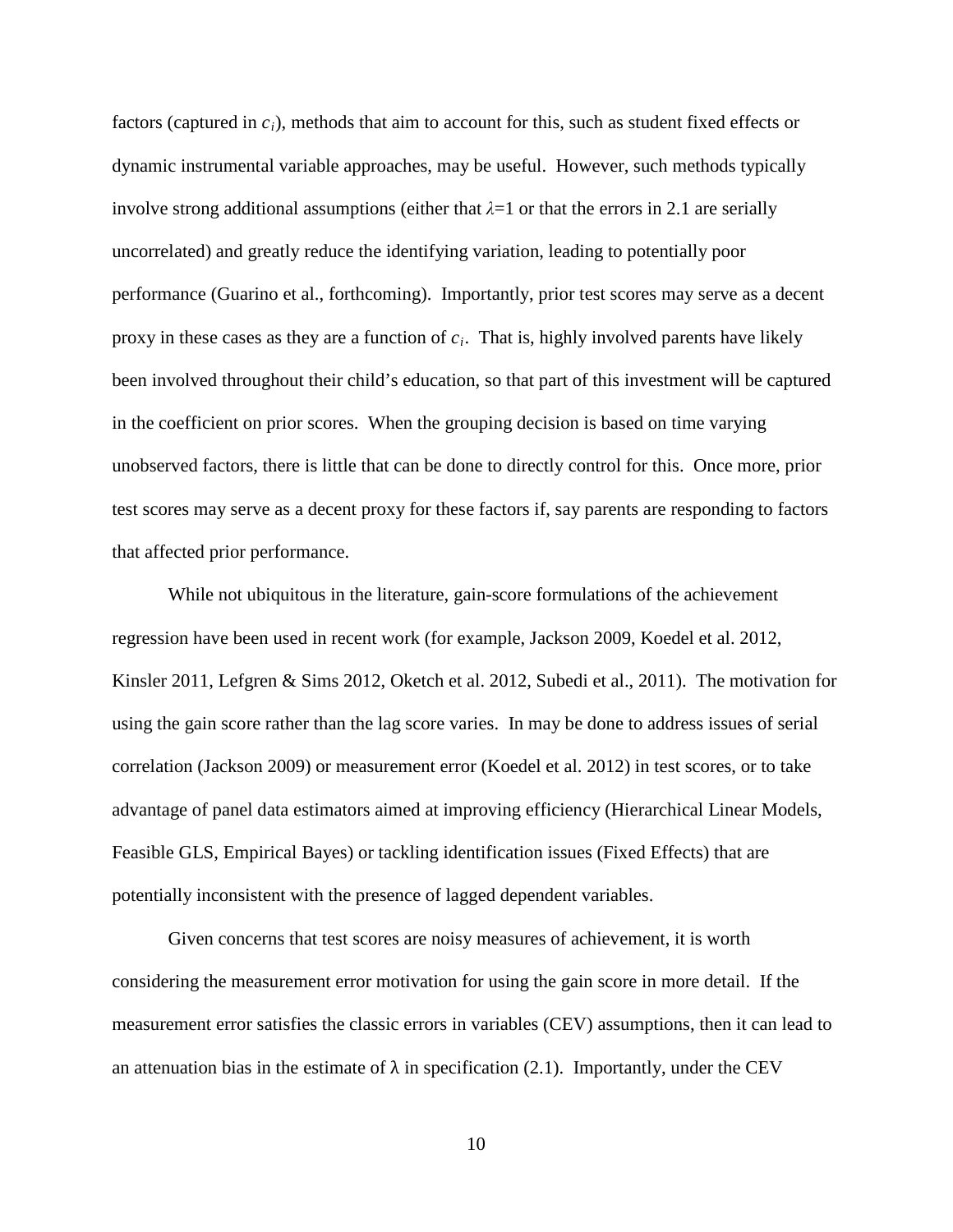assumptions, measurement error in the dependent variable does not lead to biased estimates. This fact helps motivate the use of the gain-score specification in the presence of measurement error, as it moves all of the error into the dependent variable.

The first thing to note here is that we are not evaluating the estimate of  $\lambda$ , instead we are concerned with the estimated teacher effects. The attenuation bias in the estimate of  $\lambda$  is propagated to the teacher effect estimates depending on the relationship between prior scores and teacher assignments. The role of attenuation bias in  $\lambda$  due to measurement error can also be explored in our stylized model. Recall that our lag score specification was represented by the Wald estimator for the following model:

$$
A_i - \lambda A_i^L = \gamma T_i + u_i
$$

However, with classical measurement error in prior achievement, we estimate  $\tilde{\lambda} < \lambda$  yielding the modified equation:

$$
A_i - \tilde{\lambda} A_i^L = (\lambda - \tilde{\lambda}) A_i^L + \gamma T_i + u_i
$$

Now the appropriate Wald Estimate is:

(2.6) 
$$
\hat{\gamma} = E[A_i - \tilde{\lambda} A_i^L | T_i = 1] - E[A_i - \tilde{\lambda} A_i^L | T_i = 0] \n= E[(\lambda - \tilde{\lambda}) A_i^L + \gamma T_i + u_i | T_i = 1] - E[(\lambda - \tilde{\lambda}) A_i^L + \gamma T_i + u_i | T_i = 0] \n= \gamma + (\lambda - \tilde{\lambda}) [E[A_i^L | T_i = 1] - E[A_i^L | T_i = 0]]
$$

Due to attenuation<sup>[4](#page-12-0)</sup>  $(\lambda - \tilde{\lambda}) > 0$  so the sign of the bias term depends on the sign of

 $E[A_i^L | T_i = 1] - E[A_i^L | T_i = 0]$ . If it is positive (Teacher 1 has the better students) then  $\hat{\gamma} > \gamma$ and we have overestimated Teacher 1's value-added relative to Teacher 0. If the assignment is negative (Teacher 0 has the better students), we will underestimate  $\gamma$ , which implies

<span id="page-12-0"></span><sup>&</sup>lt;sup>4</sup> The extent of the attenuation depends on the variance of the measurement error and of the true knowledge once the other covariates have been partialled out. When more of the variation in true knowledge is explained by the teacher indicators (as well as other covariates) the attenuation is stronger. Therefore, the strength of the relationship between the true knowledge and teacher assignment will influence the attenuation. The equations presented here are helpful for considering the extent to which a given level of attenuation is propagated to the teacher effect estimates.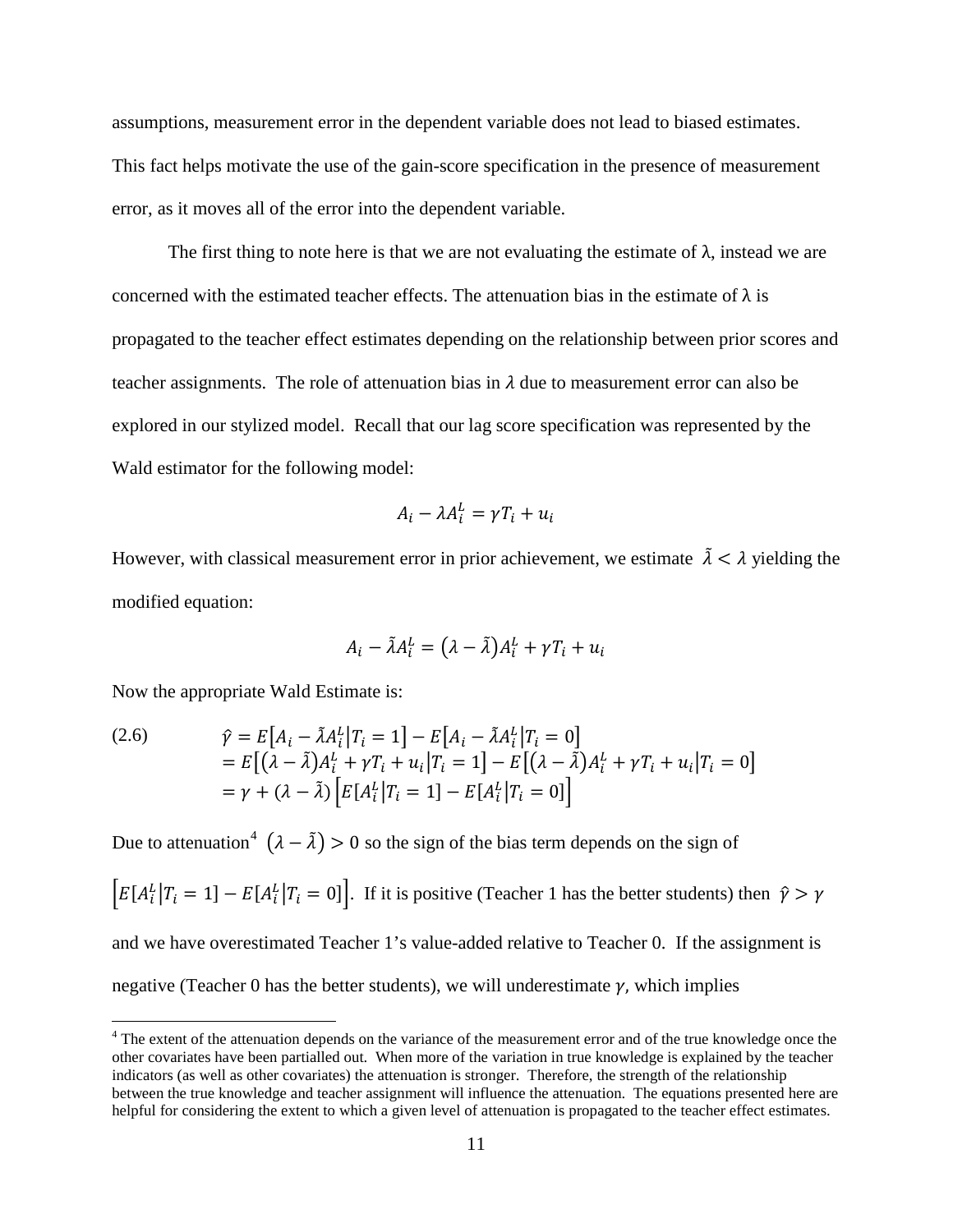overestimating Teacher 0's ability relative to Teacher 1. More generally, teachers with the better prior performing classes will be made to look better due to the attenuation bias in  $\lambda$ . Intuitively, the attenuation bias will reduce the estimated effect of prior scores. This implies that when we see good prior performing students do better on current tests, too much of that achievement will be attributed to their teacher instead of their prior performance. On the other hand, teachers with poorer performing students will look worse since the part of their student's poor performance that is attributable to past achievement is underestimated.

While there will certainly be a trade-off between the attenuation bias of  $\lambda$  when estimating (2.1) and assuming  $\lambda = 1$  in (2.2) when teacher assignments are based on prior scores, it is not clear a priori which bias is more severe. Indeed, it seems quite plausible that an attenuated  $\lambda$  is less of a concern than assuming  $\lambda = 1$ . Indeed, Guarino et al. (forthcoming) find simulation evidence that classical measurement error in test scores leads to only very small biases in the ranking of teachers in the data generating processes they consider. The sensitivity to measurement error may well be different when considering the magnitude of VAMs rather than the ranking.

Second, it is likely that the measurement error in test scores does not meet the CEV assumptions, as it is derived from the aggregation of the error on separate item responses by students. As such, the attenuation bias result does not necessarily hold, and there may be problems with mismeasured dependent variables leaving specification (2.2) susceptible to bias as well.<sup>[5](#page-13-0)</sup> Ultimately, the analysis that follows will help identify scenarios in which the distinction between using specification (2.1) or (2.2) may lead to empirically important differences in the ranking of teachers. While the issues underlying the motivation for the gain score specification

<span id="page-13-0"></span><sup>&</sup>lt;sup>5</sup> In fact, gain-score specifications can perform especially poorly under the measurement error induced by Item Response Theory scaling procedures—i.e., nonclassical measurement error (Guarino, Ham, Reckase, Stacy, and Wooldridge, 2013).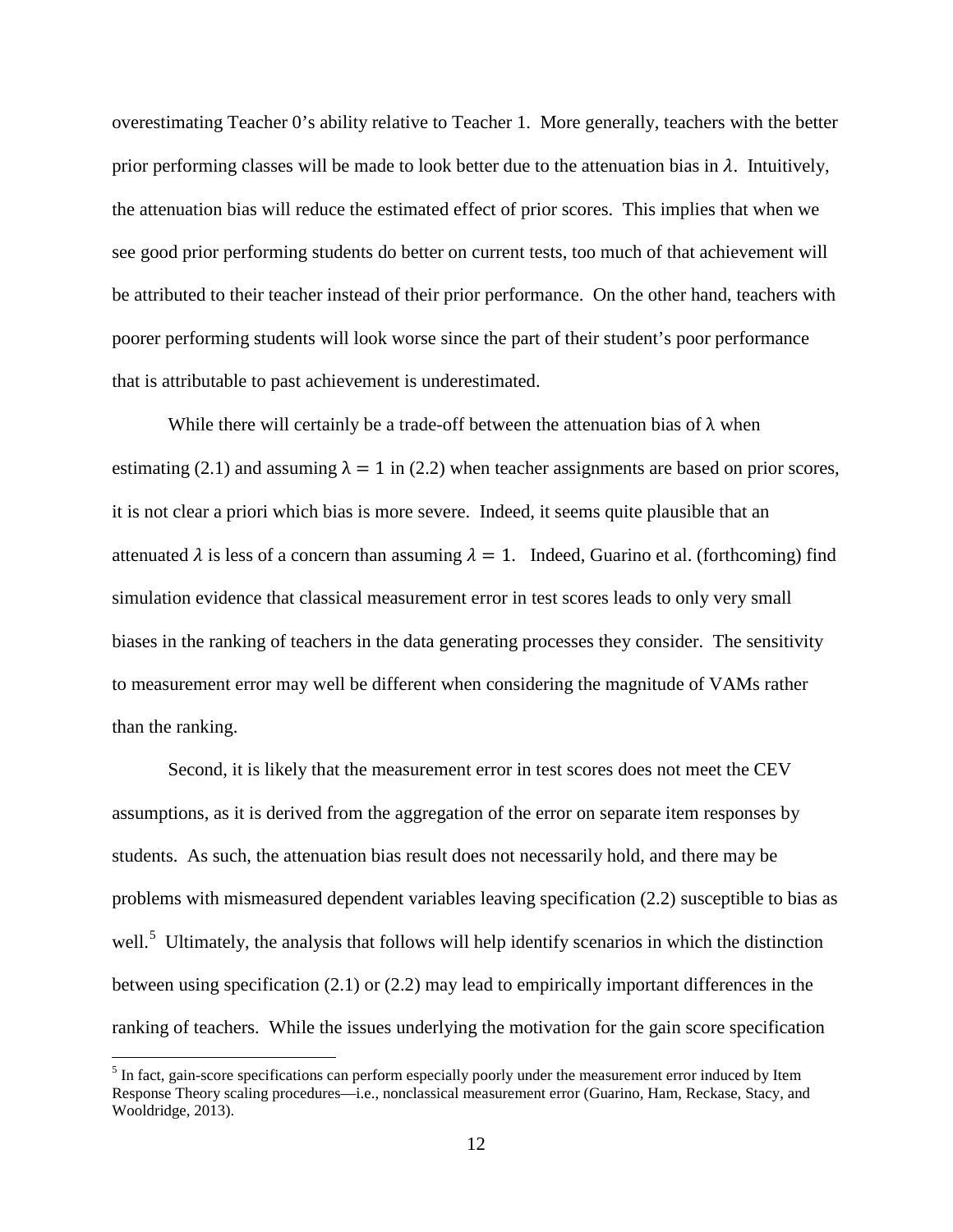may certainly be important, it is equally important to weigh these considerations next to the cost outlined above of assuming  $\lambda = 1$ , particularly if grouping based on prior test scores is common.

Finally, it is important to emphasize that the lagged test score serves two functions: one is to correctly partial out prior test scores and the other is to proxy for factors related to the assignment mechanism. If observed prior scores are the basis for assignment, then they are important, and properly measured, controls.

The focus of the first analytic section of this paper is to develop ways to best identify different grouping and assignment mechanisms in the types of administrative data sets commonly used for value-added in order to inform VAM estimation decisions. While it is fundamentally impossible to identify perfectly the scenarios outlined above, it *is* possible to systematically characterize situations in which some estimators and models are likely to deviate from each other. Once detection strategies for grouping and assignment have been developed, we demonstrate their importance in influencing the results of value-added estimation

#### **III. Data**

The data used for this study come from the administrative records of a large and diverse state in the southeastern region of the US. The data tracks students and teachers in grades one through six in the state's public school system from the 2000-01 to the 2007-08 school year. With individual student test scores and course indicators linking students to their teachers, the data are ideal for the estimation of teacher value-added. Importantly, the presence of courselevel linkages (as opposed to the school grade or exam-proctor linkages found in some similar data sets) allows us to identify the set of teachers a student could have potentially been assigned to in a given year. Throughout the paper, we use student test scores in mathematics from the statewide standardized year end exams. Typical of such large administrative data sets, there is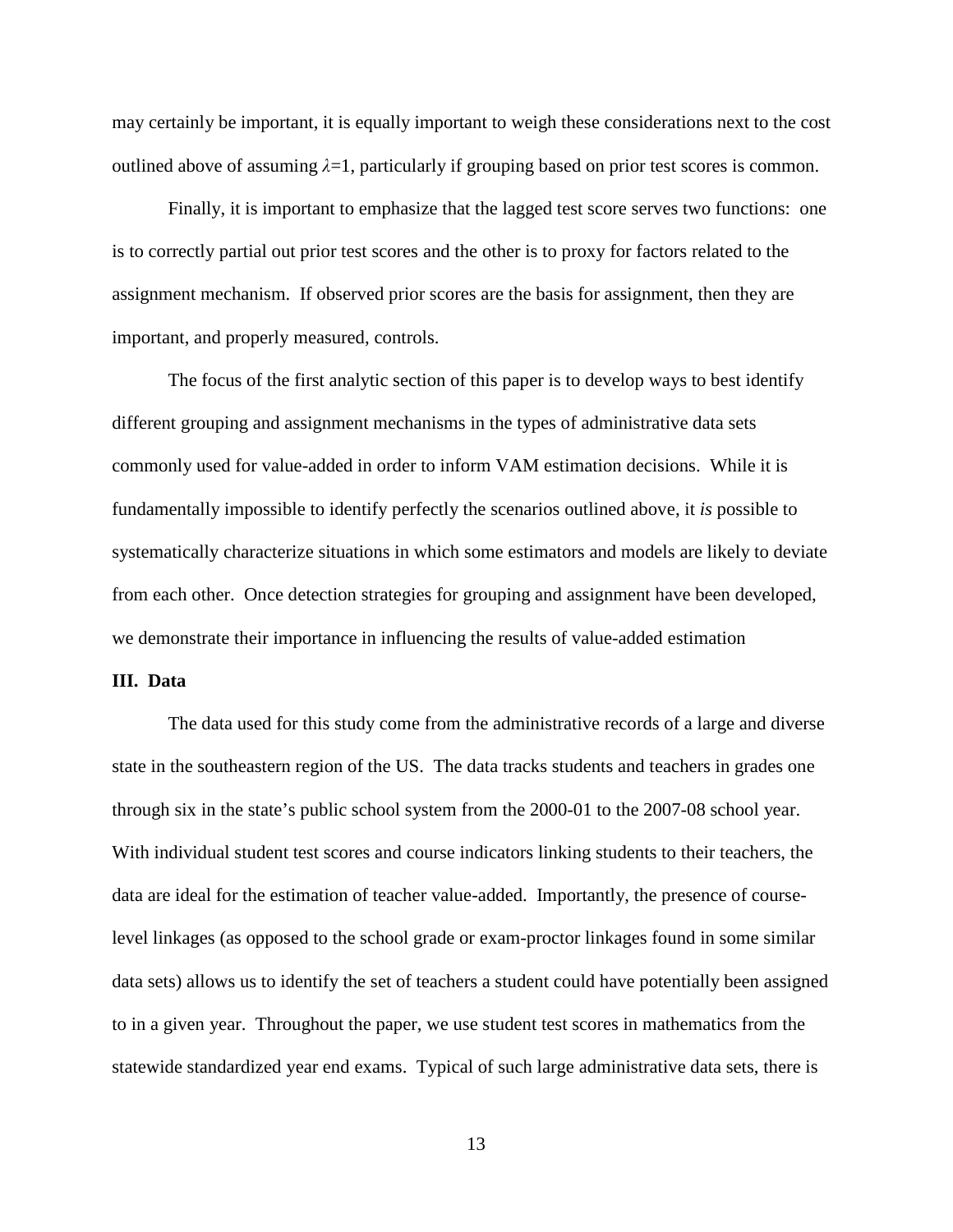limited student information—primarily demographics (race/ethnicity, gender, disability status,<sup>[6](#page-15-0)</sup> limited English proficiency, free or reduced lunch, country of birth), as well as information on school attendance/absences. In addition, the data include demographic (race/ethnicity and gender) and professional (certification status, degree level, and experience<sup>[7](#page-15-1)</sup>) variables for teachers. The set of student and teacher characteristics will allow us to examine the extent of sorting and matching on observables. Finally, we limit our analysis to teachers teaching a regular mathematics course (typically in middle school) or a comprehensive general education class (typically in elementary school). Most of the analysis also focuses on school-grade-years with at least two teachers (i.e. situations in which nonrandom grouping and assignment is possible), leaving 26,177 school-grade-years covering 2,533 schools.

Table 1 displays descriptive statistics for our main analysis sample. In addition to means and standard deviations for the student and teacher variables we will use throughout the paper, we also provide counts of the number of students, teachers, and school-grade-year cells. In each grade, we have roughly 900,000 students. In fourth and fifth grade, there are over 46,000 teachers, while in sixth grade there are just under 15,000 with many math teachers teaching multiple sections.

#### **IV. Previous Approaches to Identifying Nonrandom Grouping**

Given the difficulty of detecting nonrandom assignment to teachers, most researchers approach the problem by investigating evidence of some form of tracking or grouping of students

<span id="page-15-0"></span><sup>6</sup> We distinguish between students with common "high incidence" disabilities and those with less common "low incidence" disabilities. The disability categories coded as high incidence are: Educable Mentally Handicapped, Trainable Mentally Handicapped, Orthopedically Impaired, Speech Impaired, Language Impaired,

Emotional/Beahvioral Disability, Specific Learning Disability, Autistic Spectrum Disorder, Other Health Impaired. The disability categories coded as low incidence are: Deaf or Hard of Hearing, Visually Impaired,

Hospital/Homebound, Profoundly Mentally Handicapped, Dual Sensory Impaired, Severely Emotionally Disturbed, Traumatic Brain Injured, Developmentally Delayed, and Established Conditions.

<span id="page-15-1"></span> $\frac{7}{10}$  Experience is measured as the sum of prior years spent in public and private schools both within and outside the state studied.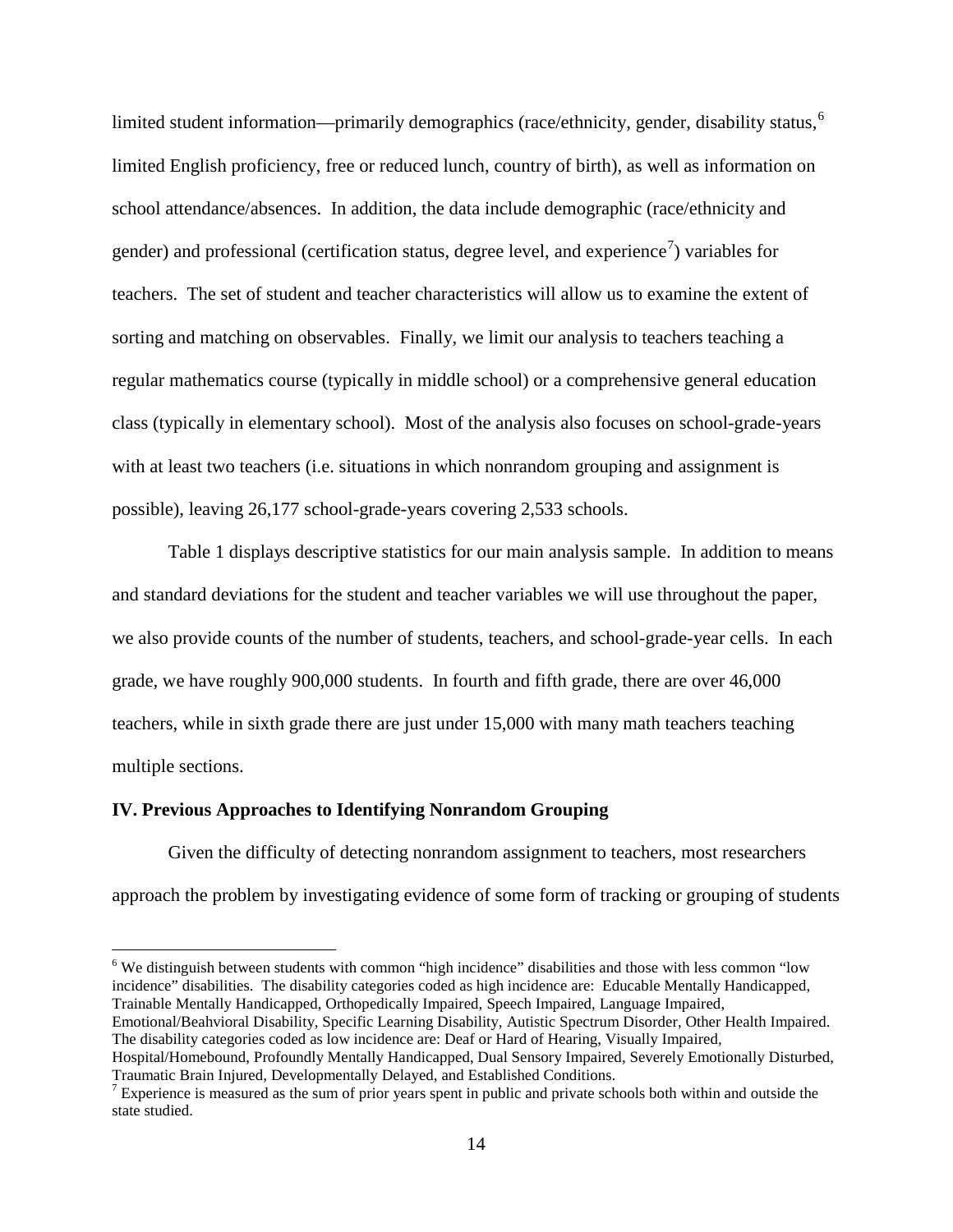into classrooms. While many papers have considered the teacher assignment decision quite generally from both quantitative and qualitative perspectives (Conger 2005, Feng 2010, Kalogrides et al. 2011), we are concerned with approaches that allow researchers to distinguish between different assignment processes and categorize schools accordingly. Here we review two particularly influential approaches that have been applied to large administrative data sets from the Chicago Public Schools (Aaronson, Barrow, & Sander 2007) and North Carolina (Clotfelter, Ladd, &Vigdor 2006). Both approaches have been used in a variety of papers to evaluate and justify the estimation of education production functions (Ammermuler & Pischke 2009; Gao 2012; Goldhaber & Hansen 2010 and 2012; Goldhaber, Cowan, & Walch 2012; Koedel 2009; Koedel & Betts 2010 and 2011; Koedel, Leatherman, & Parsons 2012; Lavy 2011; Lugo 2011; Whitmore 2005).

Aaronson, Barrow, and Sander (2007) (ABS) calculate the average within-class standard deviation of prior test scores for separate grade and year groupings. This average "Actual" standard deviation is then compared with two counterfactual standard deviations. The first counterfactual, referred to as "Perfect Sorting," is obtained by ordering students based on their prior test score and creating counterfactual classrooms based on this hierarchy. A second, "Random Sorting," counterfactual is created in a similar way by ordering students randomly. The goal of this exercise is to see if the average Actual standard deviation is closer to the Perfect or Random sorting counterfactuals. In their study of data from Chicago Public high schools, ABS found that the Actual was much closer to the Random Sorting outcome. Applying this approach to our data yields similar results.<sup>[8](#page-16-0)</sup>

Clotfelter, Ladd, and Vigdor (2006) (CLV) look for evidence of student grouping in North Carolina by conducting a series of six chi-squared tests of whether student's classroom

<span id="page-16-0"></span><sup>&</sup>lt;sup>8</sup> Results available upon request from the authors.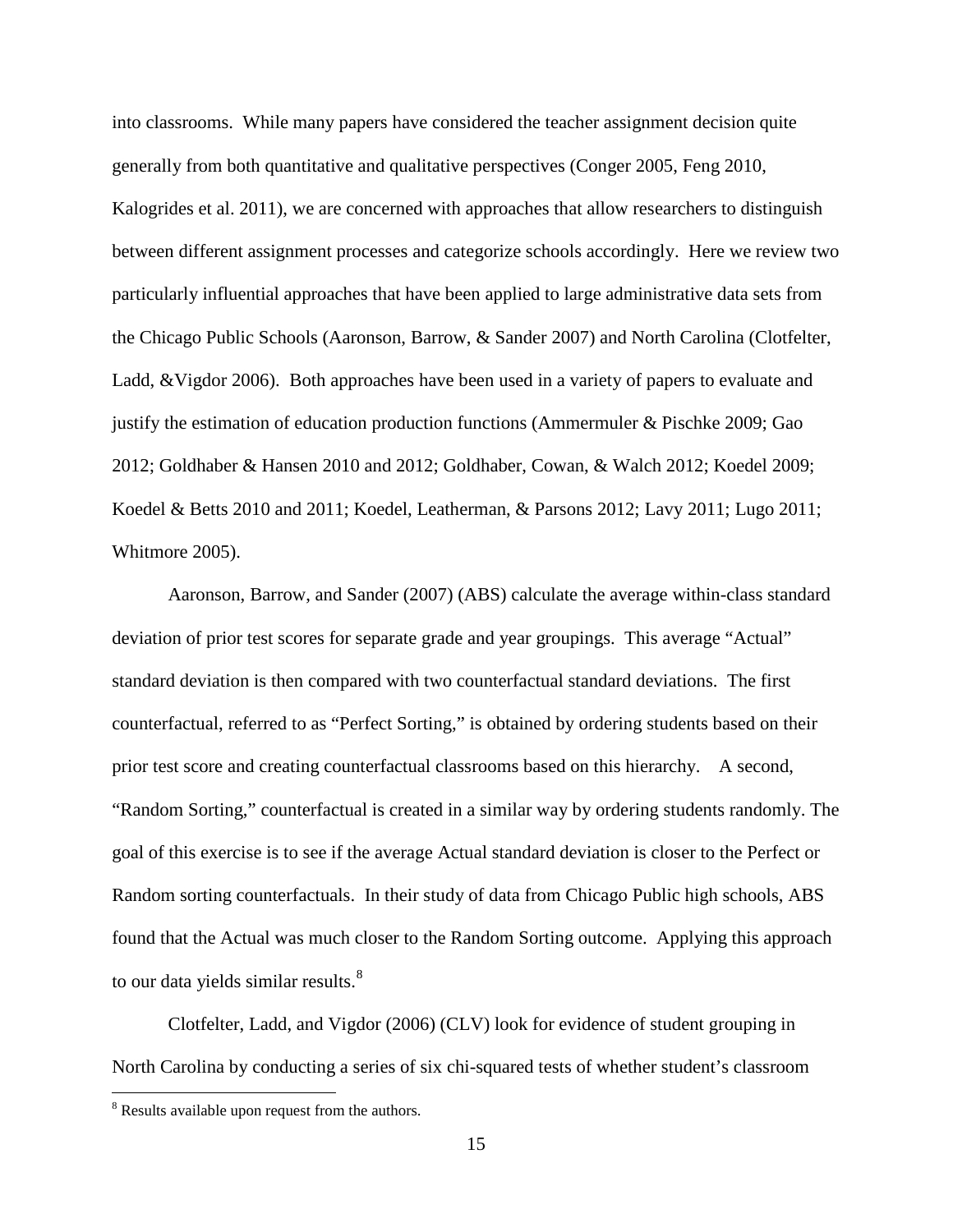assignments were independent of the following characteristics: gender, race, FRL, attended same school in the prior year, had an above average prior test score, and the prior year's report of parental education. The chi-squared tests are performed by school on data from a single year and are pooled over third, fourth, and fifth grade. CLV then categorize the 44.9% of schools that do not reject the null of random assignment in all six cases as non-tracking. Once more, applying this approach to our data gives similar results, with 54% of schools classified as non-tracking.

Both the ABS and CLV approaches have been used as evidence of random student grouping in order to justify the validity of education production function estimation. However, by pooling data together and observing an aggregate measure in the ABS approach, the method misses important heterogeneity in the sorting behavior of schools. Also, the test focuses on a single student characteristic while not exploring other observable characteristics that may drive the student grouping decision. While the CLV approach considers other characteristics, each is tested independently without considering the potential relationships between different characteristics. Thus, the CLV approach is susceptible to mischaracterizing the basis for sorting. For example, it can easily identify a school as failing the test of independence for both prior test scores and free-and-reduced-price lunch status, when in fact the perceived grouping based on FRL status is driven entirely by poorer test performance of FRL students.

In this paper, we implement methods that allow us to uncover the heterogeneity in sorting behavior and take into consideration the relationship among several student characteristics. Further, we move beyond measures of student grouping and tackle the more difficult problem of detecting nonrandom teacher assignment to groups of students. Finally, we demonstrate how grouping and assignment affect the results of value-added teacher performance estimation using different specification and estimation choices. This discussion is particularly important for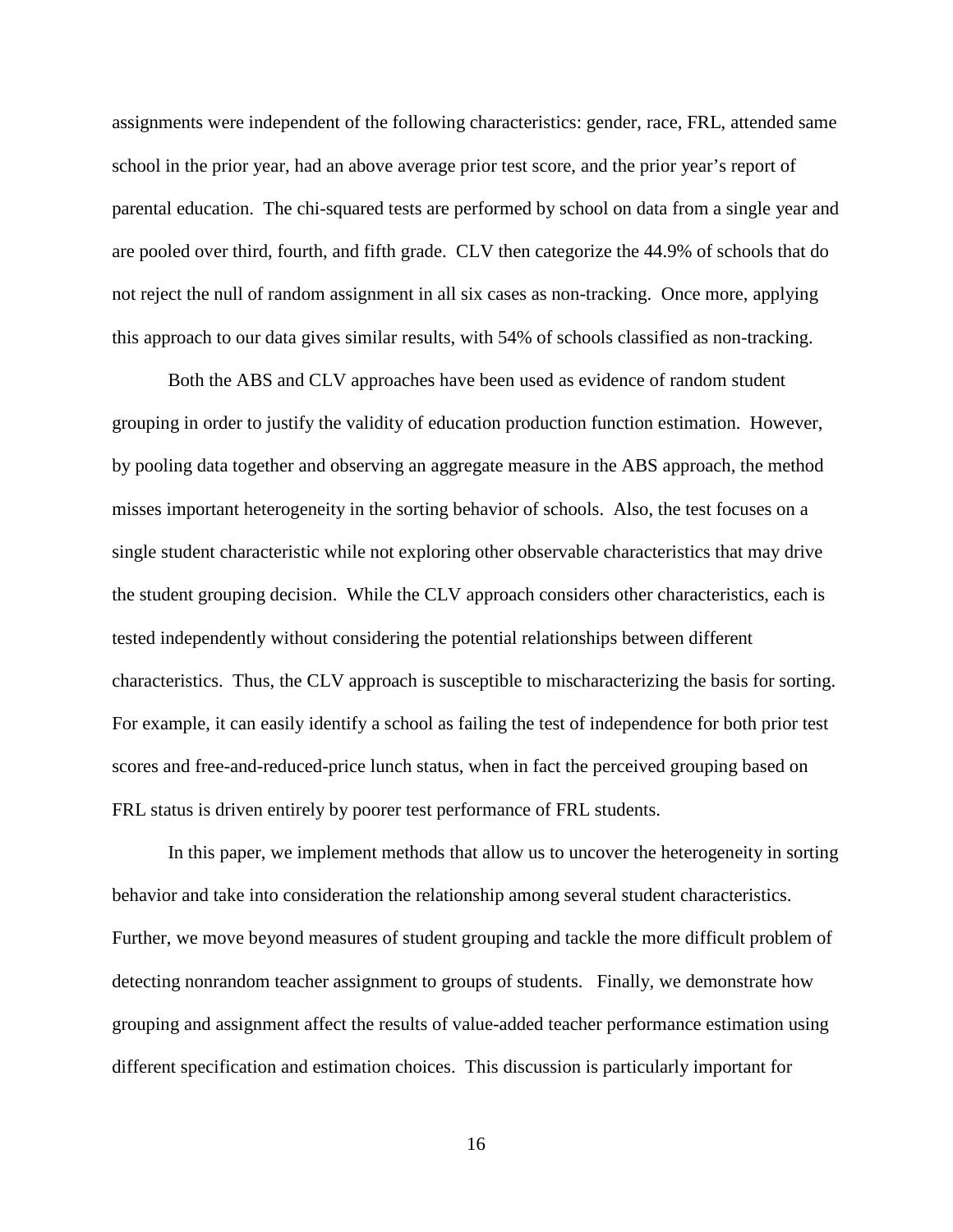policy applications in which it is not possible to isolate random grouping subsamples of schools in implementing policies.

#### **V. Investigation of Student Grouping and Teacher Assignment**

#### *Nonrandom grouping of students into classrooms*

The student grouping and teacher assignment decision is a complex choice problem facing the school administration with potential input from others including teachers and parents. Considerations in such decisions are varied, including: achievement goals, noncognitive outcomes, peer interactions, and class size constraints, among many others. Our interest lies in detecting observable differences across classroom groups that result from the student-teacher assignment decision and that may impact value-added estimators. We therefore estimate a series of Multinomial Logit (MNL) models of student assignment to classrooms separately for each school-grade-year combination, modeling the probability a student is assigned to a particular teacher given the student's characteristics: [9](#page-18-0)

(5.1) 
$$
P(T = j|x) = \frac{\exp(x\delta_j)}{1 + \sum_{h=1}^{J} \exp(x\delta_h)}
$$
  
where  $j = 1, 2, ..., J$  indexes teachers in the school – grade – year

The student characteristics in **x** include the student's lagged math score, indicators for race/ethnicity, gender, disability status, free or reduced price lunch status, limited English proficiency, whether a student was foreign born, new to the school, and the number of schools the student attended in the prior year.<sup>10</sup> We are primarily interested in whether each of the characteristics is a statistically significant predictor of which teacher a student is assigned and less interested in the magnitude of the estimated partial effects, denoted  $\partial P(T = j|x)/\partial x_k$ .

<span id="page-18-0"></span><sup>&</sup>lt;sup>9</sup> Although essentially a reduced form approach, the properties of the MNL as a good approximation in modeling choice probabilities are well known (see Cramer 2007 for the binary case and McFadden 1974).<br><sup>10</sup> The potentially time-varying student characteristics are recorded in the fall of the school year and are therefore

<span id="page-18-1"></span>based on prior evaluations, rather than responding to current teacher or class assignments.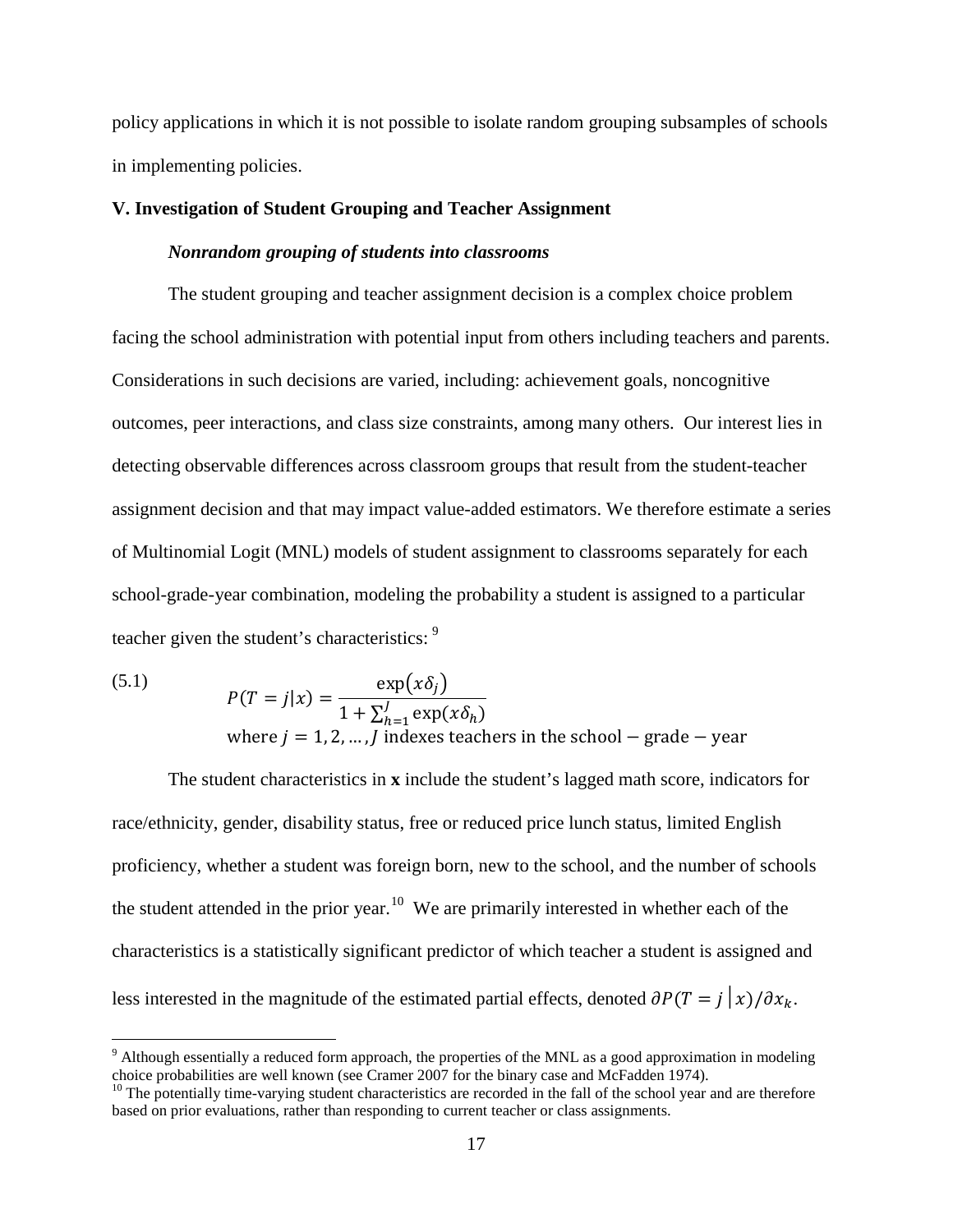Therefore, for each MNL, we test that null that the partial effect for a given characteristic,  $x_k$ , is zero for all teachers:

(5.2) 
$$
H_0: \frac{\partial P(T=1|x)}{\partial x_k} = \frac{\partial P(T=2|x)}{\partial x_k} = \dots = \frac{\partial P(T=J|x)}{\partial x_k} = 0
$$

We limit our analysis to cases in which the MNL likelihood function maximization converged within 300 iterations, covering over 99% of the possible cases.<sup>11</sup>

This procedure gives a large number of results (up to 26,177) to be summarized. In Table 2, we show the percentage of school-grade-years for which a particular characteristic was found to be statistically significant at the 5% level (rejecting the null in (5.1). The table also displays the number of times the hypothesis in  $(5.1)$  was tested for a given variable.<sup>12</sup> By looking at these rejection rates, we gain insight into the observable characteristics of students that tend to be related to classroom assignment across the state.<sup>[13](#page-19-2)</sup> We begin with MNL estimates from models that only included the lagged test score. This set of results ties directly to the prior literature that looks for grouping based on prior achievement in isolation from other characteristics. The significance rates for these MNL estimates are found in the first row of Table 2. We see that roughly 25% of the school-grade-year cells show evidence of grouping based on prior achievement in both fourth and fifth grade. In sixth grade, this percentage is much higher at 67%. This is perhaps not surprising, as in the state studied here many students make a promotional school change in grade six. More specialization in courses occurs as students move to middle school. Moreover, if administrators in the new school have less private information on

<span id="page-19-0"></span><sup>&</sup>lt;sup>11</sup> In order to improve the convergence rate, we use three maximization algorithms: Newton-Raphson for the first 100 iterations, Davison-Fletcher-Powell for the next 100, and Broyden-Fletcher-Goldfarb-Shanno for the fina  $12$  Note that the number of times a particular hypothesis test was run may be less than total number of estimates; for example, if there were no Asian students in the school, then that particular hypothesis test could no

<span id="page-19-2"></span><span id="page-19-1"></span> $^{13}$  By looking at statistical significance, our approach is easy to apply uniformly across a large number of estimates and, as we show later, is effective at identifying cases where value-added estimation is sensitive to non-random grouping. While potentially interesting, a comparison of the magnitudes of partial effects becomes much less tractable with more than two teachers.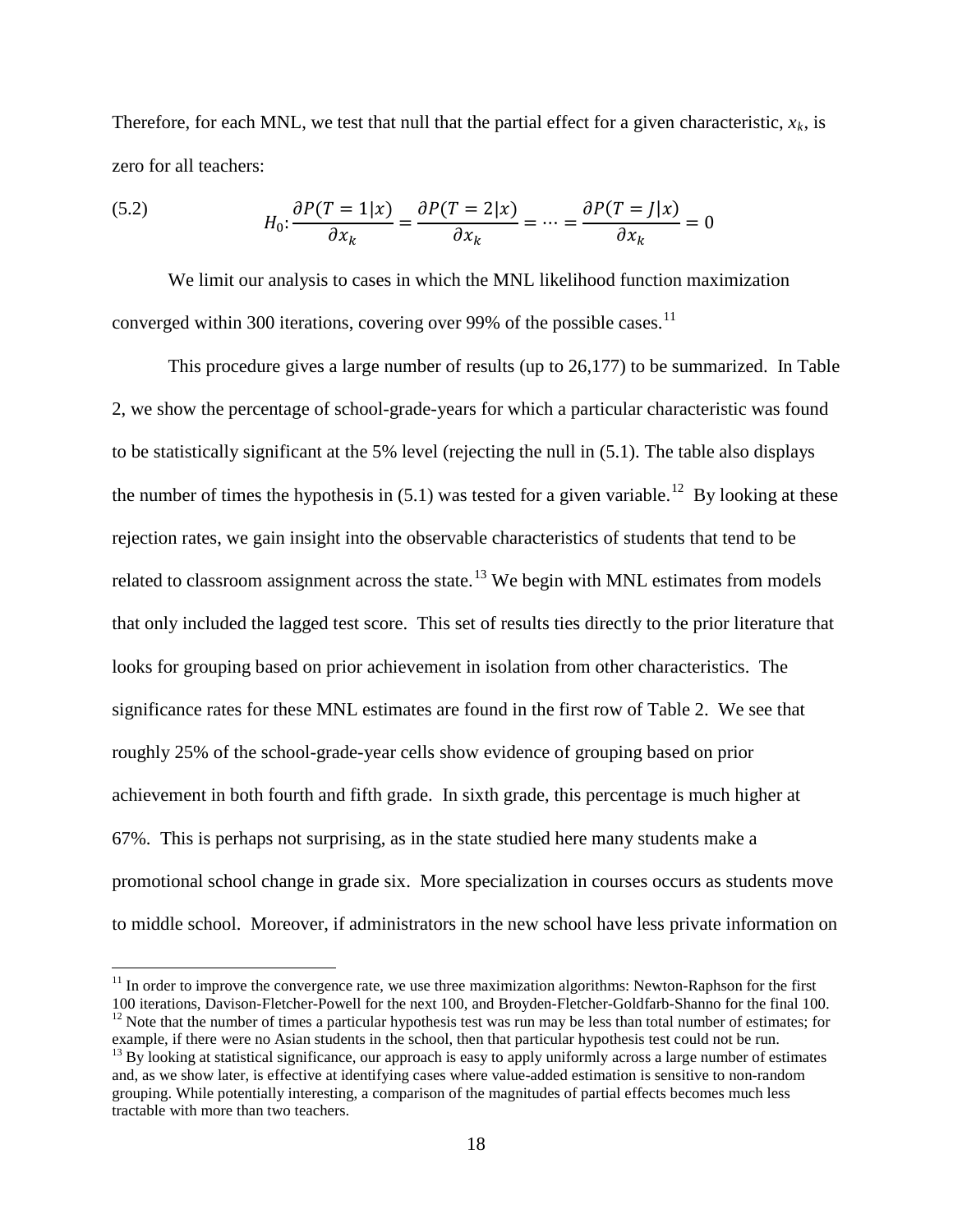the student's ability, we might expect them to use observed prior achievement to engage in ability grouping. Furthermore, these new middle schools tend to be larger, drawing from several feeder elementary schools, allowing the schools more opportunity to create differentiated sections of courses.

Moving down the table, we present rejection rates from MNL estimates including the student covariates. These results directly allow for relationships between prior test scores and student characteristics that had been ignored in previous approaches. Among the characteristics, only the lagged test score shows evidence of being predictive of teacher assignment with a substantial degree of frequency. While the rejection rates for prior scores in this specification fall slightly compared to those in the first row, suggesting that some of the perceived ability grouping may be driven by other characteristics, the general pattern across grades remains the same.

#### *Characteristics of schools that engage in nonrandom achievement grouping*

We next examine which characteristics of schools are associated with being more likely to reject the null in (5.1) for the student's prior test score. To do so, we further disaggregate the rejection rates in Table 2 across quartiles of school-level student characteristics. Table 3 presents these results using the 5% rejection rates for the prior test score from the estimates of MNL models that included other student covariates. Note the "U" shaped pattern across the distribution of Black student populations in G4 and G5, with higher rejection rates in the low and high proportion Black schools. This may relate to the extent of racial heterogeneity there is within schools (i.e., in more mixed schools, race becomes a characteristic to sort on in lieu of or in addition to using test scores, limiting the role test score sorting may play). A similar pattern holds for the FRL populations as well. Moving on we see higher rejection rates for larger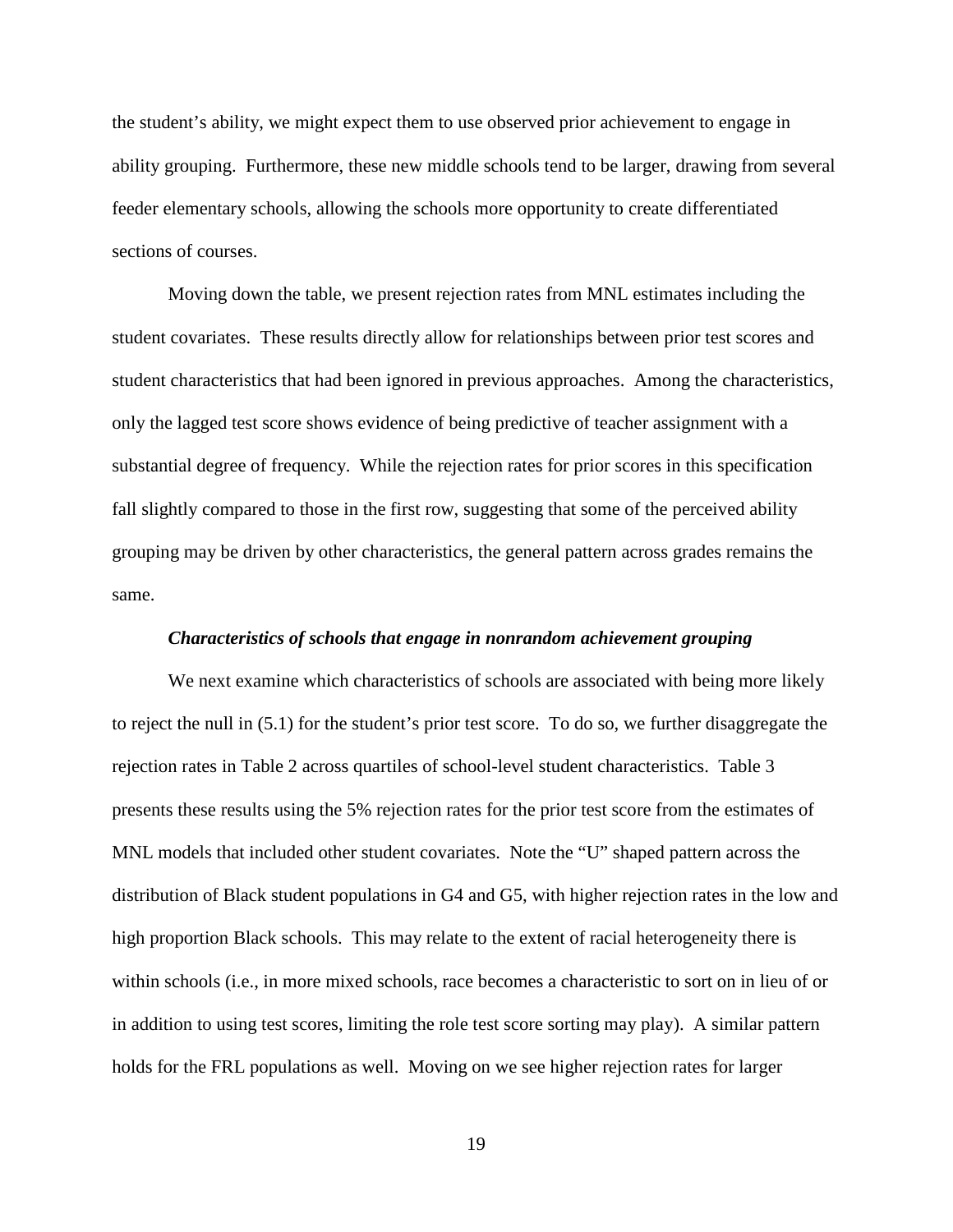schools, those with a larger proportion of Hispanic and LEP students, and lower proportion disabled (G6 only). On the surface, the higher rejection rates for larger schools fits nicely with the idea that larger schools are afforded more opportunities to create specialized classes. However, in this context we cannot separate this effect from the fact that larger schools may have more precise estimates due to having more observations in the MNL.<sup>[14](#page-21-0)</sup>

The above evidence points to three key improvements over the prior approaches to identifying grouping. First, the across school variation in grouping patterns explored in Table 3 would be missed entirely by the ABS approach. Second, the low rejection rates for other student characteristics suggest that, conditional on prior test scores, there is little scope for these characteristics to explain student grouping. This result differs from what would be concluded by the CLV approach, which considers each characteristic independently. Finally, to highlight the heterogeneity that might be missed by previous approaches to identify grouping, we can explore the stability of the grouping category for the same school-grades over time or across grades within the same school-year cell. We see the school-grades fall in different categories in consecutive years between 35 and 38 percent of the time and, of the school-years with multiple grades, 20% are categorized differently across the grades. This within school variation in grouping would be missed by the CLV and ABS approaches.

#### *Nonrandom assignment of teachers to classrooms*

The previous estimates attempt to uncover evidence of nonrandom grouping of students together into the same classrooms. As discussed in Section II, such nonrandom grouping may lead to issues for value-added estimation even in the presence of the random assignment of

<span id="page-21-0"></span> $14$  In simulations with students randomly grouped into classes, the rejection rate for the MNL test are 0.05, 0.02, 0.01, and 0.01 for school-grade-years with 40, 80, 160, and 240 students, respectively. These school-grade-year sizes were chosen to roughly reflect the actual distribution of size in our data. Simulation details are available upon request and are similar in nature to those found in Guarino et al. (forthcoming).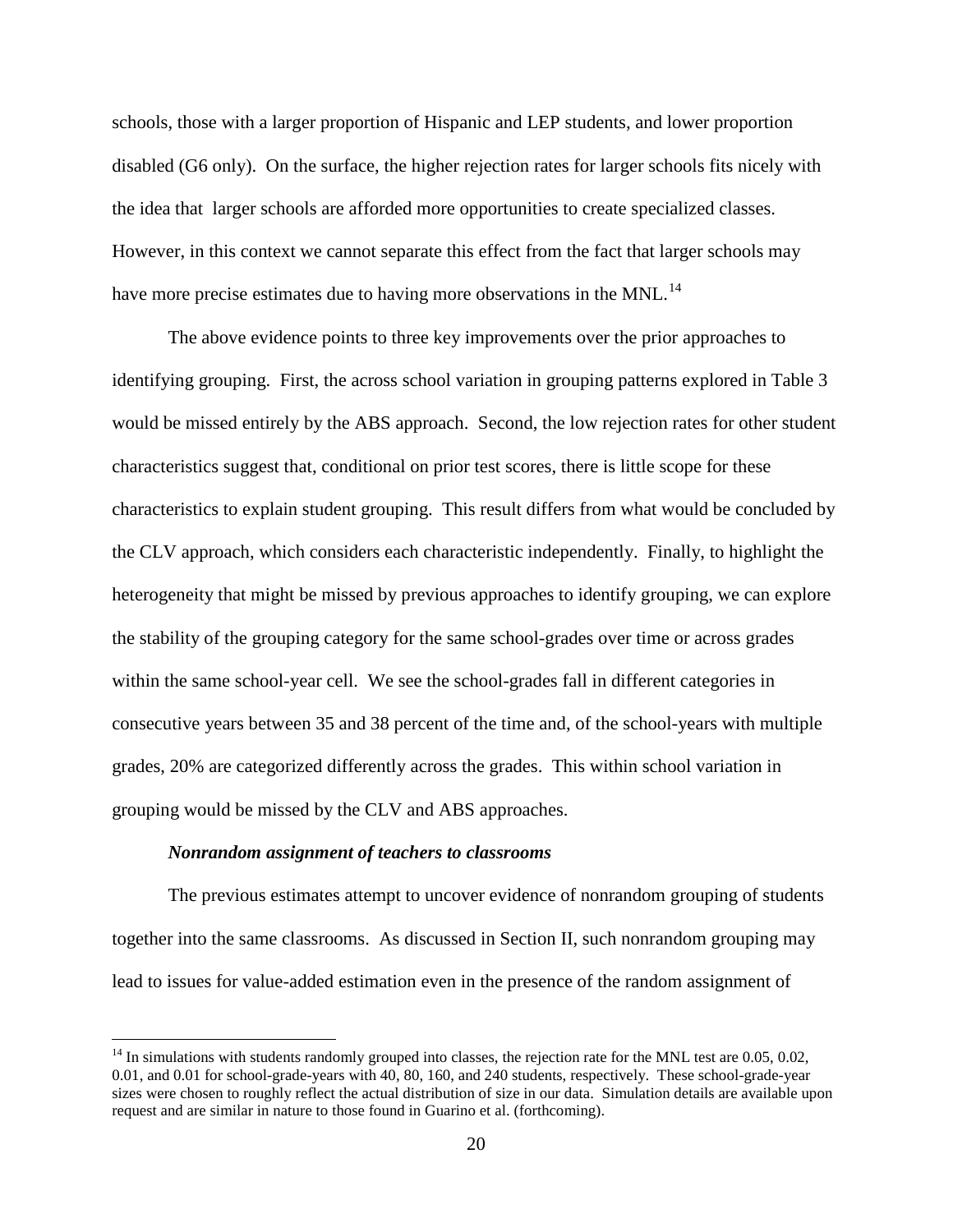groups to teachers. However, the systematic assignment of teacher to these groups of students raises additional concerns. Of particular concern for value-added estimation is whether high or low ability students are assigned teachers who are better or worse at improving achievement. The following approach is aimed at identifying cases of explicit matching of students to particular teachers based on the ability (or characteristics) of both the students and teachers.

In order to explore the potential matching of students to teachers in this manner, we modify the previous MNL approach to include match-specific variables describing some aspect of a potential student-teacher match. We will refer to these new estimates as the "matching logit" estimates.<sup>15</sup> The estimates of  $\delta_j$  from the previous MNLs varied by teacher (i.e., a different  $\delta$  for each teacher) to give an indication of the likelihood that a student with particular characteristics is assigned to a particular teacher (indexed by  $j$ ) relative to a comparison teacher. The matching logits do the same for student characteristics but estimate a single coefficient across all teachers for the Match variables discussed below for each school-grade-year cell, giving us an indication of whether the assignment process seemed to favor that particular type of match.

In practice we estimate four separate models each with a different match-specific variable aimed at capturing some aspect of the student-teacher match that is related either directly or indirectly to ability matching. The four match variables (1) pair student-teacher "ability" measures, (2) examine the consistent placement of high ability students with particular teachers, (3) pair more experienced teachers with high-performing students, and (4) match teachers and students on the basis of race.

<span id="page-22-0"></span><sup>&</sup>lt;sup>15</sup> Such a model can be estimated in Stata using the –asclogit- command. Again, we apply a reduced form approach to obtain information about the realized student-teacher assignments.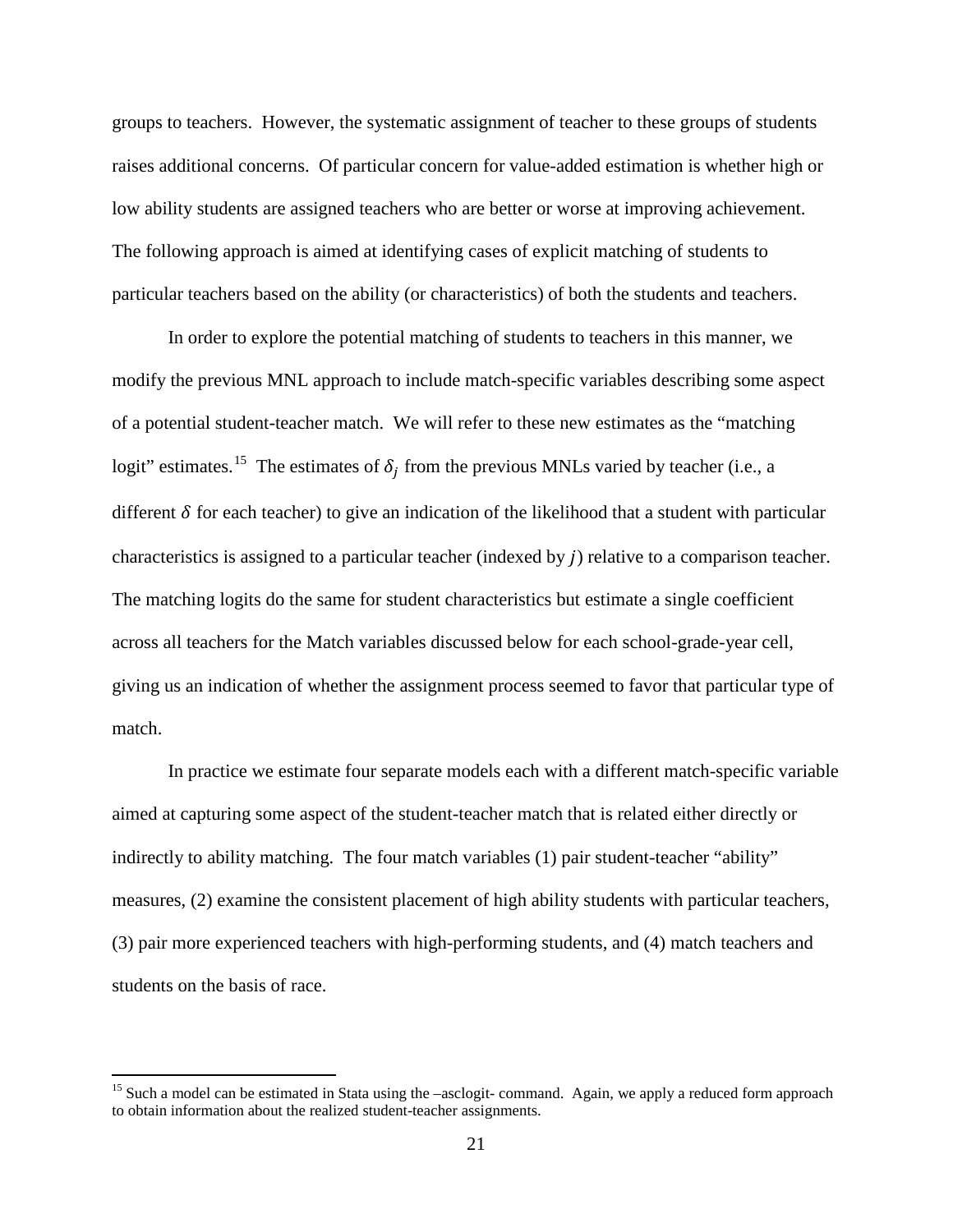The first *MATCH* variable relies on an OLS estimate of prior teacher value-added based on the lag score specification as a measure of teacher ability. We use value-added estimated using all the prior years of data we have for the teachers. We then create a variable indicating whether a given teacher is above average in prior value-added (High Value-Added) compared with all other teachers in that school-grade-year cell, denoted  $VAM_j^H = 1(VAM_j > \overline{VAM})$ .<sup>[16](#page-23-0)</sup> We also define an indicator for a student with above average prior achievement in that cell (High Achieving)  $ACH_i^H = 1(A_{i,t-1} > \bar{A}_{t-1})$ . The *MATCH* variable is then defined by:<sup>[17](#page-23-1)</sup>

$$
MATCH_{ij}^1 = \begin{cases} 1 \text{ if } VAM_j^H = 1 \text{ and } ACH_i^H = 1 \text{ OR } VAM_j^H = 0 \text{ and } ACH_i^H = 0\\ 0 \text{ if } VAM_j^H = 0 \text{ and } ACH_i^H = 1 \text{ OR } VAM_j^H = 1 \text{ and } ACH_i^H = 0 \end{cases}
$$

Here, a positive estimate of  $\gamma$  suggests the school prefers to have high (low) ability students matched with high (low) ability teachers, while a negative estimate suggests that it prefers having high (low) ability students paired with low (high) ability teachers.

While the approach based on estimated value-added is certainly informative and interesting, it rests on having a reliable estimate of value-added. As a major part of the motivation for this exercise is to determine conditions under which informative value-added estimation may be plausible, it is difficult to make this assumption ex ante. In order to address this, we create a second match variable that does not rely on a potentially inconsistent valueadded estimate. We view observing the *consistent placement* of teachers with high or low performing students as a potential marker of ability matching. To be clear, this does not presume anything about the ability of the teachers assigned to the classes, but, in the presence of the sort of ability assignment we are concerned with, we would expect the same teachers to have similar classes year-to-year. Finding evidence of consistent placement does not necessarily indicate

<span id="page-23-1"></span><span id="page-23-0"></span><sup>&</sup>lt;sup>16</sup> For this match variable, we necessarily must drop teachers without prior value-added.  $17$  Note that by using prior value-added, these estimates are based on different cohorts of students than those we are using to make the match variables avoiding any mechanical relationship between prior VAM and prior test scores.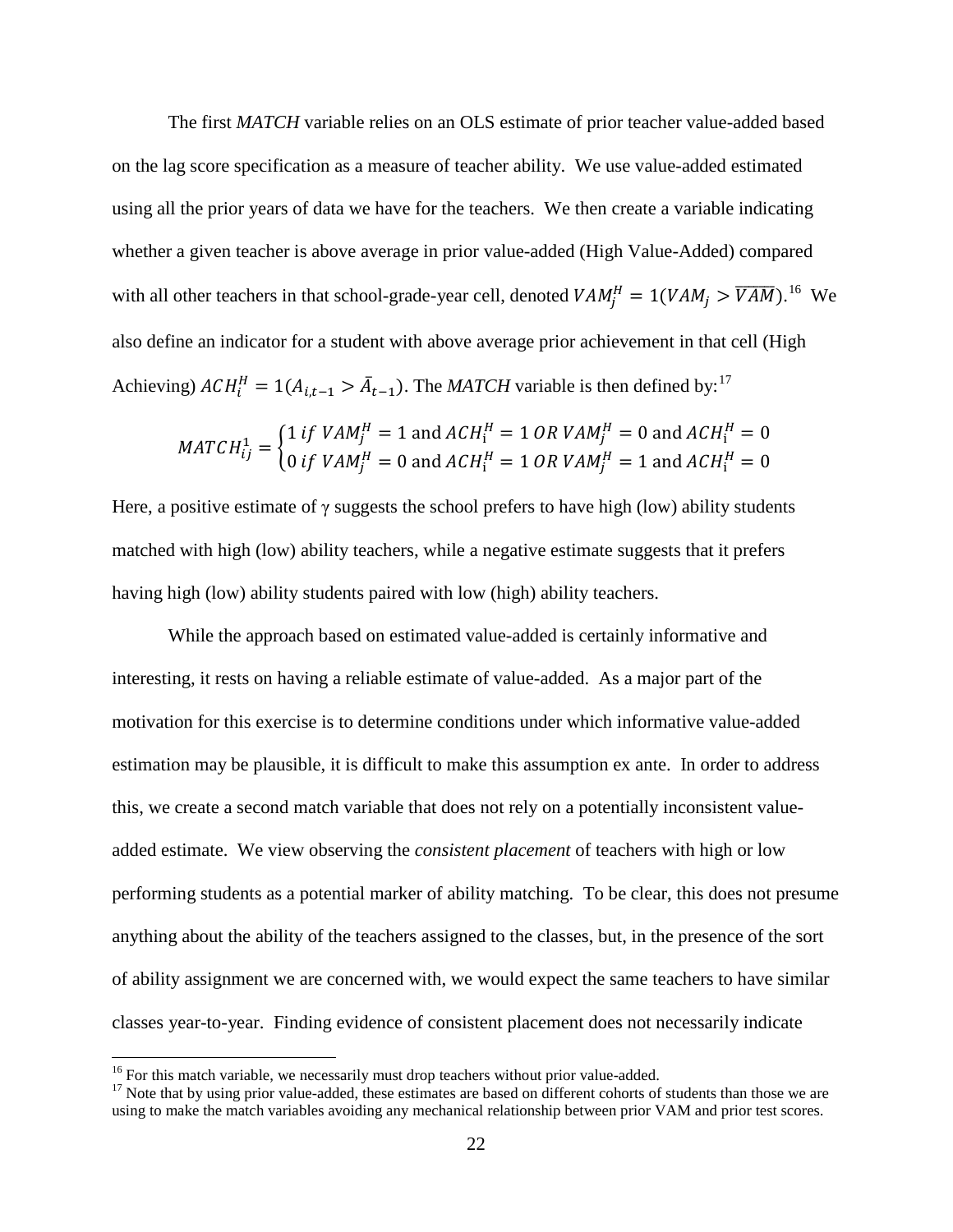ability matching is taking place, however the absence of consistent placement is certainly suggestive that ability assignment is not likely, or at least not persistent.

To operationalize this concept, the second match variable is created in a similar manner using the teacher's prior incoming class average of student scores, rather than value-added. Define an indicator for a teacher having an above average incoming class the previous year as  $CLASS<sub>j</sub><sup>H</sup>$ . Importantly, this measure is based on the performance of those students the year before they had that teacher. Therefore, the second *MATCH* variable is defined as:

$$
MATCH_{ij}^2 = \begin{cases} 1 \text{ if } CLASS_j^H = 1 \text{ and } ACH_i^H = 1 \text{ OR } CLASS_j^H = 0 \text{ and } ACH_i^H = 0\\ 0 \text{ if } CLASS_j^H = 0 \text{ and } ACH_i^H = 1 \text{ OR } CLASS_j^H = 1 \text{ and } ACH_i^H = 0 \end{cases}
$$

Third, we consider whether more experienced teachers receive higher performing students, given the finding in some prior research that more experienced teachers may be more effective at raising test scores (Goldhaber 2008). First define an indicator function for a teacher with above average experience in that school-grade-year-cell (High Experience) by  $EXP_{j}^{H} =$  $1(EXP_i > \overline{EXP}$ ). The third *MATCH* variable is then defined as:

$$
MATCH_{ij}^3 = \begin{cases} 1 \text{ if } EXP_j^H = 1 \text{ and } ACH_i^H = 1 \text{ OR } EXP_j^H = 0 \text{ and } ACH_i^H = 0\\ 0 \text{ if } EXP_j^H = 0 \text{ and } ACH_i^H = 1 \text{ OR } EXP_j^H = 1 \text{ and } ACH_i^H = 0 \end{cases}
$$

Finally, we create a racial match variable. Schools may choose to match students to teachers based on race for a variety of reasons (see Dee, 2004 for evidence that racial matches improve student achievement). Given potential differences in student or teacher ability by race, this may indirectly lead to ability matching. The indicator for whether a potential studentteacher match represents a racial match is constructed as follows:

$$
MATCH_{ij}^4 = \begin{cases} 1 \text{ if } RACE_i = RACE_j \\ 0 \text{ if } RACE_i \neq RACE_j \end{cases}
$$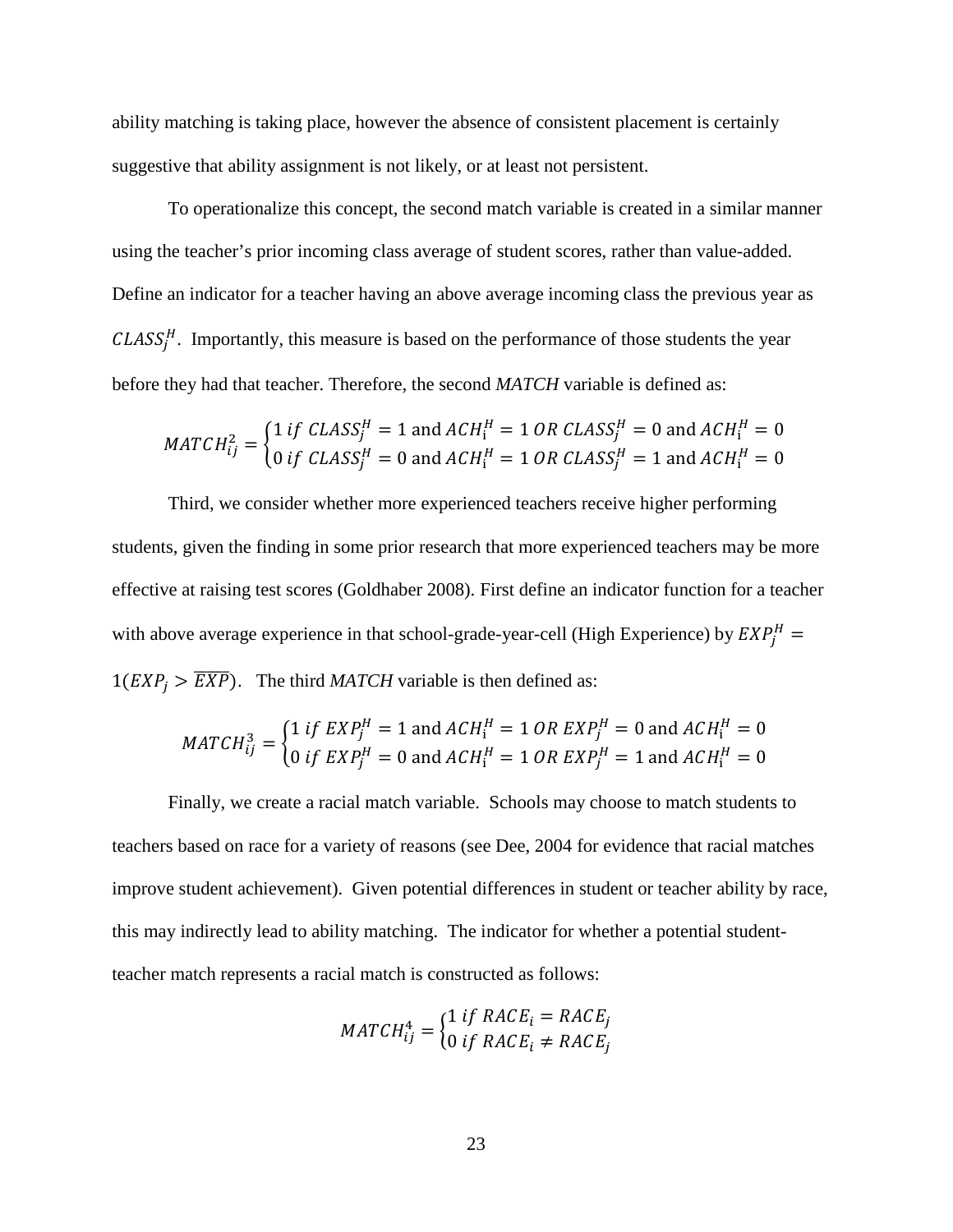Two matching logits are estimated separately for each *MATCH* variable, one with and one without a set of student specific variables.<sup>18</sup> In specifications that include the student covariates, we exclude those student-level variables that were used to create the applicable *MATCH* variable. For instance, we exclude the child race indicators for the race match variable and the student's prior test score for the other three match variables. As before, we present rejection rates for the null that  $\gamma=0$ . We also present rejection rates for one-tail tests to look for evidence that  $\gamma > 0$  or  $\gamma < 0$ , as unlike in the MNL case, the sign of  $\gamma$  provides information on the sorting behavior. We also display the total number of hypothesis tests.

Beginning with the student-score-teacher-value-added match variable, we see that with no additional covariates we reject the null that schools do not match students to teachers based on the prior performance of both students and teachers 15% and 16% of the time in fourth and fifth grade, respectively. We find the evidence of this sort of matching is much stronger in sixth grade with a rejection rate of 42%. We find statistically significant negative assignment between 7% and 16% of cases. There is evidence that positive assignment is much more common among the school-grade-year cells tested. When including the set of student covariates, we see the rejection rates fall slightly in all grades, suggesting that some of the perceived matching of high (low) prior performing students with high (low) prior value-added teachers uncovered in the first three columns is being driven by the grouping of students with similar observed characteristics into classrooms.

The evidence here suggests that ability matching, while not the prevailing assignment mechanism, influences principals' decisions to assign students to teachers in a nontrivial number

<span id="page-25-0"></span> $18$  The included student covariates are the number of absences the prior year, race indicators, the student's prior achievement, indicators for gender, FRL status, and whether a student is new to a school. We utilize the same maximization scheme as for the MNL, allowing for 300 iterations alternating between three maximization algorithms.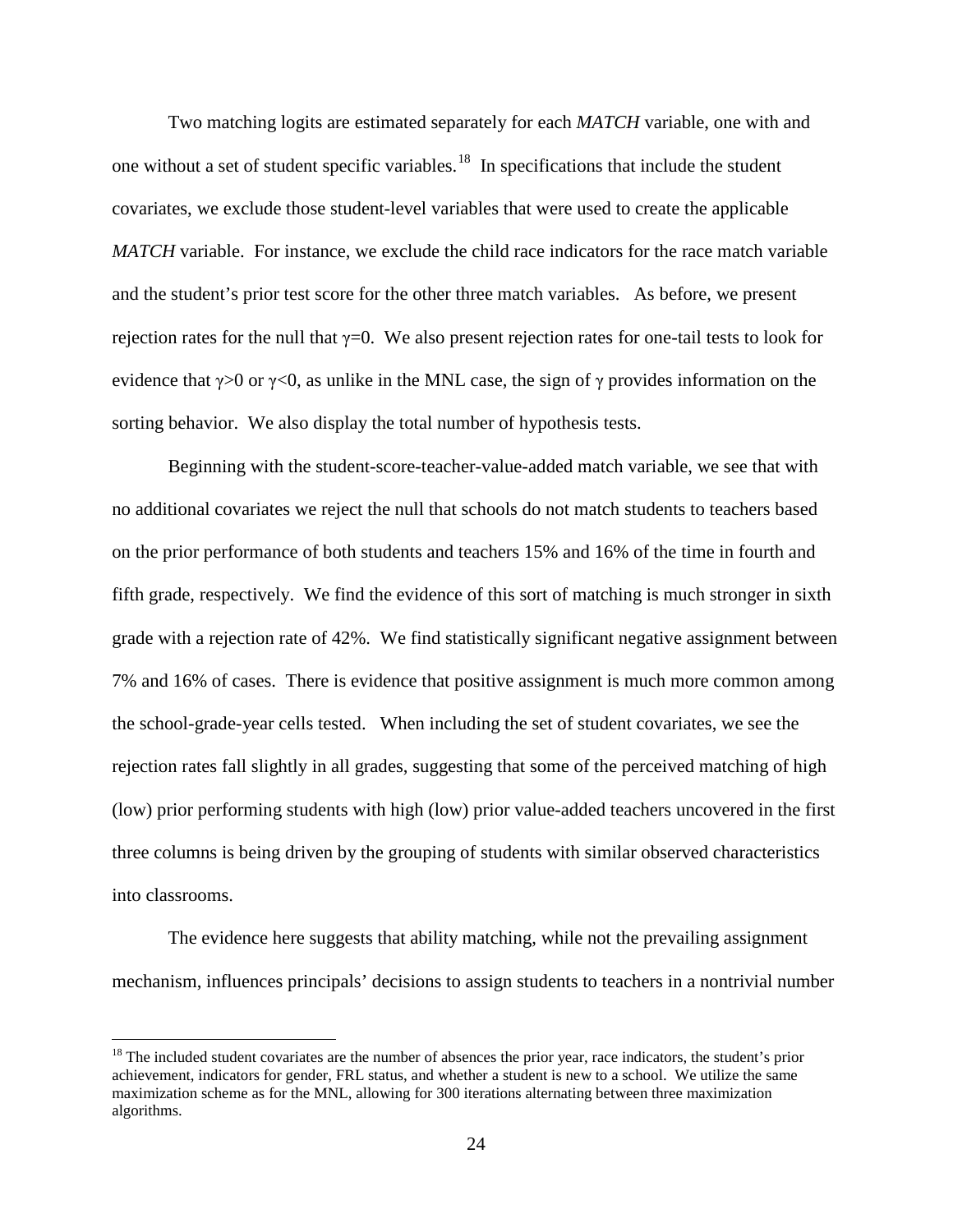of schools—as we reject the null that the coefficient on the match variable is zero in 10 to 15 percent of fourth grade school-year cells, 11 to 16 percent of fifth, and 33 to 42 percent of sixth grade school-year cells. Of course, it should be noted that with this many estimates one might expect a rejection about 5 percent of the time, so some of these lower percentages may not be indicative of a noticeable amount of nonrandom assignment. However, if other criteria related to student and teacher ability are being used to make decisions, to the extent that our ability measures are only proxies, we may understate the extent of ability matching.

The match variable based on the incoming ability of the teacher's previous class is found to be statistically significant more frequently than the value-added based indicator for all but the negative one-tail tests (bottom panel of Table 4). This is perhaps not surprising, as we have noted that this measure will likely capture any sort of persistent assignment of teachers to high or low performing students. The rejection rates follow a similar pattern to the VAM based matching case as we add covariates. However, these results are stronger than those for matching on the teacher's prior value-added—in some cases, quite a bit stronger. These findings suggest that regardless of whether principals are matching students to teachers based on ability, many are consistently assigning certain teachers high or low ability classes. In particular, in 51 to 64 percent of the school-years in the sample, sixth grade teachers who had high ability classes in the past year were likely to get high ability students again, which, as we have shown above, may cause problems for value-added.

From the teacher experience/student test score match, we see that in 14% and 15% of fourth and fifth grade cells there is evidence of matching based on this characterization. However, in sixth grade, nearly half of all cells reject the null. This would seem to suggest that many middle schools assign more experienced teachers to classrooms of better prior performing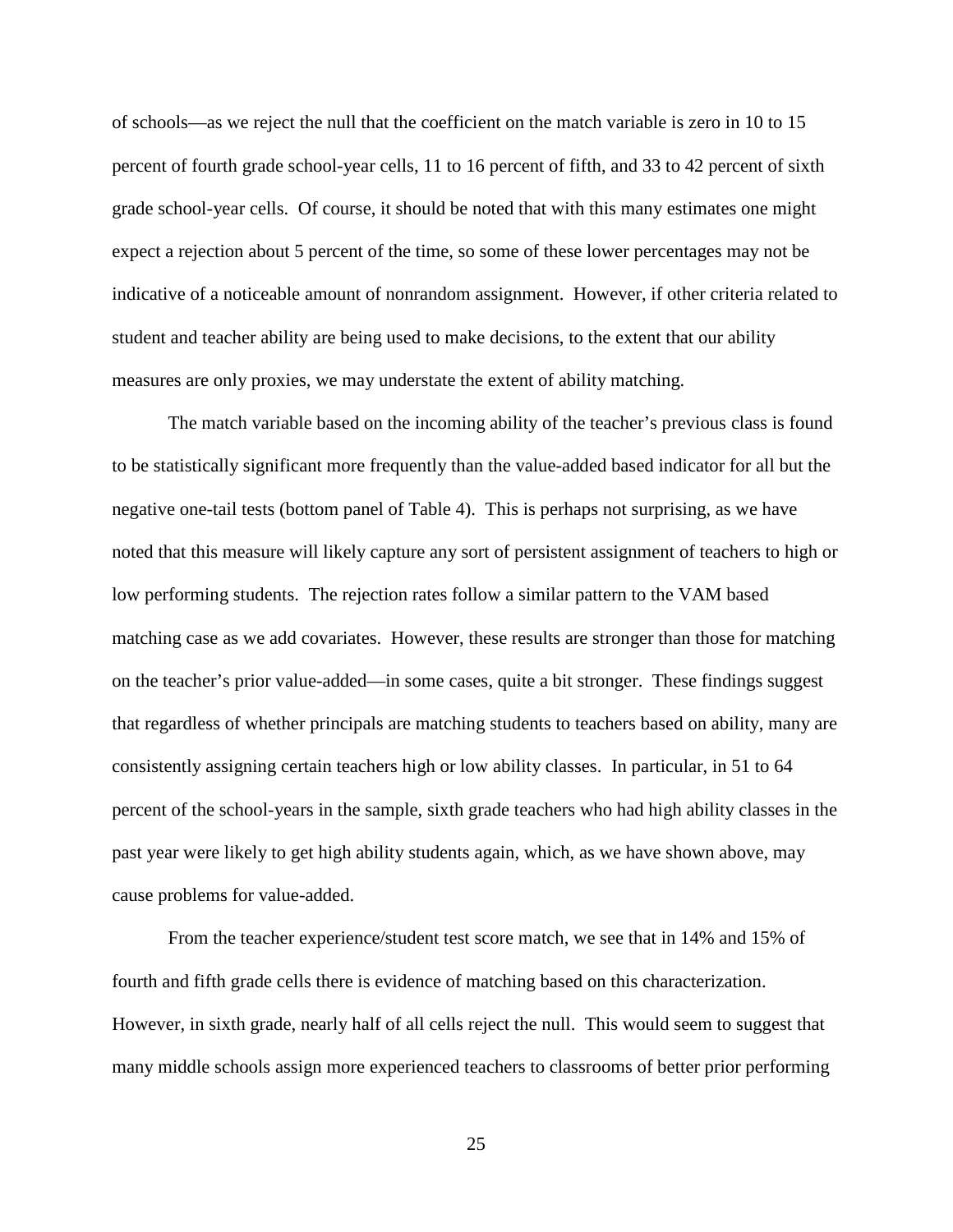students. Adding other student characteristics reduces the rejection rate to 36%. Here, we also see that some schools show evidence of negative matching (high experience with low performers).

Finally, for the racial match variable we see that when excluding other covariates, nearly10% of cases show some evidence of matching based on this characteristic for fourth and fifth grade and nearly 18% for sixth grade. The inclusion of the student covariates does little to change the overall rejection rates in the two earliest grades; however, it does reduce the rejection rate for sixth grade to roughly 9%. Importantly, none of the school-grade-years tested provide evidence of explicit racial "mismatch" (a preference for assigning students to teachers of a different race) as shown by the second row displaying 0% for each grade and specification.

It is worth noting the lower convergence rates for the matching logit than for the MNL estimation. For instance, in fourth grade there were 11,116 school-grade-year cells in which the MNL estimation converged when including our full set of covariates while only 3,993 did so in the racial matching logit estimation with student covariates.<sup>[19](#page-27-0)</sup> This represents a nontrivial drop in the number of results and serves as a limitation of this approach. However, for the schoolgrade-cells in which estimation was possible, this approach provides useful information on the underlying preferences driving student-teacher assignment decisions. Furthermore, in more localized settings with only a handful of schools, it may be possible to appropriately "troubleshoot" in order to find specifications and maximization algorithms that perform better.

<span id="page-27-0"></span> $19$  The lower rates of convergence can be the result of several factors. In many cases, multicollinearity creates flat regions of the likelihood function. For instance, when all the teachers in a school-grade-year are of the same race, say White, there is no within-student-across-teacher variation in the racial match variable. Effectively the matching logit becomes an MNL with a single White/Other Race indicator rather than the set of race indicators in the MNL we estimate. With little variation across students in this variable (i.e. if most students are White), the match variable becomes highly collinear with the constant in the model. Since the other match variables rely on an above-average below-average distinction within school-grade-years this leads to more variation and better convergence. Generally, the matching logit requires a more complicated likelihood function that can be more difficult to estimate. See Gould (1996) for a discussion of the convergence of MLE estimation in Stata.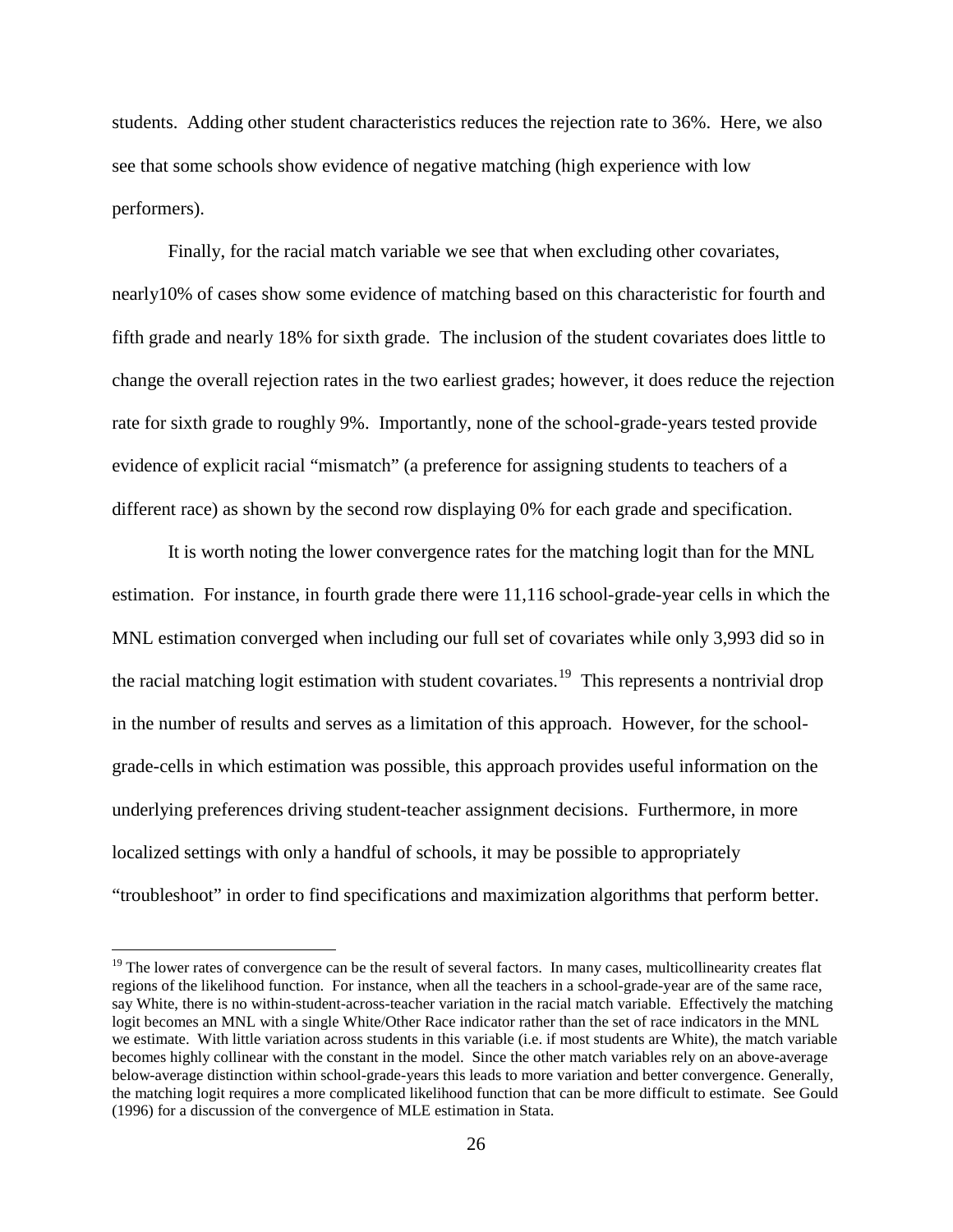# **VI. Comparing the Performance of Common Value-added Estimators under Different Assignment Conditions**

Our preceding analyses have established the fact that schools can differ widely in the observed use of student tracking and teacher assignment mechanisms. Given the importance of understanding the context driving such decisions for the estimation of teacher value-added, we now consider how to use the information gathered so far to inform VAM estimation.

We first describe a set of four value-added estimators in fairly common use and discuss how they should be expected to perform in random versus nonrandom grouping and assignment scenarios. Under random grouping and assignment, the estimators can be expected to show more agreement in their rank ordering of teachers than under nonrandom grouping and assignment (Guarino et al., forthcoming). To test our predictions, we estimate teacher value-added in mathematics and reading<sup>[20](#page-28-0)</sup> using subsets of our data based on the degree of nonrandom grouping and assignment, and we display rank correlations within each subsample among the estimates produced by the different estimators.

Using the MNL results that included all student covariates, we distinguish between two types of school-grade-year cells, those that exhibited evidence of grouping students based on rejecting the null that prior test scores were related to classroom grouping at the 5% level (the "Grouping" subsample) and those that did not (the "Non-Grouping" subsample).<sup>[21](#page-28-1)</sup> The labels Grouping and Non-Grouping were chosen to emphasize that the MNL results tell us about the

<span id="page-28-0"></span> $20$  To save space throughout, we have reported only mathematics results up to this point. However, as the valueadded implications are the key focus of the study, we provide the reading results here for comparison. The grouping and assignment categories described below are based on analogous reading analyses, the results of which are available upon request.

<span id="page-28-1"></span><sup>&</sup>lt;sup>21</sup> While we could use other student characteristics to define groups, the fact that we found little evidence of grouping on the other characteristics, conditional on prior scores, implies that the prior score results are the most empirically interesting. The results are robust to using a 10% significance level cutoff.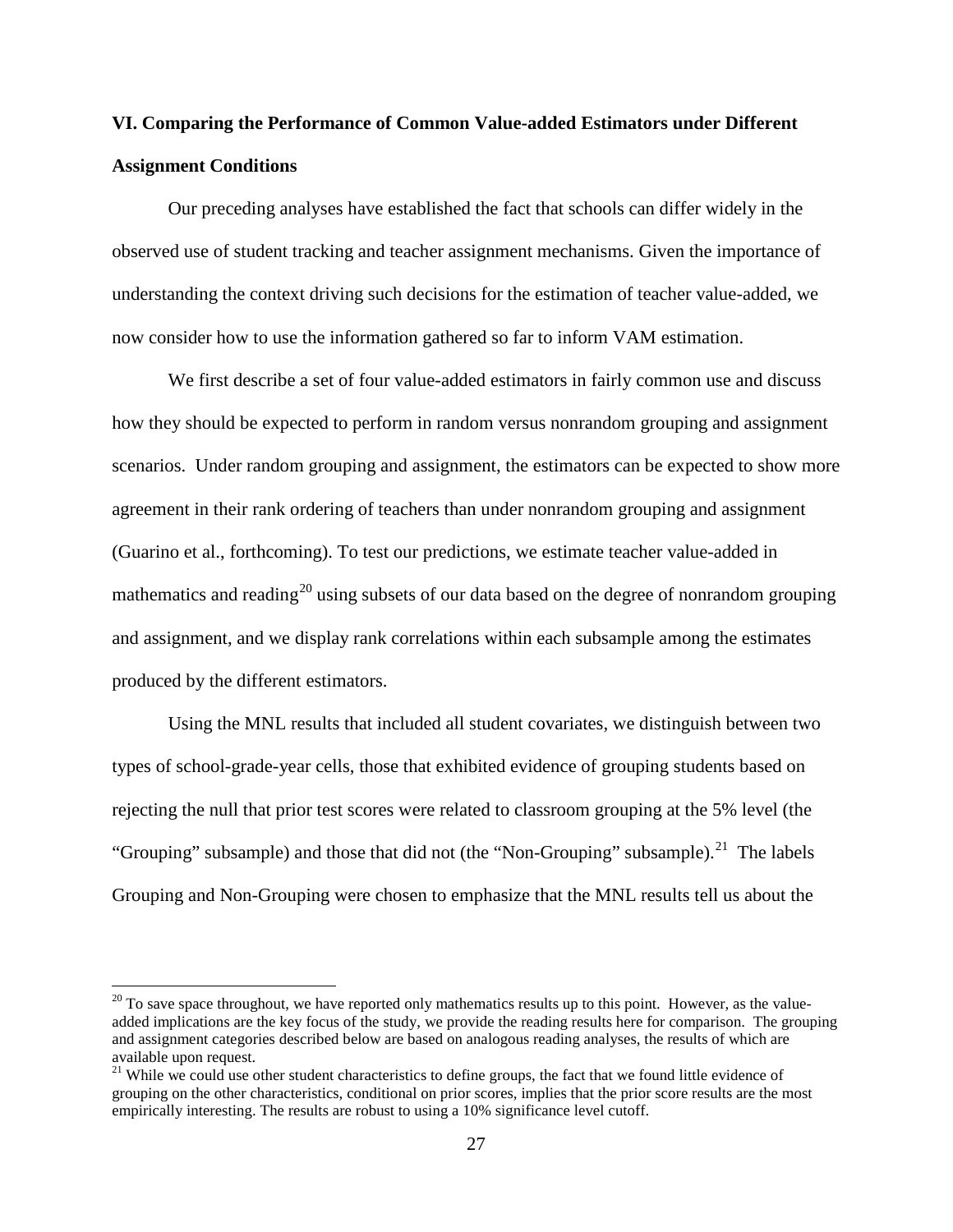grouping of students into classes but nothing about the subsequent assignment of teachers to these classes.

To address the potential teacher assignment decisions, we similarly divide our sample of school-grade-years into "Positive Matching," "Negative Matching,"and "Non-Matching" subsamples based on the teacher VAM/student score matching logits that included additional student covariates. While this distinction explores the grouping and assignment decision in more detail, there are advantages to using the MNL results as well. Namely, with higher rates of convergence and not requiring prior value-added, the MNL based subsamples give better empirical coverage while still reflecting grouping scenarios that may lead to problems in identification. In the end, both can be thought of as providing markers of potentially problematic grouping/assignment mechanisms.

#### *Estimation approaches*

We estimate teacher value-added using separate grade-year cross sections of student level observations and employ four separate estimation approaches involving the two estimating equations discussed in section II.<sup>[22](#page-29-0)</sup> The main features of estimation that we vary are the lag score versus the gain score specifications and the treatment of the teacher effects as fixed or random. The specifications with fixed teacher effects (equations 2.1 and 2.2) are estimated by Ordinary Least Squares (OLS), include teacher indicator variables, and retain their coefficients as our teacher effects, yielding our OLS Lag and OLS Gain estimators.

<span id="page-29-0"></span> $22$  We also estimate teacher value-added using student-level panel data (i.e., with several years of data for each student) to estimate value-added for teachers in across multiple grades and years. Those results—which do not yield qualitatively different conclusions—are presented in the appendix. Panel data includes more information on teachers who have been teaching for longer periods of time, because we see the performance of multiple cohorts of students. As such, it can be helpful to address issues of noise, small sample biases (of the type discussed in section II), or unobserved student heterogeneity. However, collection of sufficient panel data for every teacher can be costly and delay feedback to teachers. Further, some of the estimator/model combinations we consider are not appropriate for use with panel data. Therefore, value-added based on cross-sectional data can be appealing for some policy uses.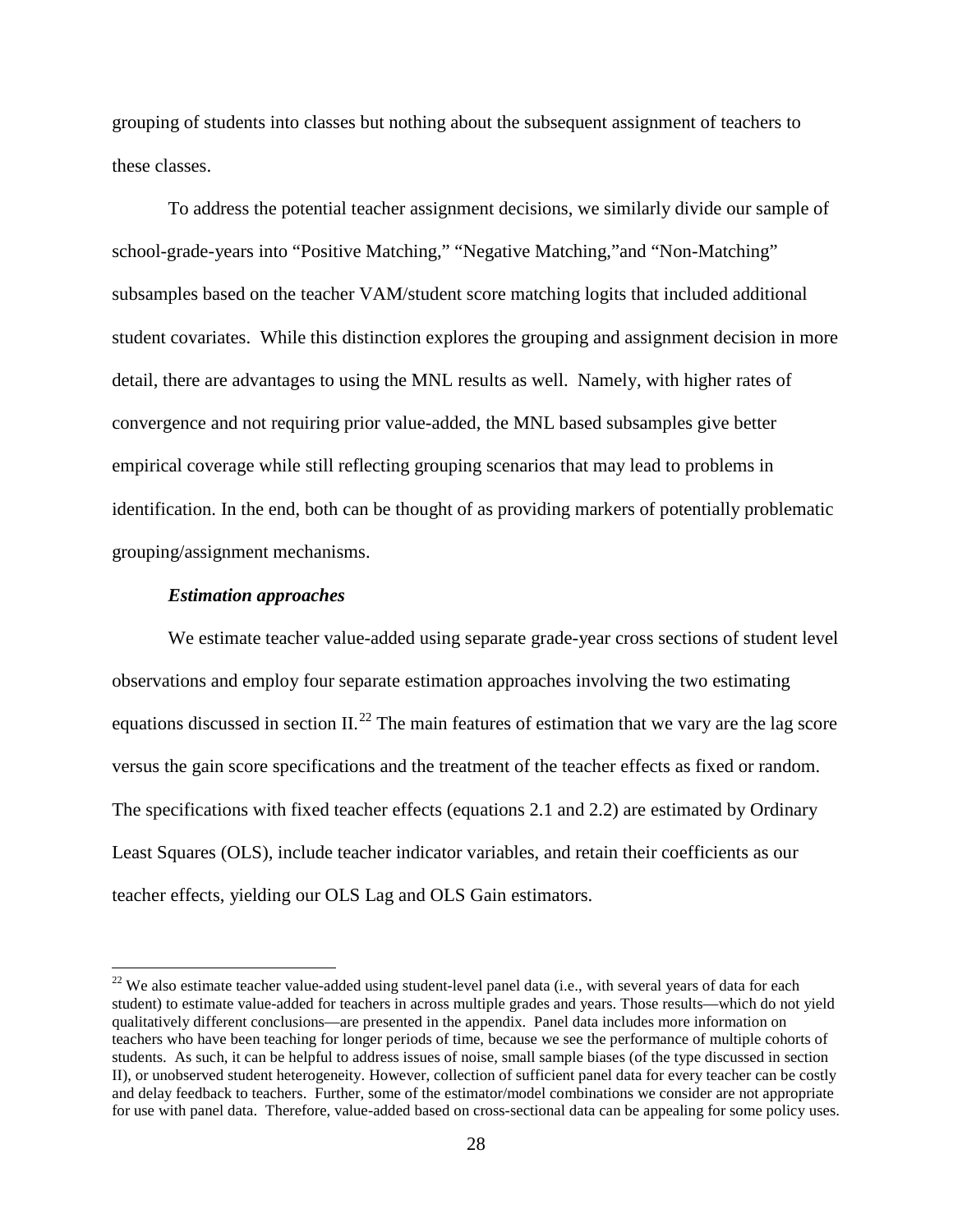Teacher effectiveness estimates derived from the lag-score and gain-score specifications would be expected to differ under nonrandom student grouping and nonrandom teacher assignment based on prior test scores. As such, we expect the two approaches to yield similar value-added estimates in cases where there is little evidence of grouping and assignment based on prior achievement but to diverge in cases where such evidence exists.

When teacher effects are treated as random, we use a mixed effects modeling approach estimated by Maximum Likelihood<sup>[23](#page-30-0)</sup> to obtain Empirical Bayes shrinkage estimates of teacher effects. These are labeled EB Lag and EB Gain; they are estimates of the Best Linear Unbiased Predictors (BLUP) of the teacher effects under appropriate assumptions (See Guarino et al. forthcoming, Ballou et al. 2004, and Guarino, Reckase, Maxfield, Thompson, and Wooldridge (2013) for detailed discussions).

The EB approach used here is based on the following mixed effects model:

(6.1) 
$$
A_{ij} = \lambda A_{it-1} + X_{it}\beta + \mu_j + \varepsilon_{ij}
$$

$$
\xi_{ij} = \mu_j + \varepsilon_{ij}
$$
where *i* indexes students and *j* indexes teachers

In this set-up, the coefficients on the prior score ( $\lambda$ ) and the student covariates ( $\beta$ ) are treated as fixed, while the teacher effects  $(\mu_i)$  are treated as random. Importantly, this loosely implies that teacher effects are assumed to be uncorrelated with the prior test scores and student covariates. In the mixed effects set up, the EB teacher effects estimates can be obtained by appropriately scaling an initial teacher effect estimate by a measure of reliability, specifically,  $VA_{EB}$  =

$$
\overline{\xi_j} \left[ \frac{\sigma_\mu^2}{\sigma_\mu^2 + \frac{\sigma_\epsilon^2}{n_j}} \right].
$$
 Here,  $(\overline{\xi_j})$  is the within teacher mean student residual (inclusive of the teacher random

effects),  $\sigma_{\mu}^2$  is the variance of teacher effects,  $\sigma_{\varepsilon}^2$  is the student variance, and  $n_j$  is the number of

<span id="page-30-0"></span> $^{23}$  In this setup, the coefficients in equation (6.1) below can be estimated by Feasible Generalized Lest Squares (FGLS) or MLE. We opt for MLE using the –xtmixed- command in Stata with the BLUP random effect estimates easily obtained postestimation by the –predict , reffects- command.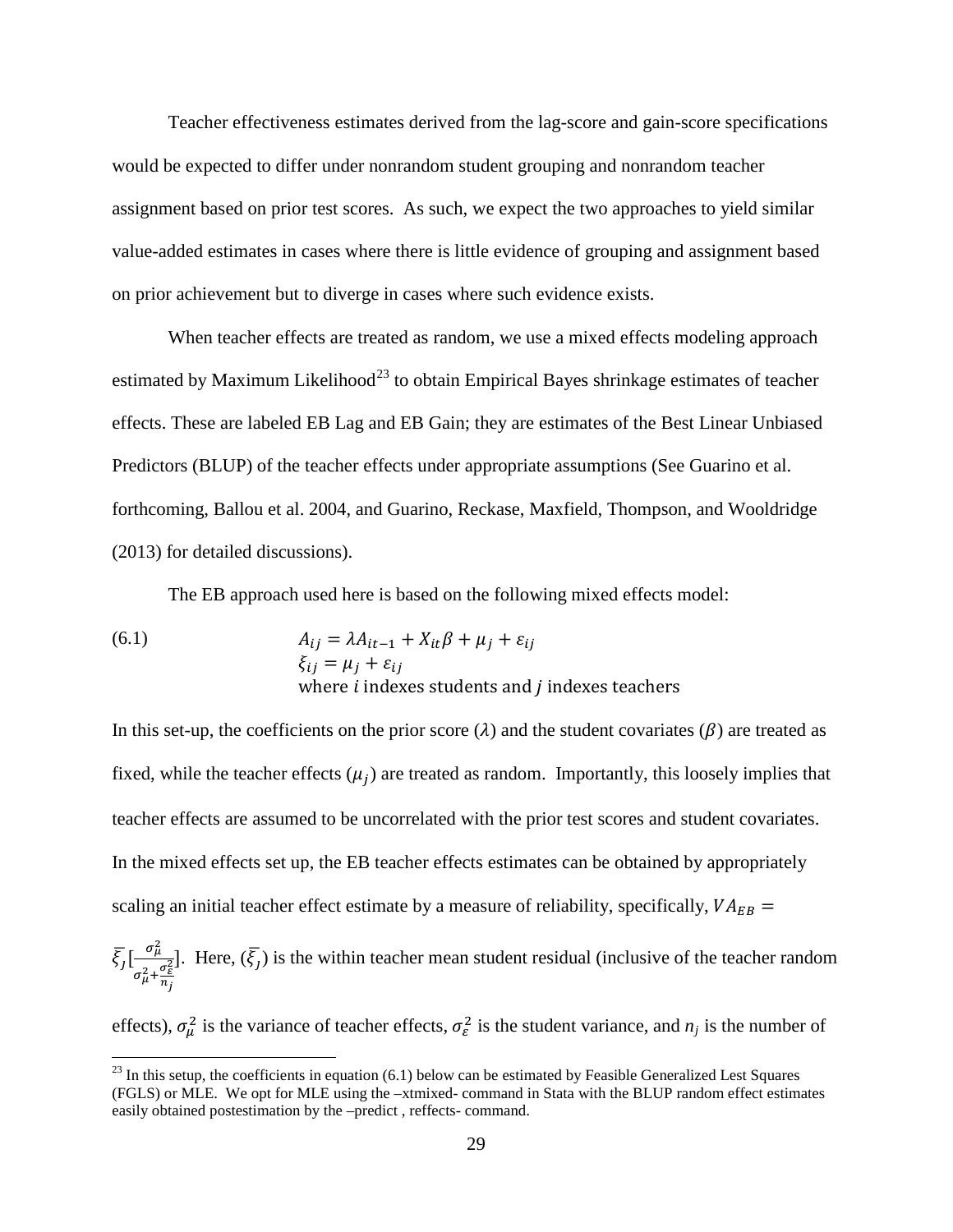student level observations for teacher *j*. From here it is easy to see that the EB estimate "shrinks" an estimated teacher effect toward the mean (normalized to be zero) with noisier estimates based on fewer student observations shrunk more.

A key difference between the OLS and EB approaches is that the OLS approach employed here includes indicators for each teacher, treating the teacher effects as fixed, rather than random as in the EB case. By leaving the teacher effects in the error term, EB approaches do not partial out the relationship between teacher assignment and the other included covariates, effectively assuming that this covariance is zero. The OLS approach adopted here does take this covariance into account when estimating both the teacher effects and the coefficients on the student covariates. In cases where teacher assignment is related to student covariates we might expect this distinction between OLS and EB to become more important than when there is little evidence such a relationship. However, the extent of these differences is an empirical matter.

#### *Results comparing value-added estimation approaches on different subsamples*

Table 5 displays the VAM rank correlations across estimators within each sample using Math test scores, while Table 6 shows the same for Reading. For ease of reporting, the rank correlations are calculated pooling together all cross sectional value-added results (i.e., each teacher-grade-year accounts for one observation).<sup>24</sup> Starting in Panel A, the OLS Lag and OLS Gain estimates show a rank correlation in the nongrouping sample of 0.858 in Math and 0.813 in Reading. The rank correlation for the two OLS estimators drops noticeably to 0.754 when applied to the grouping sample in Math. The difference for Reading is even more stark, with a Grouping rank correlation of only 0.591. This closely matches our prediction that fixing  $\lambda=1$ will be more important in cases where student grouping is related to prior student performance.

<span id="page-31-0"></span><sup>&</sup>lt;sup>24</sup> Separate analysis by grade-year estimation sample yields very similar results and is available upon request.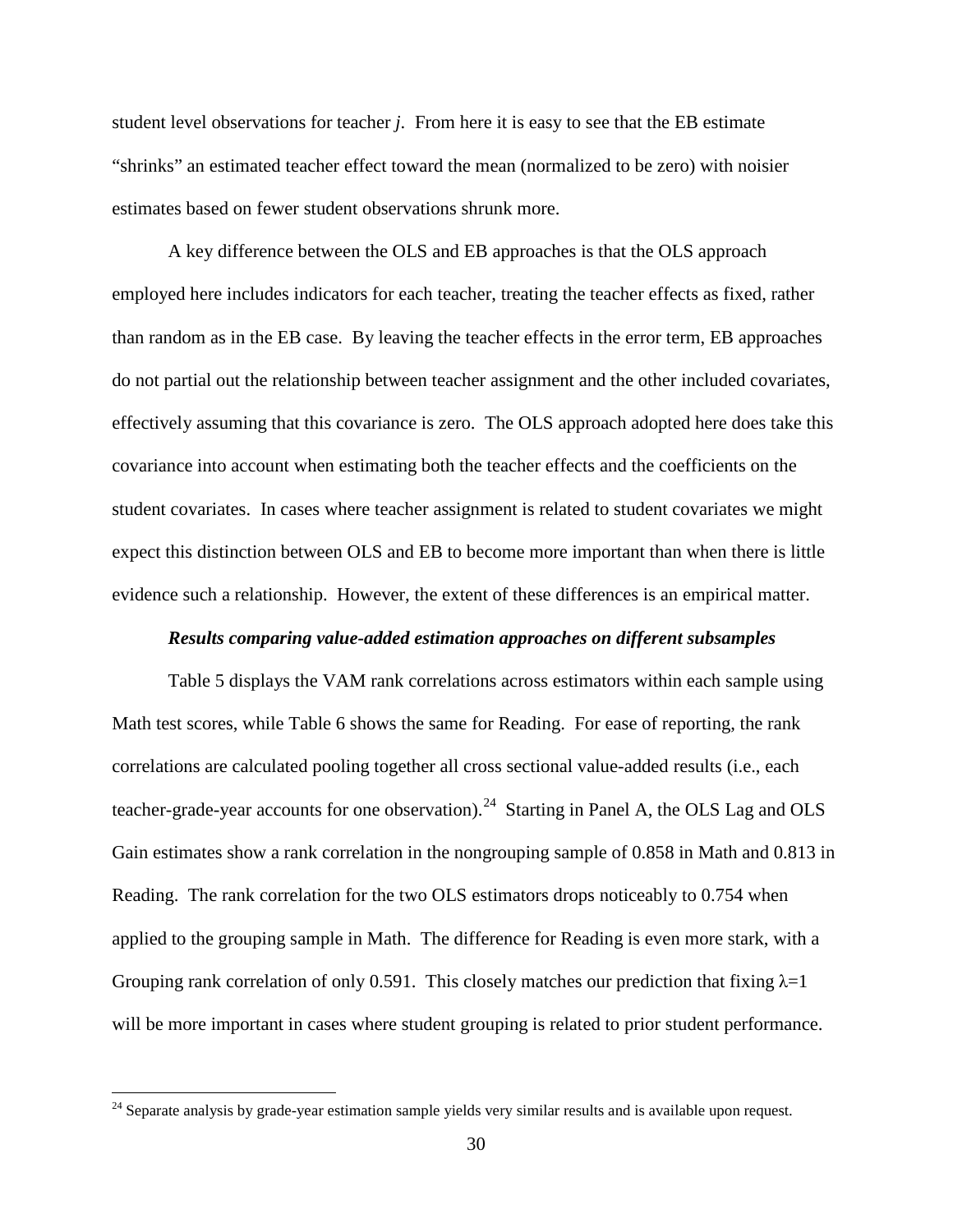Moving to the comparison between the OLS Lag and EB Lag estimates for the nongrouping sample we see a very strong rank correlation of 0.982 in Math and 0.963 in Reading. The grouping samples also show strong, albeit slightly smaller, rank correlations of 0.976 and 0.955. The small difference across samples and the overall strength of the rank correlations suggest, at least in this setting, that the decision to estimate by OLS or EB makes relatively little difference for ranking teachers when lagged test scores are included on the righthand side. If instead of ranking teachers, we were interested in the relative magnitude of teacher effects, this distinction would become more pronounced. The other rank correlations across Panel A follow similarly, with the lag/gain distinction leading to empirically relevant differences in our teacher rankings.

In Panel B, we see a very similar story across our matching samples, however, the differences are less pronounced. While the comparison between the positive and negative matching subsamples generally goes in the direction predicted, the difference in rank correlations is rather small. The lack of a result here may be due to several reasons, including the fact that this is a small and select subsample of teachers with prior value-added or that there may be an orthogonal source of bias affecting both the prior value-added and the subsequent predictions by subsample. Regardless, the fact that the rank correlations are uniformly smaller in either matching scenario than the non-matching, indicates that we have uncovered a difference in assignment patterns that impacts value-added estimation.

Another way to check the robustness of teacher value-added estimates to nonrandom grouping and assignment is to consider how teachers would be classified into performance categories by different estimators. We thus divide teachers into quintiles based on their estimated math value-added. We then look to see how robust this grouping of teachers is to the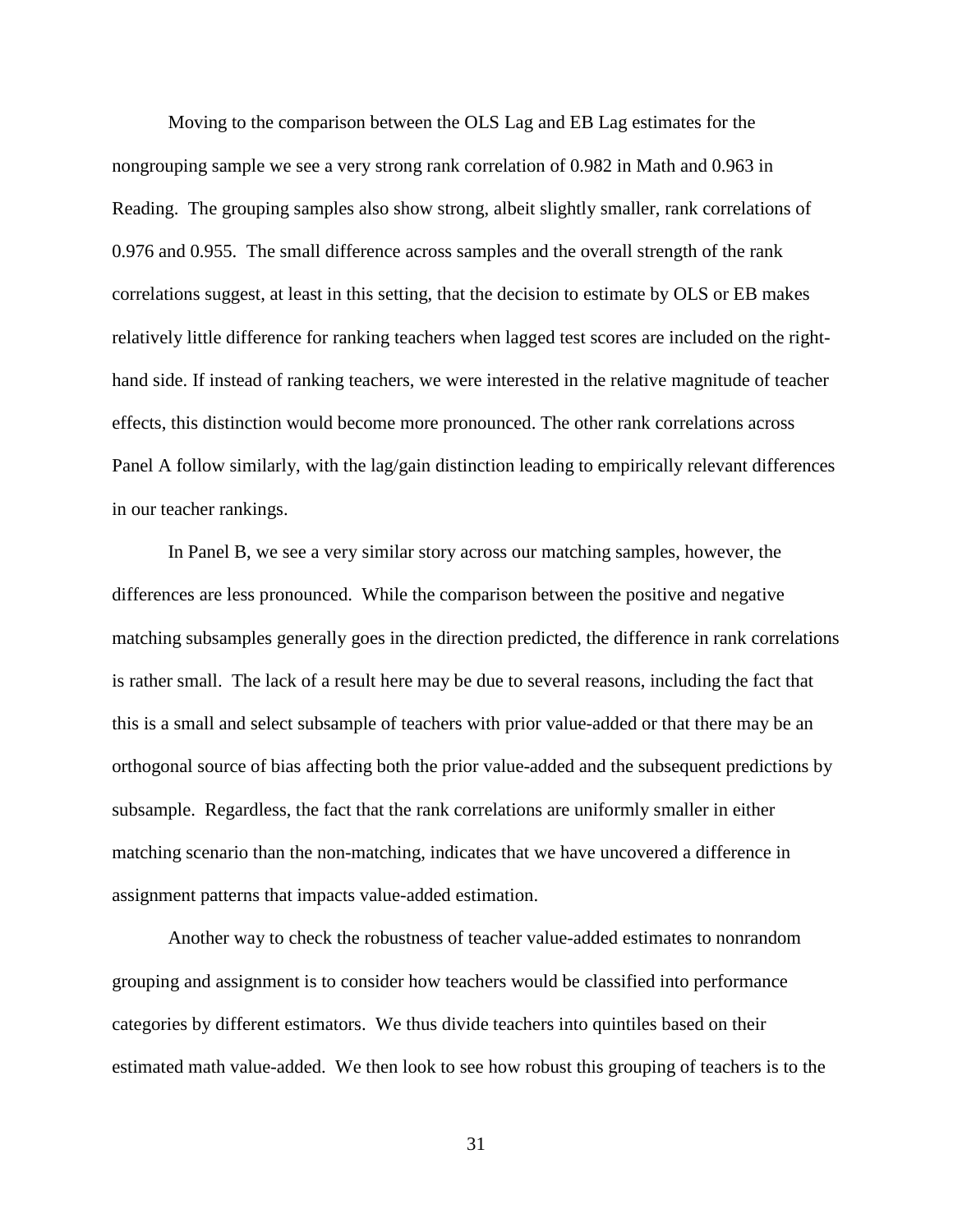use of alternative estimators across our samples. Figure 1 displays histograms that show how a teacher's designated quintile may differ across estimation approaches. For example, the first histogram in the top panel of Figure 1 shows the distribution of teacher value-added quintiles using the OLS Gain estimates for all teachers who were in the  $1<sup>st</sup>$  (lowest) quintile using the OLS Lag estimates for the grouping sample. The next histogram in the panel shows the distribution of quintiles based on the OLS Gain estimates for those in the  $2<sup>nd</sup>$  quintile of the OLS Lag estimates for the same sample. The remaining panels follow similarly.

The histograms in Figure 1 tell a similar story to the rank correlations in Table 5 with stronger agreement among gain-score and lag-score estimates in the nongrouping sample than in the grouping sample. For instance, nearly 74% of teachers placed in the highest quintile by the OLS Lag estimator are also in the top quintile by the OLS Gain estimator for the nongrouping sample. However, less than 64% in the top quintile by OLS Lag are also placed in the top quintile by OLS Gain when looking at the grouping sample. We also see that the probability of placing teachers in the same quintile by OLS Lag and EB Lag is slightly lower in the grouping than in the nongrouping sample (between 3-5 percentage points). This suggests that while the rank correlations presented above are relatively weakly affected by the choice of OLS versus EB estimation methods, there is some scope for this choice to affect the grouping of teachers into relative performance categories, a practice that is often suggested as a component of teacher evaluation and one that is sometimes used to allot rewards and sanctions.

#### **VII. Conclusion**

In this paper, we have demonstrated the importance of methodological choices in estimating teacher performance using value-added models, uncovering a set of phenomena of high policy relevance in the current climate of educational reform aimed at accountability. We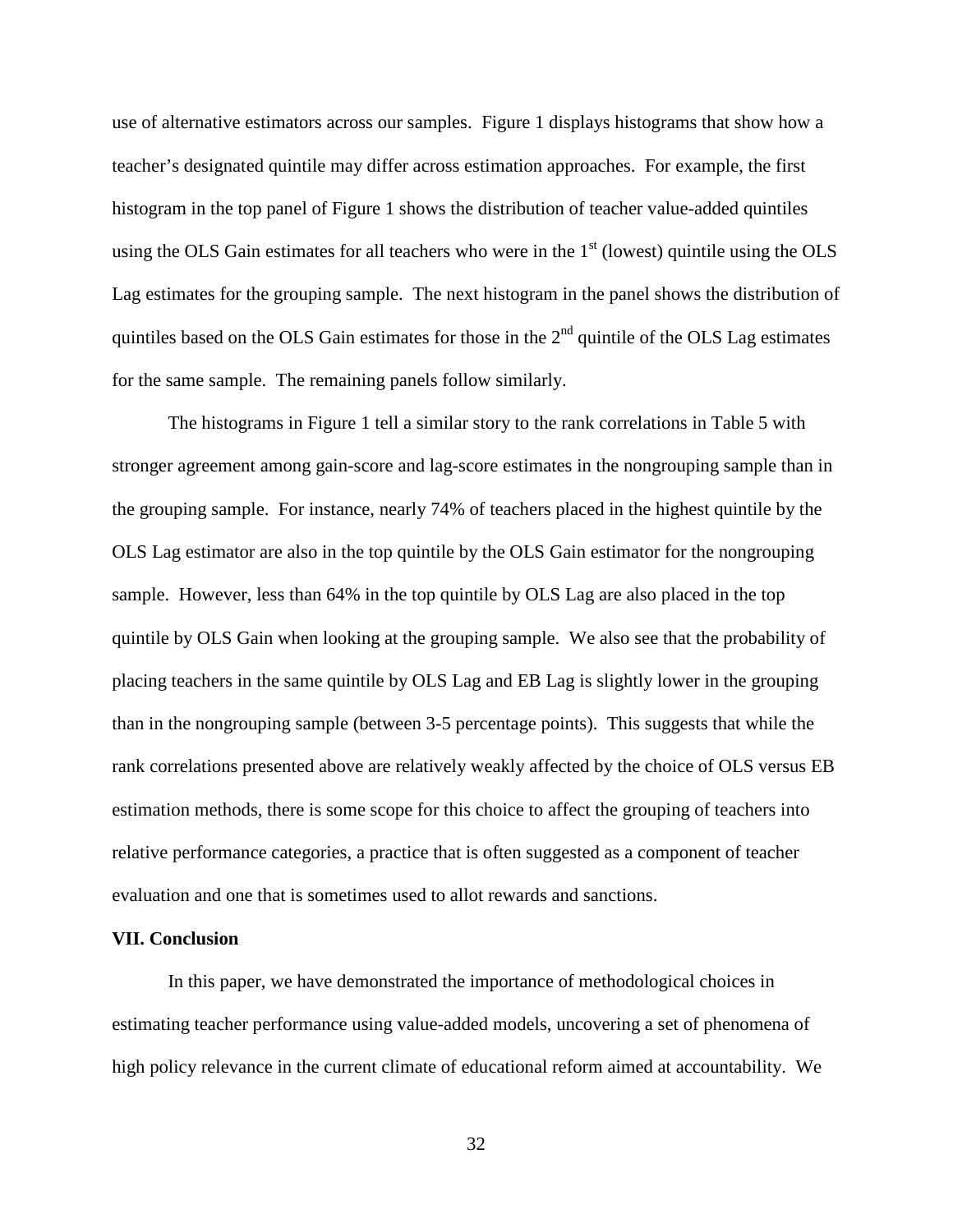have developed and applied a careful approach to identifying evidence in large administrative data sets of nonrandom assignment of students to teachers, documenting considerable differences across schools in the extent of this behavior and showing how to use this information to inform value-added estimation.

We find clear evidence that many schools do engage in student grouping based on prior academic performance a fact that has been obscured by the more aggregated statistics used in the prior literature to identify such sorting. We find less evidence that schools commonly group students in classrooms based on other characteristics, conditional on prior achievement. Importantly, we see large variation in the extent of grouping when looking across school-gradeyears. Further, we see some variation in the extent of this grouping across schools serving different student populations. For instance, schools with higher Limited English Proficiency student populations are more likely to be found to engage in test score grouping.

We also find evidence to suggest that some explicit student-teacher ability matching takes place, particularly for certain school-grade-years. The presence of matching represents a greater threat to the ability of VAMs to recover reliable effect estimates. Although we are limited in our ability to accurately pinpoint these instances and capture the full extent of ability matching, our results provide suggestive evidence that such matching does occur. Overall, our use of multinomial logit techniques represents a significant contribution to the effort to diagnose nonrandom grouping and assignment in nonexperimental contexts—an issue that must be grappled with in policy as well as research applications due to increased pressures to evaluate teachers according to their performance.

Importantly, we find that categorizing schools based on observed patterns of grouping and assignment can lead to substantial differences in the sensitivity of value-added estimates of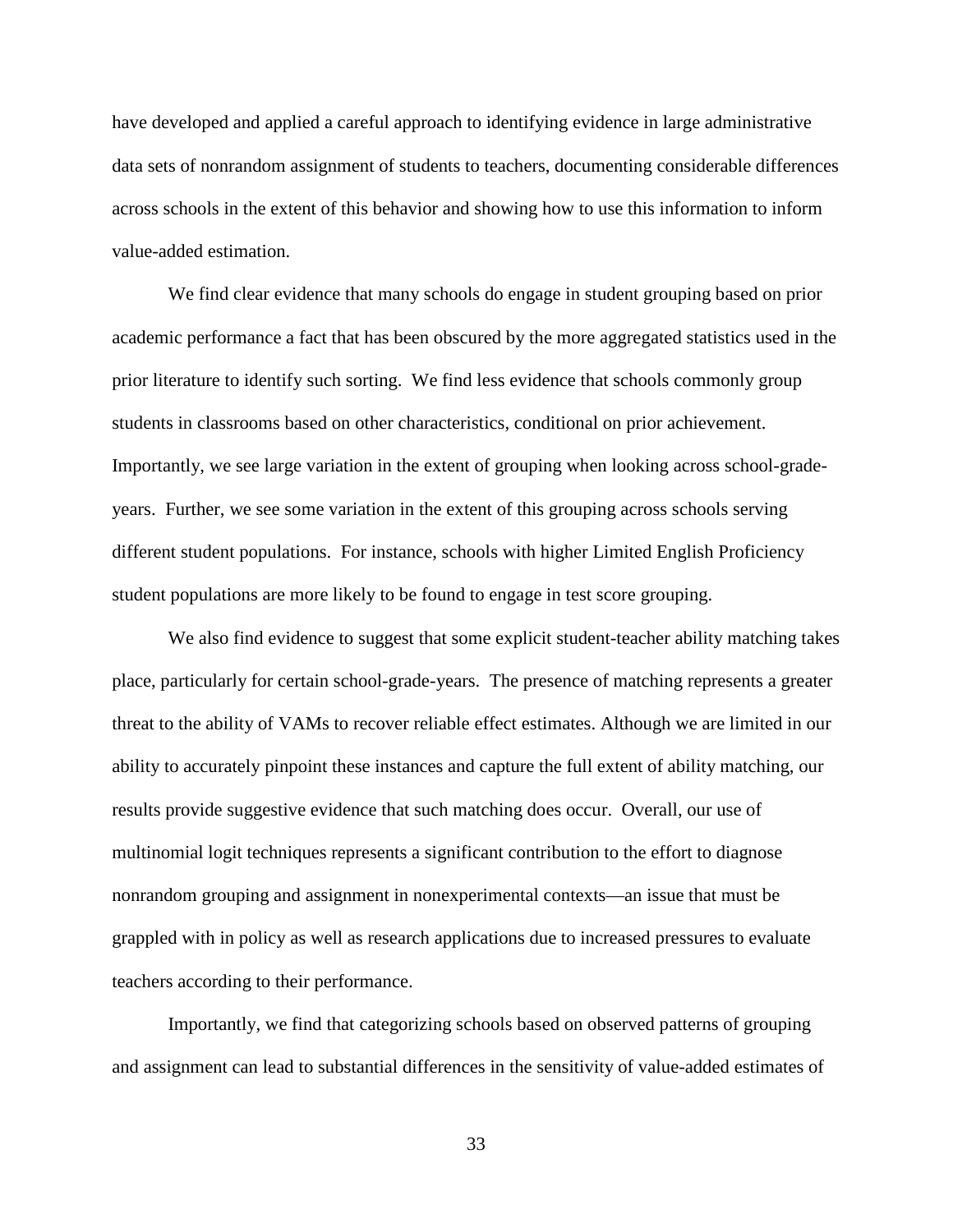teacher effectiveness to different estimation procedures. Namely, the manner in which the chosen model takes prior student achievement into account, through a gain score or lag score specification, becomes more important in cases of student achievement grouping and assignment. In prior work using simulations (Guarino et al. forthcoming), OLS applied to a lag score specification that treats teacher effects as fixed was shown to be more adept at recovering true teacher effects across a number of different assignment scenarios. Here, our investigations have borne out predictions that this specification will produce estimates that diverge from those from the gain-score specification under circumstances in which nonrandom grouping and assignment based on prior scores is detectable. That the OLS Lag estimator controls for this potential confounder directly, reinforces the evidence that in many cases this estimator may be preferable to other popular estimators currently in use. At the very least, the motivation for using a gain-score formulation should be balanced against this clear and identifiable threat to validity in cases of explicit test-score grouping. This is particularly true in cases in which a single estimator of teacher effectiveness is relied upon (e.g., in many policy scenarios).  $^{25}$  $^{25}$  $^{25}$ 

Our results suggest caution when settling upon an estimation strategy that is to be universally applied across schools, and, in particular, in applying estimation strategies that rely on assumptions of persistent decay. Methods will matter and are of particular relevance in policy applications that assign rewards and sanctions to teachers based on value-added.

<span id="page-35-0"></span> $25$  Note that researchers comparing alternative estimators of education production functions as part of robustness checks should also consider our results in weighing the validity of each estimate.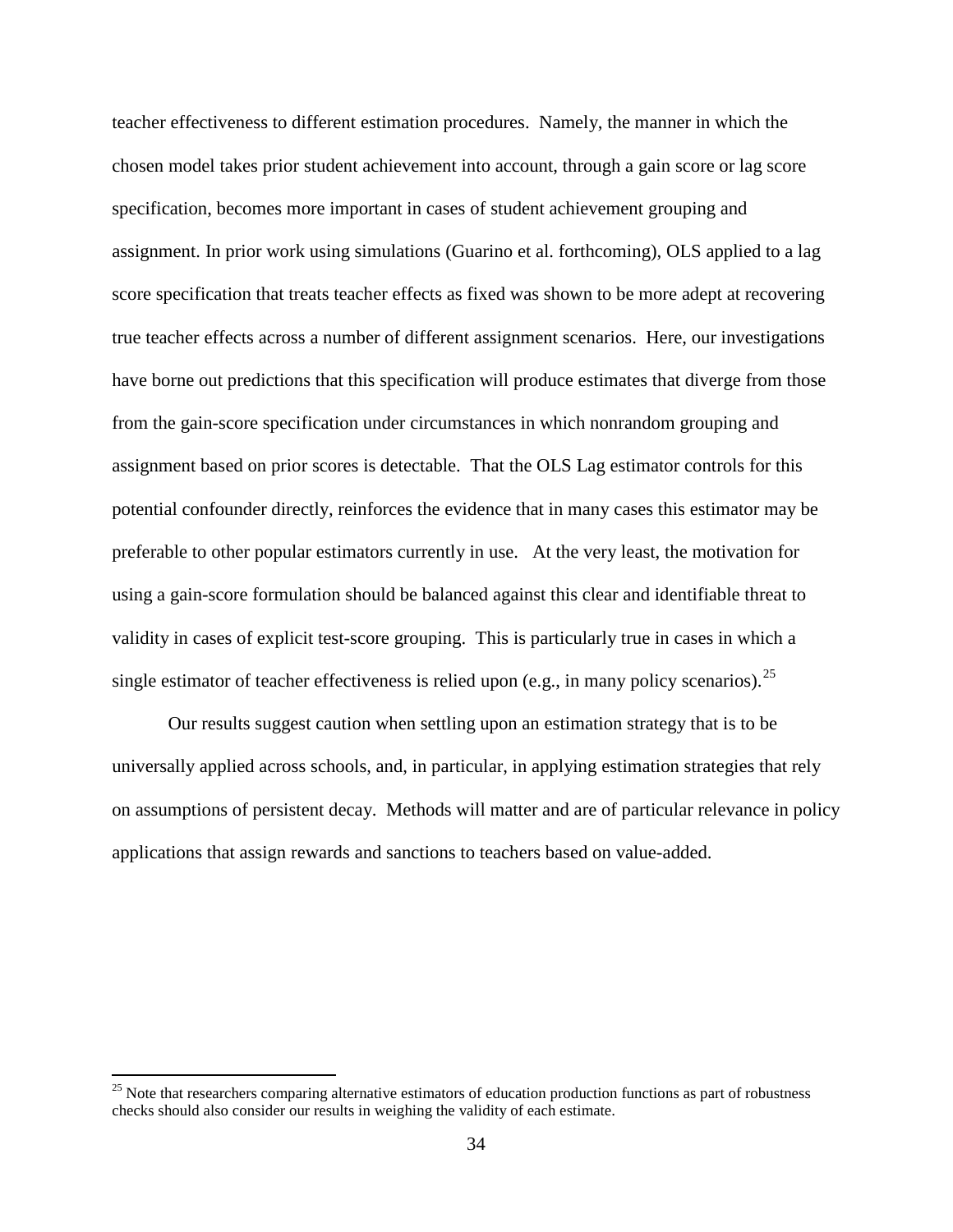#### **References**

- Aaronson, D., Barrow, L., & Sander, W.(2007). Teachers and Student Achievement in the Chicago Public High Schools. *Journal of Labor Economics, 25*(1), 95-135.
- Ammermueller, A. & Pischke, J. (2009). Peer Effects in European Primary Schools: Evidence from the Progress in International Reading Literacy Study. *Journal of Labor Economics, 27*(3), 315-348.
- Ballou, D., Sanders, W., & Wright, P. (2004). Controlling for Student Background in Valueadded Assessment of Teachers. *Journal of Educational and Behavioral Statistics, 29*(1), 37-65.
- Cramer, J. (2007) Robustness of Logit Analysis: Unobserved Heterogeneity and Mis-specified Disturbances. *Oxford Bulletin of Economics and Statistics, 69*(4), 545-555.
- Clotfelter, C.T., Ladd, H.F., & Vigdor, J.L.(2006). Teacher-Student Matching and the Assessment of Teacher Effectiveness. *The Journal of Human Resources, 41*(4), 778-820.
- Conger, D.(2005). Within-School Segregation in an Urban School District. *Educational Evaluation and Policy Analysis, 27*(3), 225-244.
- Dee, T. S. (2004). Teachers, race, and student achievement in a randomized experiment. Review of Economics and Statistics, 86(1), 195-210.
- Feng, L. (2010). Hire Today, Gone Tomorrow: New Teacher Classroom Assignments and Teacher Mobility. *Education Finance and Policy, 5*(3), 278-316.
- Gao, N. (2012). School Incentives, Principal Characteristics and Teacher Assignment. Unpublished Draft.
- Goldhaber, D. (2008). Teachers Matter, But Effective Teacher Quality Policies are Elusive. In Ladd, H. F. & Fiske, E. B. (ed.) Handbook of Research in Education Finance and Policy. New York, NY : Routledge, 146-165.
- Goldhaber, D., Cowan, J., & Walch, J. (2013). Is a Good Elementary Teacher Always Good? Assessing Teacher Performance Estimates Across Subjects. Center for Education Data & Research, Working Paper 2012-7.2.
- Goldhaber, D. & Hansen, M. (2010). Assessing the Potential of Using Value-added estimates of Teacher Job Performance for Making Tenure Decisions. Center for Analysis of Longitudinal Data in Education Research, Working Paper 31.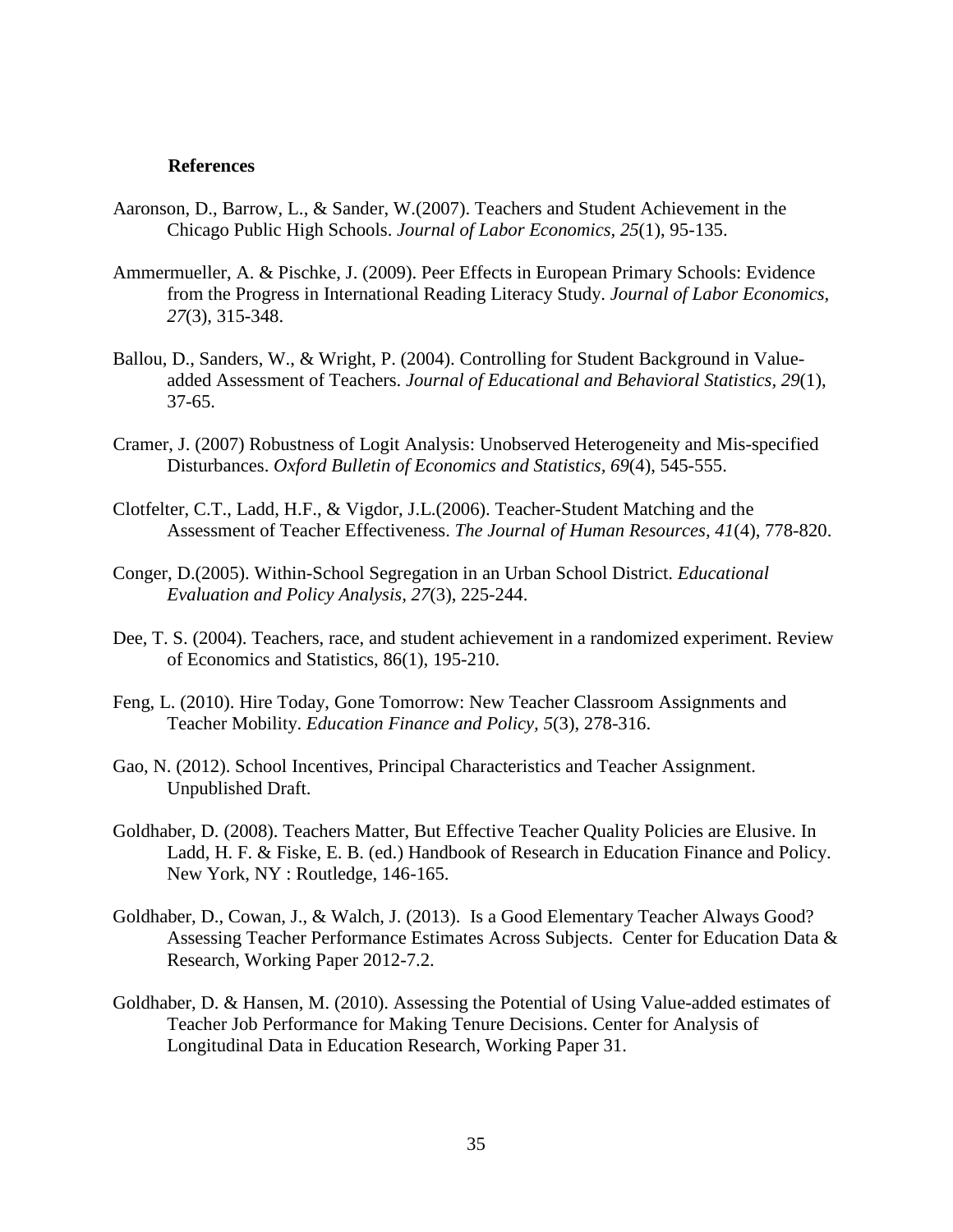- Goldhaber, D. & Hansen, M. (2012). Is it Just a Bad Class? Assessing the Long-term Stability of Estimated Teacher Performance. Center for Analysis of Longitudinal Data in Education Research, Working Paper 73.
- Gould, W. (1996). Why does my mlogit take so long to converge? Available at [http://www.stata.com/support/faqs/statistics/convergence-of-maximum-likelihood](http://www.stata.com/support/faqs/statistics/convergence-of-maximum-likelihood-estimators/)[estimators/](http://www.stata.com/support/faqs/statistics/convergence-of-maximum-likelihood-estimators/)
- Guarino, C., Ham, E,. Reckase, M., Stacy, B., & Wooldridge, J. (2013) Sending Value-Added Measures of Teacher Performance into Tailspin: A Simulation Study of Measurement Error and Nonrandom Sorting
- Guarino, C., Maxfield, M., Reckase, M., Thompson, P., & Wooldridge, J. (2013). An Evaluation of Empirical Bayes' Estimation of Value-added Teacher Performance Measures under Nonrandom Teacher Assignment. Unpublished Draft.
- Guarino, C. M., Reckase, M. D., & Wooldridge, J. M. (forthcoming). Can Value-added Measures of Teacher Performance be Trusted?. *Education Finance and Policy*.
- Hanushek, E. (1979). Conceptual and Empirical Issues in the Estimation of Educational Production Functions. *The Journal of Human Resources, 14*(3), 351-388.
- Hanushek, E. (1986). The Economics of Schooling: Production and Efficiency in the Public Schools*. Journal of Economic Literature, XXIV* (3), 1141-78.
- Harris, D., Sass, T., & Semykina (2010). Value-Added Models and the Measurement of Teacher Productivity. Unpublished Draft.
- Jackson, C. K. (2009). Student Demographics, Teacher Sorting, and Teacher Quality: Evidence from the End of School Desegregation. *Journal of Labor Economics, 27*(2), 213-256.
- Kalogrides, D., Loeb, S., & Beteille, T. (2011). Power Play? Teacher Characteristics and Class Assignments. CALDER Working Paper No. 59.
- Kane, T. & Staiger, D. (2008) Estimating Teacher Impacts on Student Achievement: An Experimental Evaluation. Working Paper 14607, National Bureau of Economic Research.
- Kinsler, J. (2011). Beyond Levels and Growth: Estimating Teacher Value-added and its Persistence. Unpublished Draft.
- Koedel, C. (2009). An Empirical Analysis of Teacher Spillover Effects in Secondary School. *Economics of Education Review, 28*, 682-692.
- Koedel, C., & Betts, J. (2010). Value added to what? How a ceiling in the testing instrument influences value-added estimation. *Education Finance and Policy*, *5*(1), 54-81.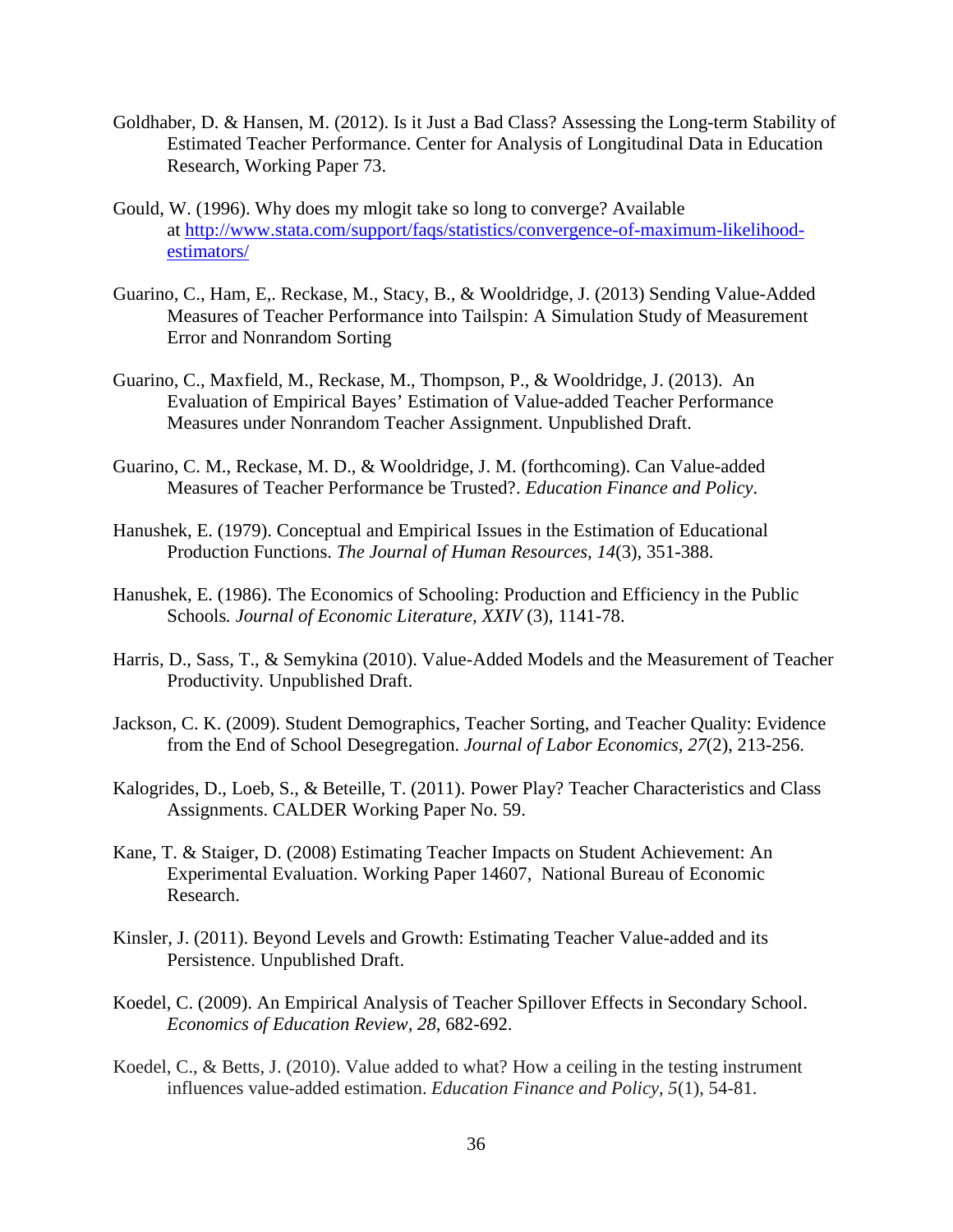- Koedel, C. & Betts, J. (2011). Does Student Sorting Invalidate Value-added Models of teacher Effectiveness? An Extended Analysis of the Rothstein Critique. *Education Finance and Policy, 6*(1), 18-42.
- Koedel, C., Leatherman, R., & Parson, E. (2012). Test Measurement Error and Inference from Value-Added Models. *The BE Journal of Economic Analysis & Policy*,*12*(1), 1-37.
- Lavy, V. (2011). What Makes an Effective Teacher? Quasi-Experimental Evidence. NBER Working Paper 16885.
- Lefgren, L. & Sims, D. (2012). Using Subject Test Scores to Efficiently Predict Teacher Valueadded. *Educational Evaluation and Policy Analysis,34*(1), 109-121.
- Lugo, M. (2011). Heterogeneous Peer Effects, Segregation and Academic Achievement. Policy Research Working Paper 5718.
- McFadden, D. (1974). The Measurement of Urban Travel Demand. *Journal of Public Economics, 3*, 303-328.
- Oketch, M., Mutisya, M., Sagwe, J., Musyoka, P., & Ngware, M. (2012). The Effect of Active Teaching and Subject Content Coverage on Student's Achievement: Evidence from Primary Schools in Kenya. *London Review of Education, 10*(1), 19-33.
- Rothstein. J. (2010). Teacher Quality in Educational Production: Tracking, Decay, and Student Achievement. *Quarterly Journal of Economics, 125*(1), 175-214.
- Subedi, B. R., Swan, B., & Hynes, M. (2011). Are School Factors Important for Measuring Teacher Effectiveness? A Multilevel Technique to Predict Student Gains Through a Value-added Approach. *Education Research International,* 1-10.
- Todd, P. & Wolpin, K. (2003). On the Specification and Estimation of the Production Function for Cognitive Achievement. *Economic Journal, 113*(485), 3-33.
- Whitmore, D. (2005). Resource and peer impacts on girls' academic achievement: Evidence from a randomized experiment. *American Economic Review*, 199-203.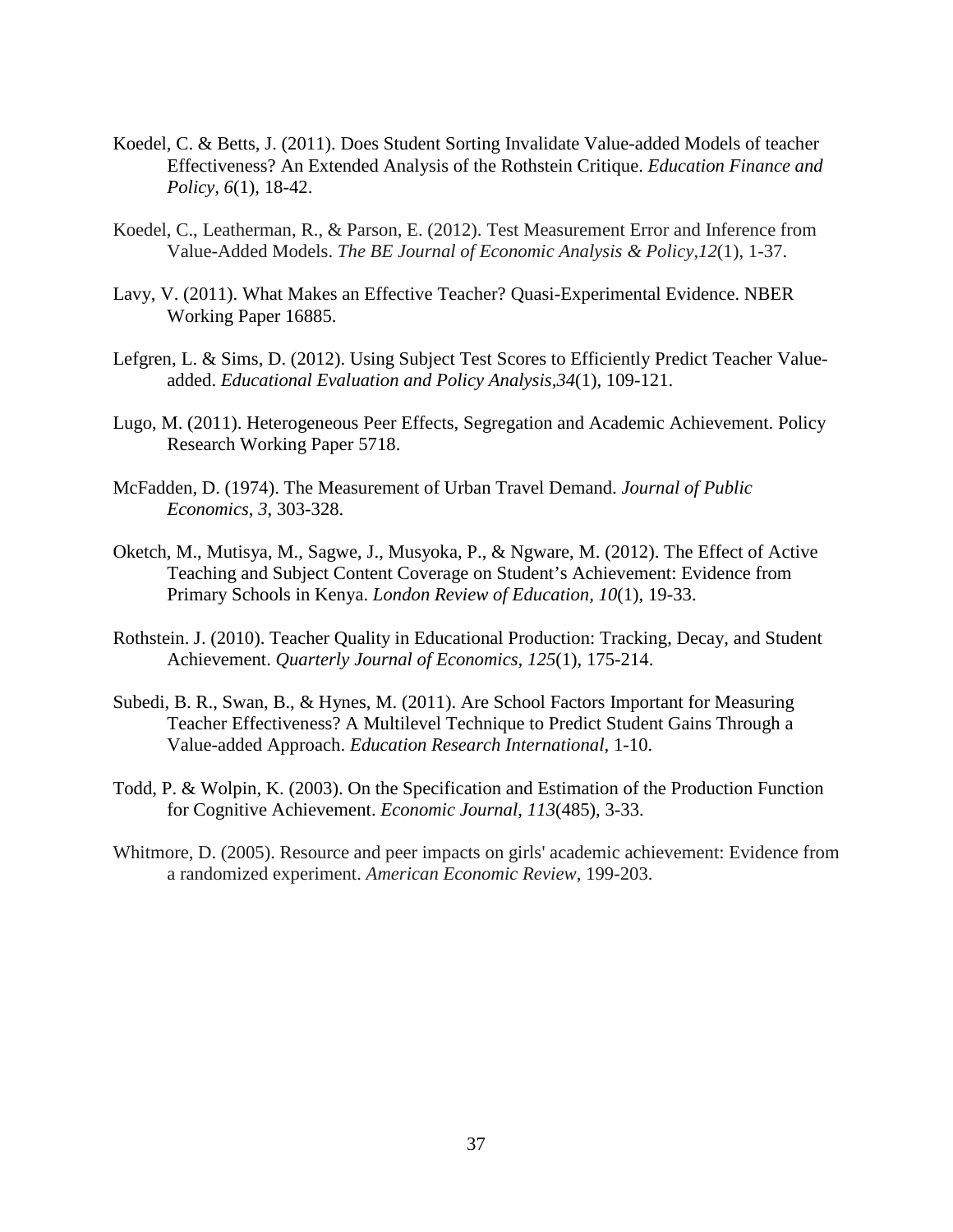#### **Appendix A: Performance of Panel Data Value-added Estimates**

In the panel data context, we use four different model/estimator combinations. As in the cross-section case, we estimate value-added by OLS using both the Lag Score and Gain Score specifications (OLS Lag and OLS Gain). The panel context presents additional challenges and opportunities for estimating value-added. Namely, both OLS estimators ignore the presence of unobserved student heterogeneity. To address this possibility, the gain score specification can be easily estimated allowing for student fixed effects, yielding our "Fixed Effects" (FE Gain) estimator. The appeal of the FE Gain estimator comes at the cost of using the gain score specification. This is due to the strict exogeneity assumption needed for the consistency of FE that is violated when a lagged dependent variable is included on the right hand side. Thus, like OLS Gain, it may lead to an omitted variables problem if teacher assignment is based on prior scores, here conditional on the student heterogeneity.

A final panel data estimator considered is the Empirical Bayes (EB) shrinkage estimate of teacher effects applied to the Gain score equation (EB Gain).Importantly, in the panel data context, the EB estimator requires a similar strict exogeneity assumption to FE Gain, once again precluding estimation of the lag score specification. Like the OLS Gain and Lag estimators, EB Gain does not allow for unobserved student heterogeneity to be correlated with inputs.

Many of the predictions outlined in the main text for the cross-sectional estimates apply here to the panel case. However, the introduction of the FE Gain estimates provides a distinct set of predictions. Differences in estimated value-added between OLS Lag and FE Gain will result from the appropriateness of the gain score specification, the importance of time-invariant unobserved student heterogeneity in the teacher assignment decision, potential violation of the strict exogeneity assumption, and increased noise due to the within student demeaning. As such,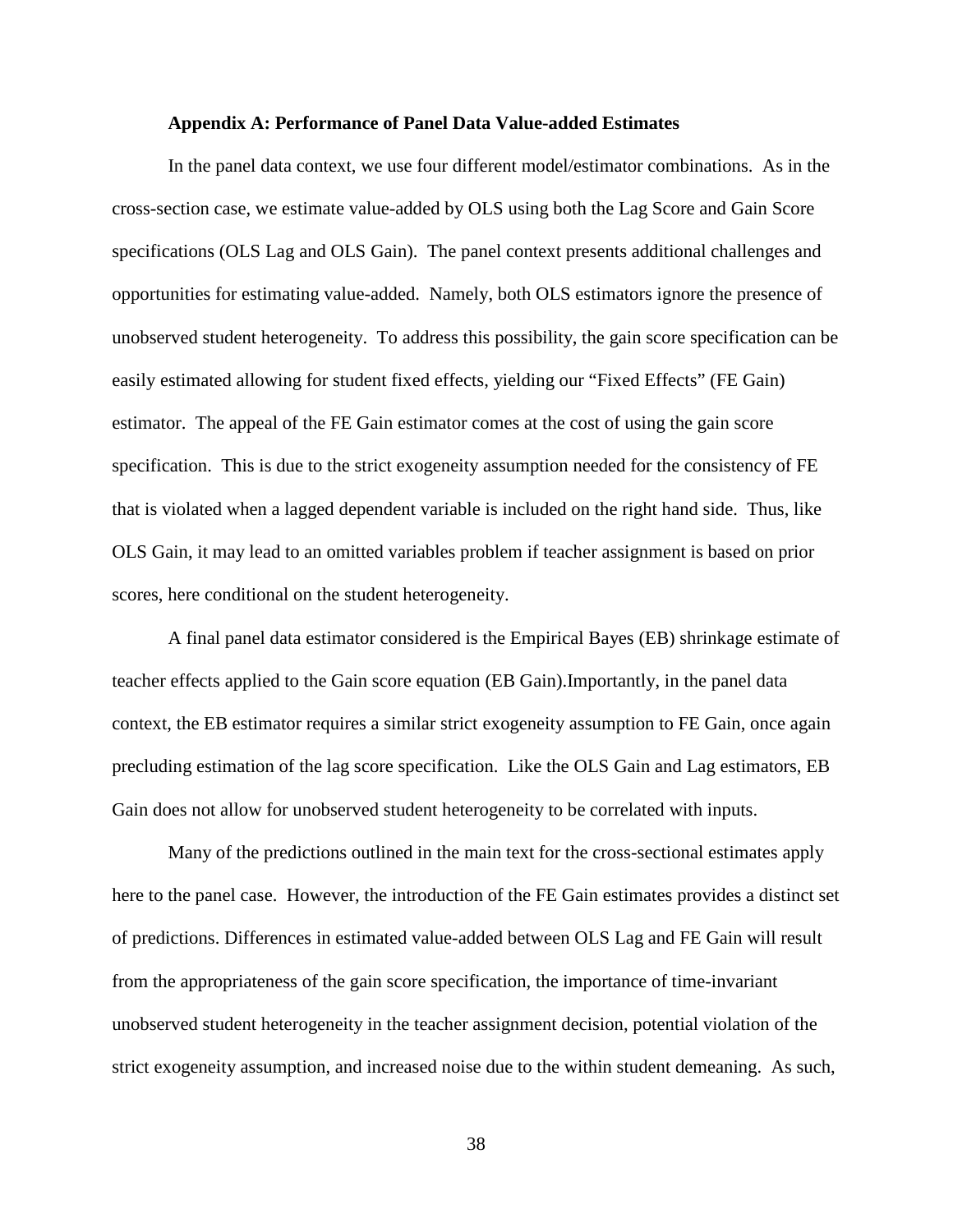we might expect larger divergence between estimates for this comparison than others, regardless of the grouping and assignment scenario. In contrast, comparisons between OLS Gain and FE Gain will not depend on the appropriateness of the gain score specification as both estimators rely on the gain score assumptions. However, due to the other differences in assumptions, we expect ranking of teachers to generally diverge the most when comparing FE Gain to any of our other estimators.

Appendix Table A1 displays rank correlations between the panel data estimators within the different samples defined in the main text. As in the cross-sectional case, we see that the Gain/Lag decision holds more weight than the OLS/EB decision, with rank correlations diverging more when comparing an estimate from the gain score specification to one from the lag score specification. As predicted, the rank correlations with the FE Gain estimator tend to be relatively low overall yet slightly higher for OLS Gain than OLS Lag. Interestingly, the rank correlations are noticeably larger in the nongrouping and nonmatching samples with particularly striking differences between matching and nonmatching samples. The ranking of teachers in our matching samples are highly sensitive to the choice of estimating by OLS Lag or FE Gain with rank correlations under 0.25. Given the many reasons for these two estimators to diverge (outlined above), it is difficult derive simple recommendations other than to urge cautious interpretation of results and a careful choice of preferred estimator.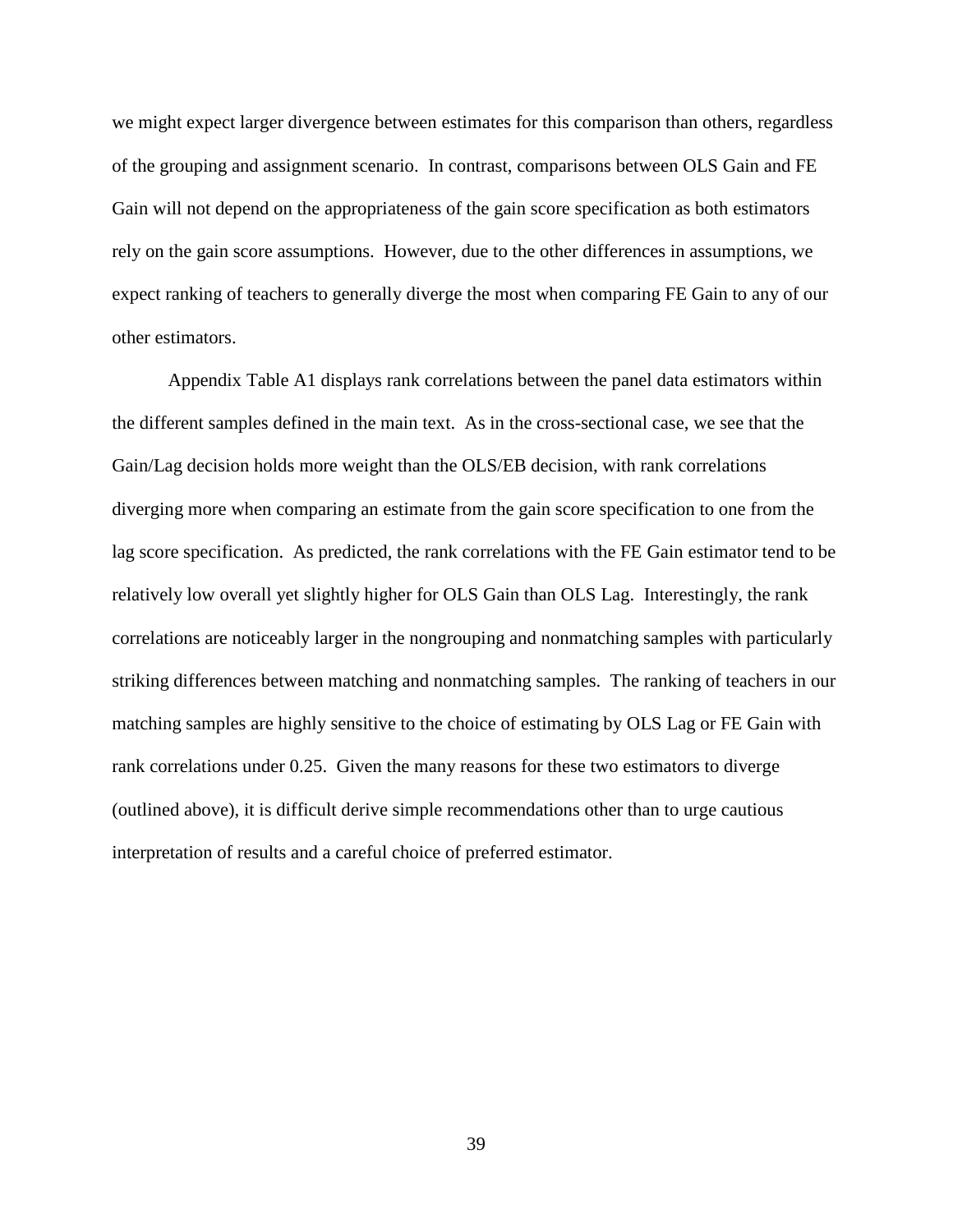| Table 1: Main Analysis Sample: School-Grade-Years with More Than One Class |        |           |         |           |                |           |           |        |  |
|----------------------------------------------------------------------------|--------|-----------|---------|-----------|----------------|-----------|-----------|--------|--|
|                                                                            | Grade  |           |         |           |                |           |           |        |  |
|                                                                            |        | G4        |         | G5        | G <sub>6</sub> |           | All       |        |  |
| <b>Observations</b>                                                        |        |           |         |           |                |           |           |        |  |
| <b>Students</b>                                                            |        | 950,915   | 949,849 |           | 883,423        |           | 2,784,187 |        |  |
| <b>Teachers</b>                                                            |        | 48,947    |         | 46,800    | 14,718         |           | 110,465   |        |  |
| School-Grade-Years                                                         | 11,139 |           | 10,984  |           | 4,054          |           |           | 26,177 |  |
|                                                                            | Mean   | <b>SD</b> | Mean    | <b>SD</b> | Mean           | <b>SD</b> | Mean      | SD     |  |
| <b>Student Variables</b>                                                   |        |           |         |           |                |           |           |        |  |
| Prior Test Score                                                           | 1400   | 276       | 1508    | 247       | 1651           | 222       | 1516      | 270    |  |
| Asian                                                                      | 0.02   | 0.14      | 0.02    | 0.14      | 0.02           | 0.15      | 0.02      | 0.14   |  |
| <b>Black</b>                                                               | 0.23   | 0.42      | 0.22    | 0.42      | 0.23           | 0.42      | 0.23      | 0.42   |  |
| Hispanic                                                                   | 0.23   | 0.42      | 0.23    | 0.42      | 0.23           | 0.42      | 0.23      | 0.42   |  |
| <b>Other Race</b>                                                          | 0.04   | 0.19      | 0.03    | 0.18      | 0.03           | 0.17      | 0.03      | 0.18   |  |
| Female                                                                     | 0.50   | 0.50      | 0.50    | 0.50      | 0.50           | 0.50      | 0.50      | 0.50   |  |
| Disability: High Incidence                                                 | 0.14   | 0.35      | 0.13    | 0.34      | 0.09           | 0.28      | 0.12      | 0.33   |  |
| Disability: Low Incidence                                                  | 0.00   | 0.04      | 0.00    | 0.04      | 0.00           | 0.05      | 0.00      | 0.04   |  |
| Free or Reduced Lunch                                                      | 0.51   | 0.50      | 0.50    | 0.50      | 0.49           | 0.50      | 0.50      | 0.50   |  |
| <b>Limited English</b>                                                     | 0.05   | 0.21      | 0.04    | 0.19      | 0.04           | 0.18      | 0.04      | 0.20   |  |
| Foreign Born                                                               | 0.08   | 0.27      | 0.09    | 0.28      | 0.10           | 0.30      | 0.09      | 0.28   |  |
| Days Absent Prior Year                                                     | 7.17   | 6.91      | 7.19    | 6.95      | 7.42           | 7.39      | 7.25      | 7.08   |  |
| New to School                                                              | 0.95   | 0.21      | 0.34    | 0.48      | 0.94           | 0.24      | 0.74      | 0.44   |  |
| Number of Schools Attended Prior                                           | 1.09   | 0.30      | 1.07    | 0.28      | 1.08           | 0.29      | 1.08      | 0.29   |  |
| Year                                                                       |        |           |         |           |                |           |           |        |  |
| <b>Teacher Variables</b>                                                   |        |           |         |           |                |           |           |        |  |
| Asian                                                                      | 0.01   | 0.09      | 0.01    | 0.07      | 0.01           | 0.10      | 0.01      | 0.08   |  |
| <b>Black</b>                                                               | 0.13   | 0.33      | 0.15    | 0.36      | 0.19           | 0.39      | 0.15      | 0.35   |  |
| Hispanic                                                                   | 0.10   | 0.30      | 0.08    | 0.28      | 0.08           | 0.28      | 0.09      | 0.29   |  |
| <b>Other Race</b>                                                          | 0.00   | 0.05      | 0.00    | 0.06      | 0.00           | 0.05      | 0.00      | 0.06   |  |
| Female                                                                     | 0.91   | 0.29      | 0.82    | 0.38      | 0.73           | 0.44      | 0.85      | 0.36   |  |
| <b>Years Experience</b>                                                    | 9.77   | 9.82      | 11.29   | 10.66     | 10.24          | 10.34     | 10.48     | 10.28  |  |
| Prior Value-added                                                          | 7.96   | 54.68     | 10.83   | 56.55     | $-10.43$       | 55.88     | 6.98      | 56.04  |  |

## **Table 1: Main Analysis Sample: School-Grade-Years with More Than One Class**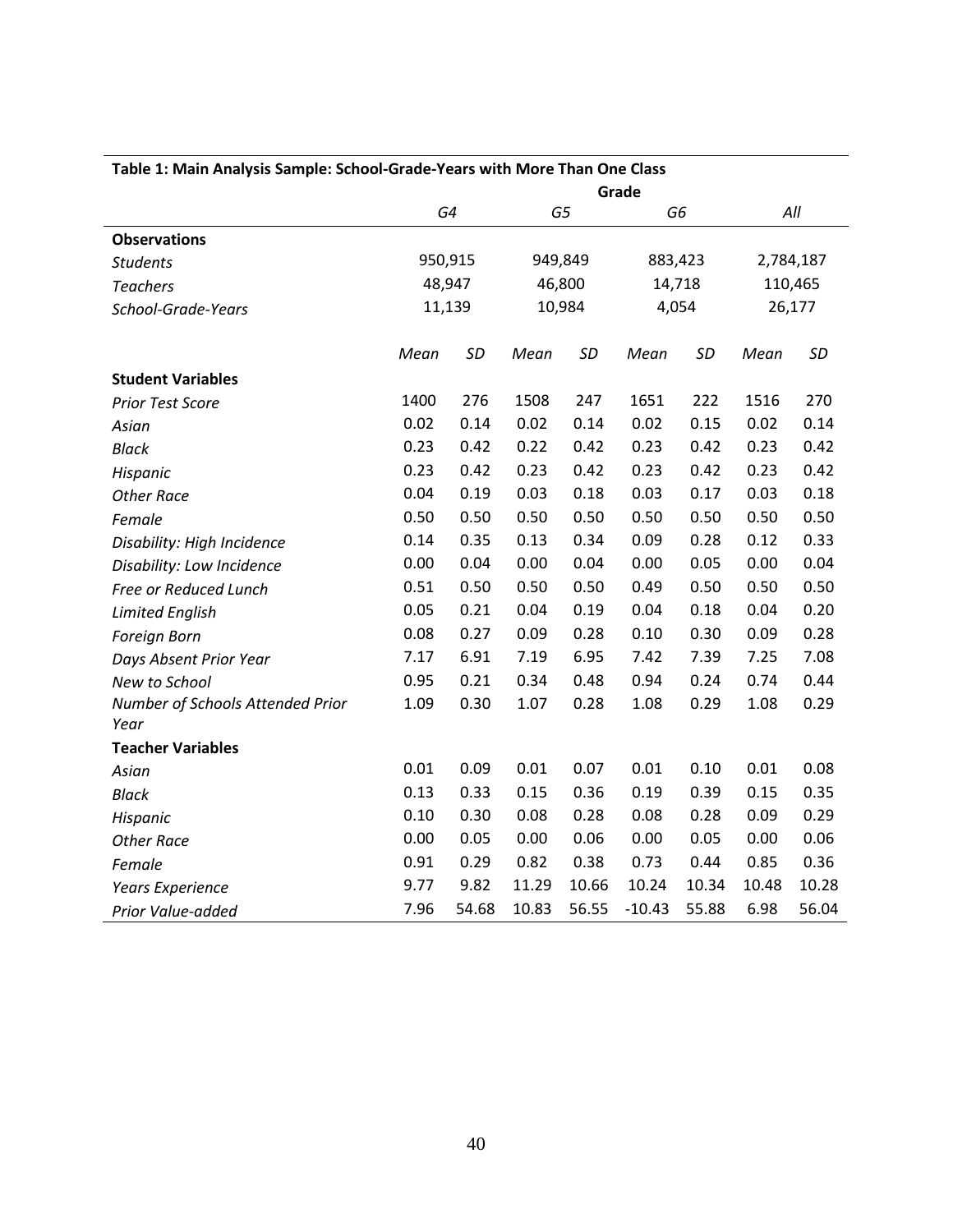|                              |            |         | Grade                                    |         |                |         |
|------------------------------|------------|---------|------------------------------------------|---------|----------------|---------|
|                              | G4         |         | G5                                       |         | G <sub>6</sub> |         |
|                              | Percentage | # Tests | Percentage                               | # Tests | Percentage     | # Tests |
| <b>Specification 1</b>       |            |         | Prior Score Only                         |         |                |         |
| <b>Prior Math Score</b>      | 24.52%     | 11,137  | 25.35%                                   | 10,981  | 67.34%         | 4,054   |
| <b>Specification 2</b>       |            |         | <b>Prior Score with Other Covariates</b> |         |                |         |
| <b>Prior Math Score</b>      | 20.62%     | 11,110  | 21.41%                                   | 10,927  | 63.23%         | 4,030   |
| Asian                        | 0.29%      | 5,828   | 0.31%                                    | 6,200   | 1.38%          | 3,041   |
| <b>Black</b>                 | 1.39%      | 10,252  | 1.46%                                    | 10,174  | 5.16%          | 3,894   |
| Hispanic                     | 1.10%      | 9,826   | 1.45%                                    | 9,808   | 3.66%          | 3,827   |
| <b>Other Race</b>            | 0.37%      | 8,393   | 0.35%                                    | 8,336   | 1.37%          | 3,569   |
| Female                       | 1.54%      | 11,095  | 1.63%                                    | 10,914  | 7.65%          | 4,025   |
| Disabled-High Incidence      | 4.66%      | 10,915  | 5.30%                                    | 10,734  | 17.91%         | 3,965   |
| Disabled-Low Incidence       | 0.19%      | 1,068   | 0.16%                                    | 1,267   | 0.83%          | 1,079   |
| <b>FRL</b>                   | 4.20%      | 10,870  | 4.30%                                    | 10,722  | 8.67%          | 3,990   |
| <b>LEP</b>                   | 1.12%      | 6,331   | 0.95%                                    | 6,288   | 8.31%          | 2,827   |
| Foreign Born                 | 0.75%      | 8,824   | 0.86%                                    | 8,990   | 3.45%          | 3,623   |
| <b>Prior Year Absences</b>   | 3.98%      | 11,103  | 3.99%                                    | 10,919  | 7.03%          | 4,028   |
| <b>Student in New School</b> | 6.18%      | 8,156   | 3.76%                                    | 9,172   | 11.89%         | 2,574   |
| Number of Schools in Year    | 2.94%      | 10,717  | 7.03%                                    | 10,378  | 6.44%          | 3,976   |
| Pseudo $R^2$ Distribution    |            |         |                                          |         |                |         |
| $5th$ Percentile             | 0.11       |         | 0.11                                     |         | 0.05           |         |
| Median                       | 0.21       |         | 0.21                                     |         | 0.16           |         |
| 95 <sup>th</sup> Percentile  | 0.44       |         | 0.46                                     |         | 0.47           |         |

**Table 2: Predictors of Classroom Grouping: Percentage of Separate School-Grade-Year MNLs in which the Predictor was Significant at the 5% Level**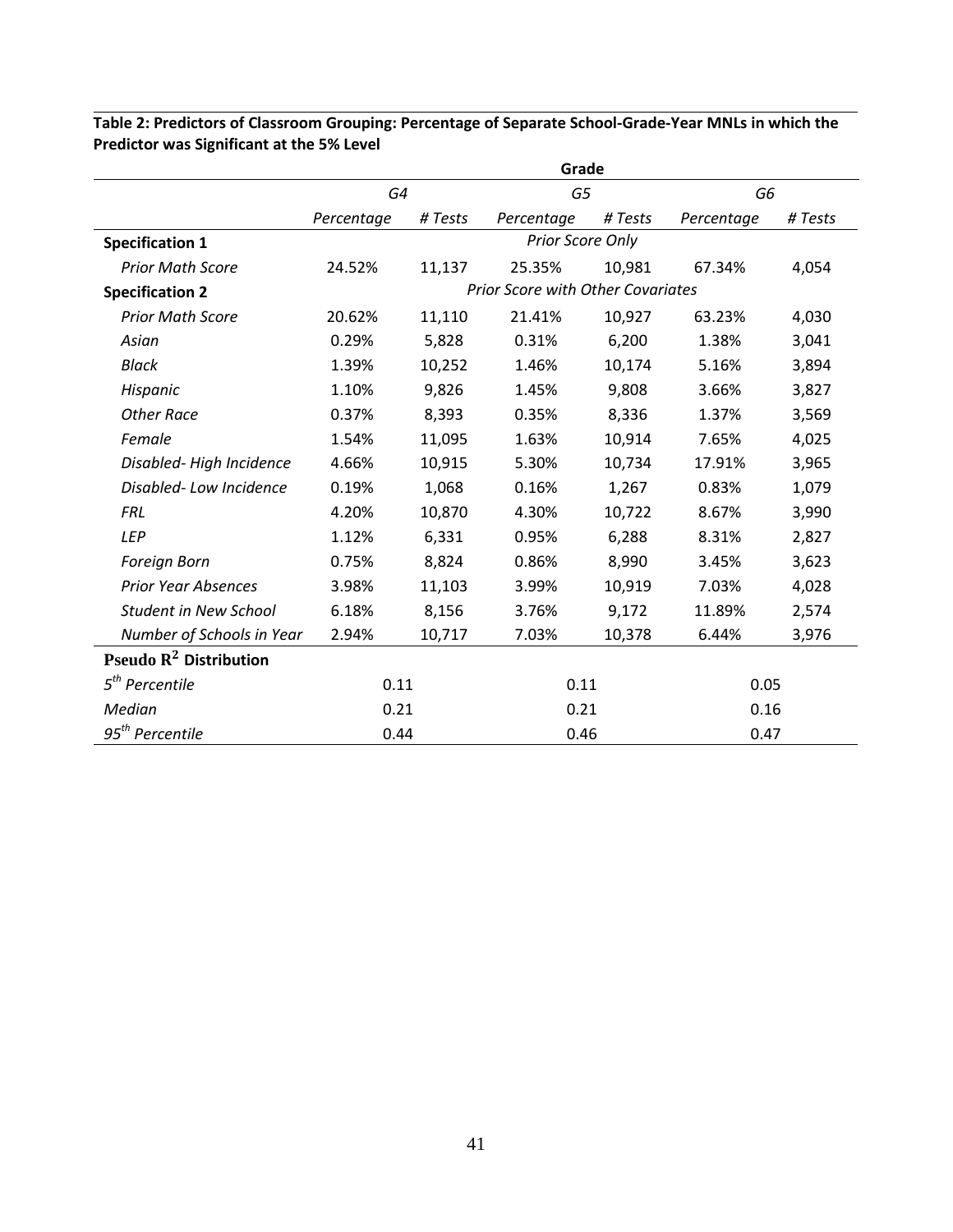| <b>School Characteristic</b> | Grade | Q1     | Q <sub>2</sub> | Q <sub>3</sub> | Q4     | All    |
|------------------------------|-------|--------|----------------|----------------|--------|--------|
| <b>Black</b>                 | 4     | 26.12% | 20.06%         | 15.43%         | 21.07% | 20.62% |
|                              | 5     | 25.58% | 20.50%         | 17.15%         | 22.67% | 21.41% |
|                              | 6     | 62.35% | 63.87%         | 60.06%         | 67.28% | 63.23% |
| Hispanic                     | 4     | 14.44% | 15.72%         | 21.69%         | 29.96% | 20.62% |
|                              | 5     | 14.92% | 15.83%         | 23.39%         | 30.76% | 21.41% |
|                              | 6     | 53.75% | 55.30%         | 68.42%         | 74.21% | 63.23% |
| <b>Disabled</b>              | 4     | 22.20% | 21.82%         | 21.38%         | 17.95% | 20.62% |
|                              | 5     | 22.18% | 23.94%         | 21.74%         | 18.43% | 21.41% |
|                              | 6     | 67.79% | 67.04%         | 56.56%         | 49.20% | 63.23% |
| <b>FRL</b>                   | 4     | 22.69% | 17.32%         | 17.21%         | 25.30% | 20.62% |
|                              | 5     | 21.76% | 19.91%         | 18.58%         | 25.48% | 21.41% |
|                              | 6     | 60.94% | 63.54%         | 63.03%         | 66.35% | 63.23% |
| <b>LEP</b>                   | 4     | 13.31% | 19.48%         | 24.04%         | 25.31% | 20.62% |
|                              | 5     | 12.75% | 20.20%         | 25.39%         | 26.76% | 21.41% |
|                              | 6     | 51.18% | 60.04%         | 67.46%         | 73.30% | 63.23% |
| Enrollment                   | 4     | 9.89%  | 14.00%         | 22.69%         | 37.15% | 20.62% |
|                              | 5     | 10.61% | 14.87%         | 23.46%         | 37.21% | 21.41% |
|                              | 6     | 37.60% | 48.31%         | 61.94%         | 71.46% | 63.23% |

**Table 3: MNL Rejection Rates for Prior Scores in Specfication 2: Broken Out by Quartiles of School-level Student Characteristics**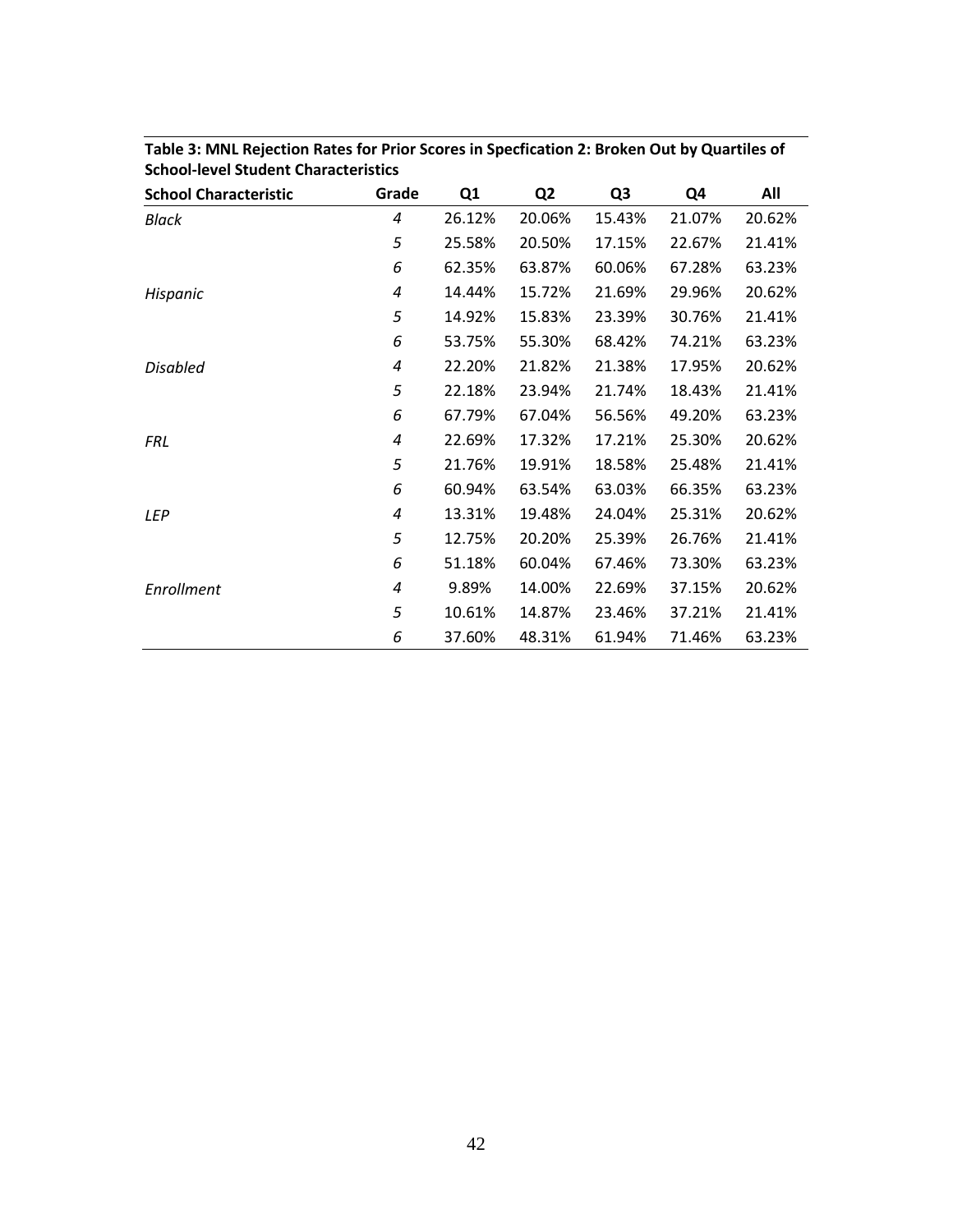|                        |              |                       | <b>MATCH Variable Only</b> |                       |                       | <b>MATCH and Other Covariates</b> |                       |
|------------------------|--------------|-----------------------|----------------------------|-----------------------|-----------------------|-----------------------------------|-----------------------|
| <b>MATCH Variable</b>  | <b>Test</b>  | 4 <sup>th</sup> Grade | 5 <sup>th</sup> Grade      | 6 <sup>th</sup> Grade | 4 <sup>th</sup> Grade | 5 <sup>th</sup> Grade             | 6 <sup>th</sup> Grade |
| <b>VAM-Score Match</b> | $\nu \neq 0$ | 14.65%                | 15.67%                     | 42.16%                | 10.92%                | 11.87%                            | 33.03%                |
|                        | v<0          | 7.52%                 | 7.44%                      | 15.92%                | 6.41%                 | 6.79%                             | 13.16%                |
|                        | v > 0        | 12.88%                | 14.00%                     | 32.64%                | 9.93%                 | 10.55%                            | 25.60%                |
|                        | #            | 5372                  | 5915                       | 1639                  | 4743                  | 5745                              | 1535                  |
| Class-Score Match      | $\nu \neq 0$ | 33.00%                | 32.84%                     | 63.78%                | 21.71%                | 22.99%                            | 50.99%                |
|                        | v<0          | 0.01%                 | 0.01%                      | 0.07%                 | 0.38%                 | 0.48%                             | 0.28%                 |
|                        | v > 0        | 41.71%                | 41.74%                     | 68.89%                | 29.42%                | 29.90%                            | 56.04%                |
|                        | $\#$         | 8269                  | 8836                       | 2681                  | 7291                  | 8544                              | 2516                  |
| <b>Exp-Score Match</b> | $y\neq 0$    | 13.94%                | 15.26%                     | 44.47%                | 10.23%                | 11.93%                            | 36.15%                |
|                        | V < 0        | 8.63%                 | 9.20%                      | 21.32%                | 7.01%                 | 7.78%                             | 17.52%                |
|                        | v > 0        | 11.59%                | 12.10%                     | 29.33%                | 8.82%                 | 10.06%                            | 24.68%                |
|                        | #            | 8049                  | 8643                       | 2584                  | 7086                  | 8390                              | 2415                  |
| <b>Racial Match</b>    | $v \neq 0$   | 9.83%                 | 9.39%                      | 17.92%                | 9.69%                 | 9.48%                             | 9.37%                 |
|                        | y<0          | 0.00%                 | 0.00%                      | 0.00%                 | 0.00%                 | 0.00%                             | 0.00%                 |
|                        | y>0          | 10.03%                | 10.37%                     | 17.34%                | 9.17%                 | 9.57%                             | 9.53%                 |
|                        | #            | 4507                  | 4930                       | 1384                  | 3993                  | 4798                              | 1291                  |

**Table 4: 5% Significance-level Rejection Rates of Match Variables from Matching Logit Estimates** 

Note: The test column indicates the alternative hypothesis; therefore the first row indicates the percentage of times the test rejects the null of a zero coefficient, the second row of each panel indicates the percentage of times our results provide evidence of negative assignment, while the third row does so for positive assignment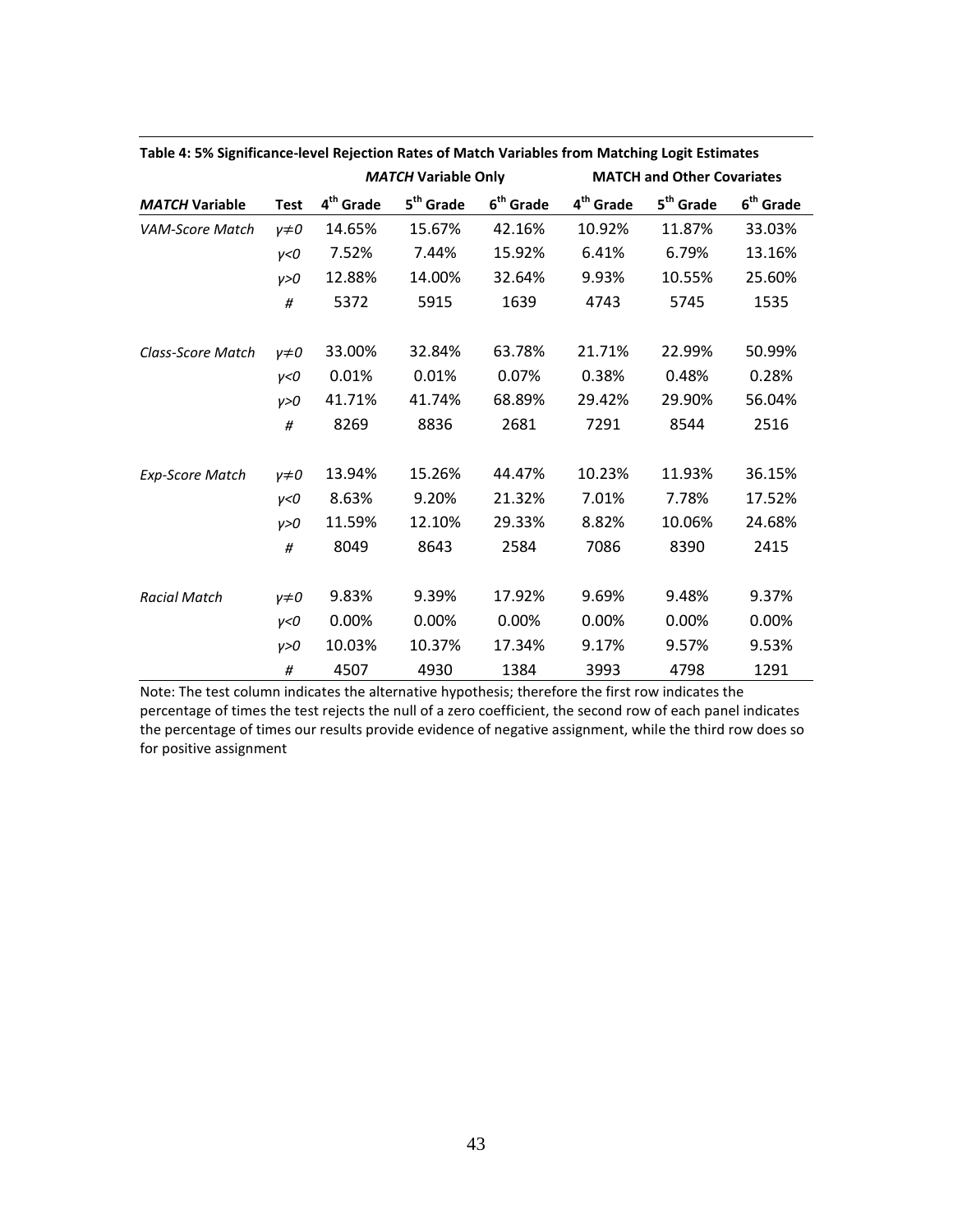| Table 5: Cross-Sectional Math VAM Rank Correlations by Grouping and Matching |  |
|------------------------------------------------------------------------------|--|
| <b>Samples</b>                                                               |  |

| Panel A: Grouping and Nongrouping Samples |        |       |                     |       |       |       |        |  |  |  |
|-------------------------------------------|--------|-------|---------------------|-------|-------|-------|--------|--|--|--|
| <b>Estimator/Model</b>                    |        |       | OLS Gain<br>OLS Lag |       |       |       | EB Lag |  |  |  |
|                                           | Sample | G     | NG                  | G     | NG    | G     | NG     |  |  |  |
| OLS Gain                                  | G      | 0.754 |                     |       |       |       |        |  |  |  |
|                                           | NG     |       | 0.858               |       |       |       |        |  |  |  |
| EB Lag                                    | G      | 0.976 |                     | 0.752 |       |       |        |  |  |  |
|                                           | ΝG     |       | 0.982               |       | 0.854 |       |        |  |  |  |
| <b>EB</b> Gain                            | G      | 0.737 |                     | 0.969 |       | 0.776 |        |  |  |  |
|                                           | ΝG     |       | 0.851               |       | 0.979 |       | 0.874  |  |  |  |

| <b>Estimator/Model</b> |        |       | OLS Lag |       |       | <b>OLS Gain</b> |       |       | <b>EB Lag</b> |           |
|------------------------|--------|-------|---------|-------|-------|-----------------|-------|-------|---------------|-----------|
|                        | Sample | +M    | -M      | NM.   | +M    | -M              | NM.   | +M    | -M            | <b>NM</b> |
| OLS Gain               | +M     | 0.807 |         |       |       |                 |       |       |               |           |
|                        | -M     |       | 0.813   |       |       |                 |       |       |               |           |
|                        | NM     |       |         | 0.845 |       |                 |       |       |               |           |
| EB Lag                 | +M     | 0.985 |         |       | 0.807 |                 |       |       |               |           |
|                        | -M     |       | 0.984   |       |       | 0.812           |       |       |               |           |
|                        | NM     |       |         | 0.988 |       |                 | 0.844 |       |               |           |
| <b>EB</b> Gain         | $+M$   | 0.791 |         |       | 0.979 |                 |       | 0.820 |               |           |
|                        | -M     |       | 0.801   |       |       | 0.982           |       |       | 0.825         |           |
|                        | NM.    |       |         | 0.841 |       |                 | 0.985 |       |               | 0.859     |

Sample sizes: G=50,812; NG=91,533; +M=8,483; -M=4,382; NM=44,614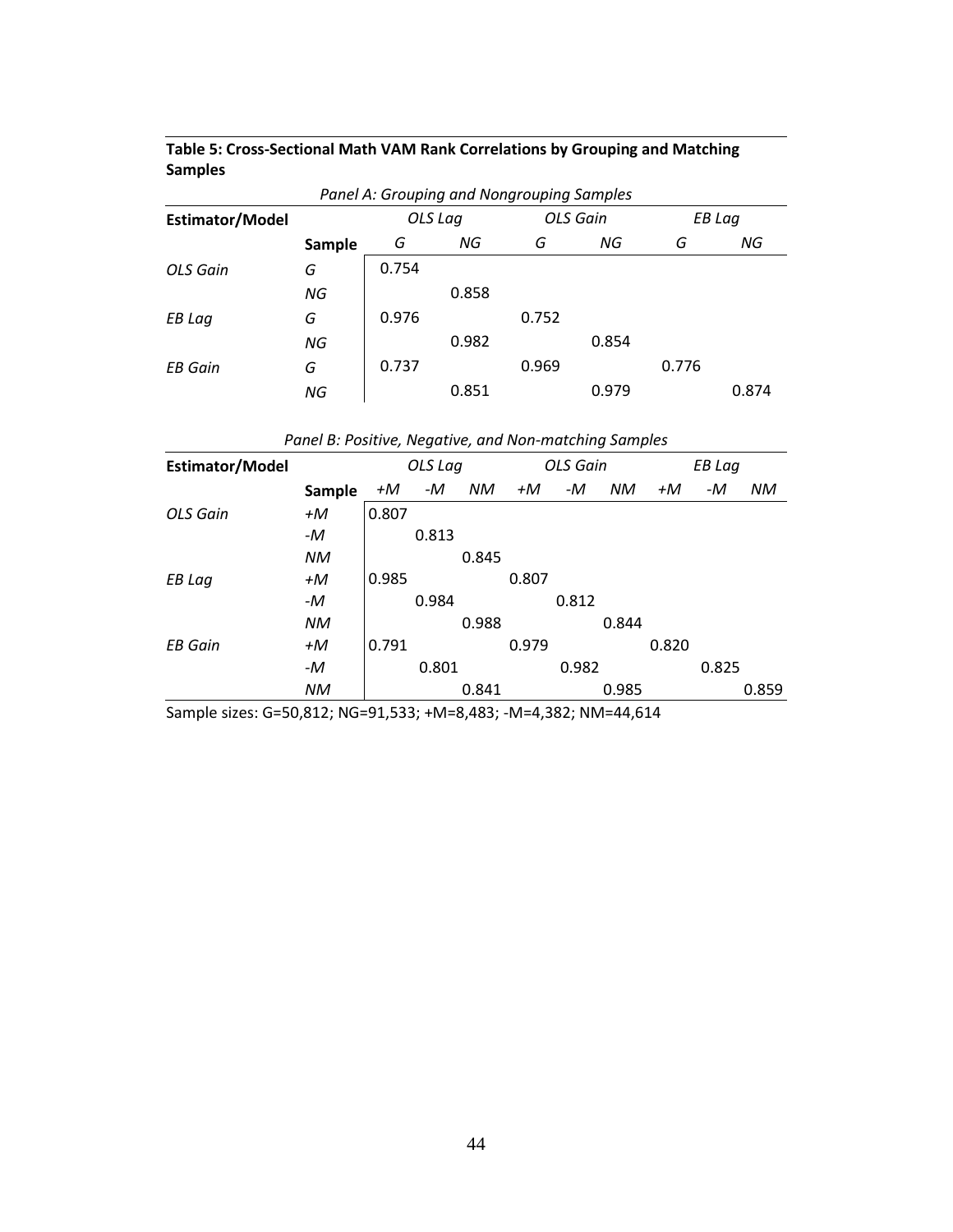| Table 6: Cross-Sectional Reading VAM Rank Correlations by Grouping and Matching |
|---------------------------------------------------------------------------------|
| <b>Samples</b>                                                                  |

| Panel A: Grouping and Nongrouping Samples |        |       |         |       |                 |       |        |  |  |  |
|-------------------------------------------|--------|-------|---------|-------|-----------------|-------|--------|--|--|--|
| Estimator/Model                           |        |       | OLS Lag |       | <b>OLS</b> Gain |       | EB Lag |  |  |  |
|                                           | Sample | G     | NG      | G     | ΝG              | G     | NG     |  |  |  |
| OLS Gain                                  | G      | 0.591 |         |       |                 |       |        |  |  |  |
|                                           | ΝG     |       | 0.813   |       |                 |       |        |  |  |  |
| EB Lag                                    | G      | 0.955 |         | 0.598 |                 |       |        |  |  |  |
|                                           | ΝG     |       | 0.963   |       | 0.803           |       |        |  |  |  |
| <b>EB</b> Gain                            | G      | 0.558 |         | 0.941 |                 | 0.623 |        |  |  |  |
|                                           | ΝG     |       | 0.792   |       | 0.957           |       | 0.834  |  |  |  |

| <b>Estimator/Model</b> |        |       | OLS Lag |       |       | <b>OLS Gain</b> |           |       | <b>EB Lag</b> |           |
|------------------------|--------|-------|---------|-------|-------|-----------------|-----------|-------|---------------|-----------|
|                        | Sample | +M    | -M      | NM    | +M    | -M              | <b>NM</b> | +M    | -M            | <b>NM</b> |
| OLS Gain               | +M     | 0.702 |         |       |       |                 |           |       |               |           |
|                        | -M     |       | 0.724   |       |       |                 |           |       |               |           |
|                        | ΝM     |       |         | 0.811 |       |                 |           |       |               |           |
| EB Lag                 | +M     | 0.974 |         |       | 0.720 |                 |           |       |               |           |
|                        | -M     |       | 0.970   |       |       | 0.727           |           |       |               |           |
|                        | ΝM     |       |         | 0.969 |       |                 | 0.806     |       |               |           |
| <b>EB</b> Gain         | +M     | 0.677 |         |       | 0.969 |                 |           | 0.727 |               |           |
|                        | -M     |       | 0.699   |       |       | 0.965           |           |       | 0.742         |           |
|                        | ΝM     |       |         | 0.790 |       |                 | 0.968     |       |               | 0.828     |

*Panel B: Positive, Negative, and Non-matching Samples*

Sample sizes: G=38,976; NG=78,573; +M=6,640; -M=3,954; NM=50,836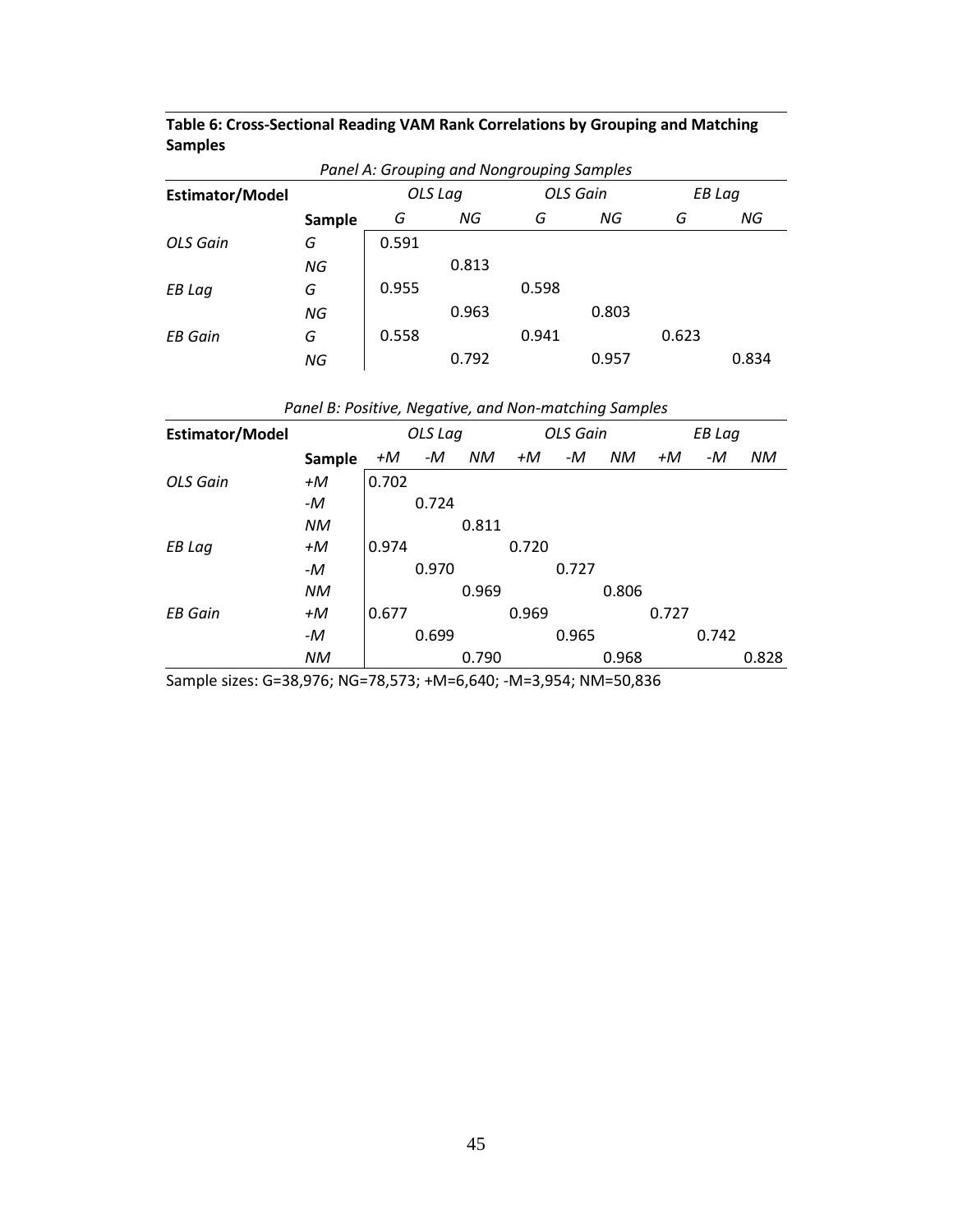

Figure 1: OLS Lag Quintile by OLS Gain and EB Lag Quintiles